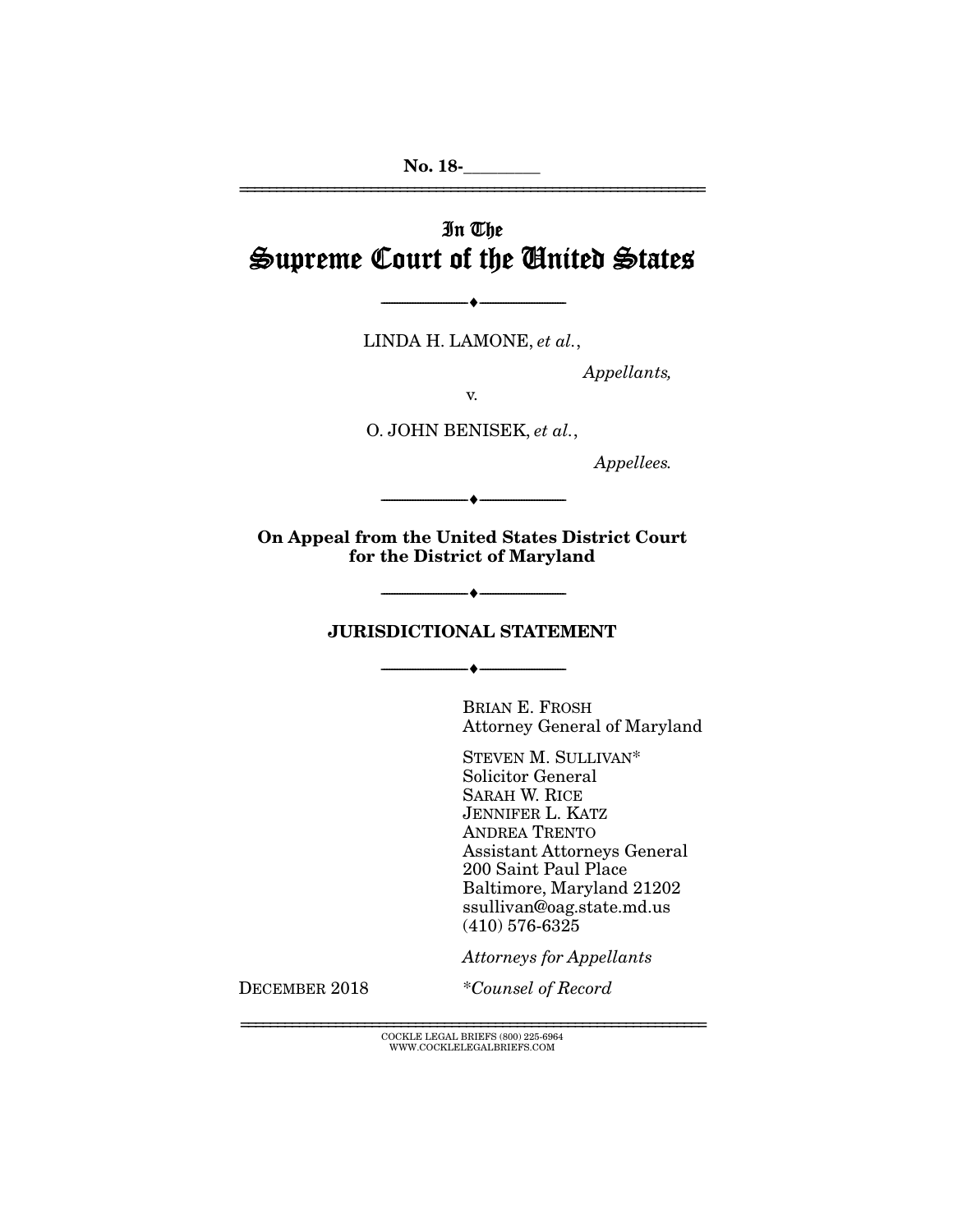### QUESTIONS PRESENTED

 1. Are the various legal claims articulated by the three-judge district court unmanageable?

 2. Did the three-judge district court err when, in granting plaintiffs' motion for summary judgment, it resolved disputes of material fact as to multiple elements of plaintiffs' claims, failed to view the evidence in the light most favorable to the non-moving party, and treated as "undisputed" evidence that is the subject of still-unresolved hearsay and other evidentiary objections?

 3. Did the three-judge district court abuse its discretion in entering an injunction despite the plaintiffs' years-long delay in seeking injunctive relief, rendering the remedy applicable to at most one election before the next decennial census necessitates another redistricting?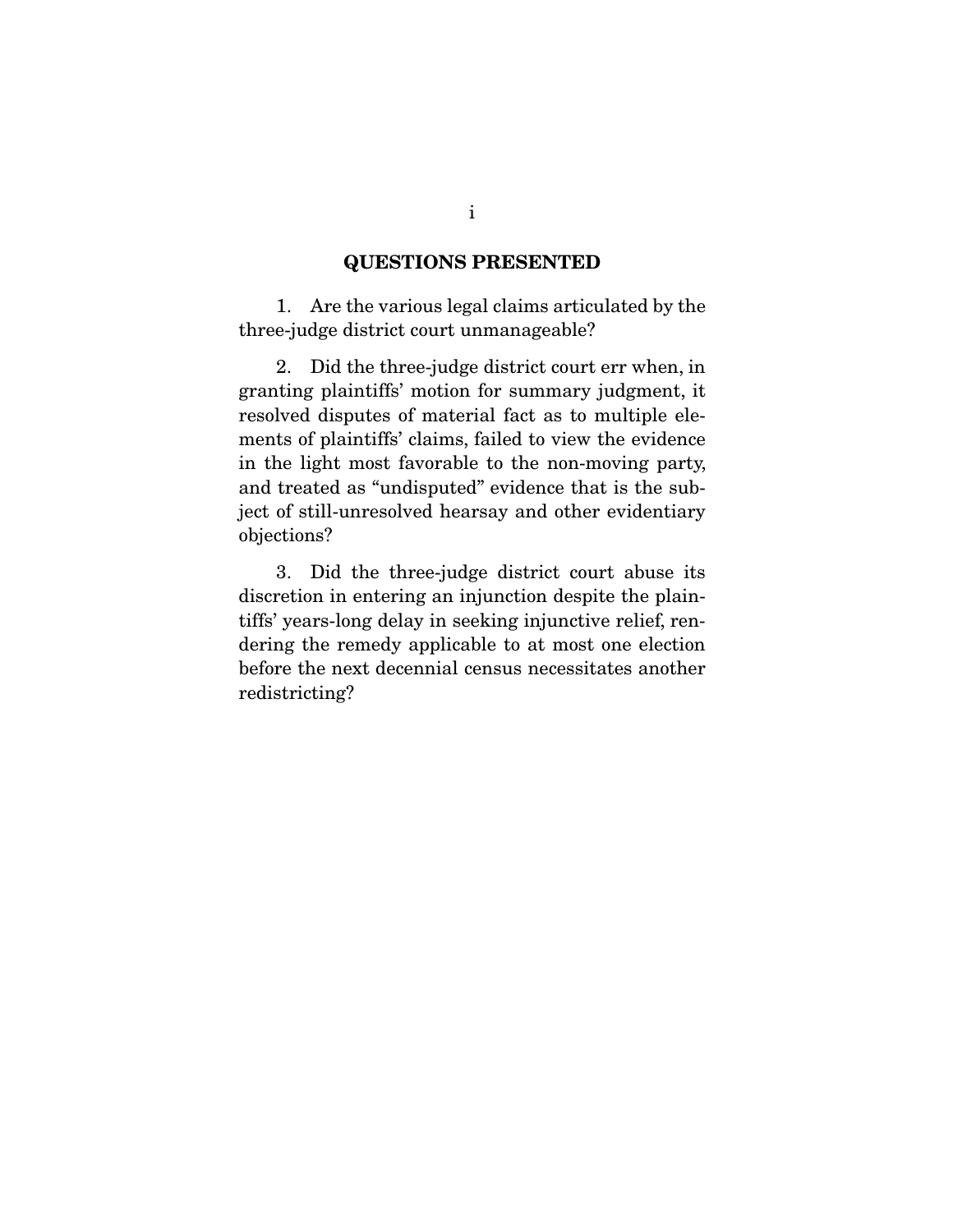## PARTIES TO THE PROCEEDING

The following were parties in the court below:

 Plaintiffs: O. John Benisek, Edmund Cueman, Jeremiah DeWolf, Charles W. Eyler, Jr., Kat O'Connor, Alonnie L. Ropp, and Sharon Strine;

 Defendants: Linda H. Lamone, State Administrator of Elections, and David J. McManus, Jr., Chairman of the Maryland State Board of Elections.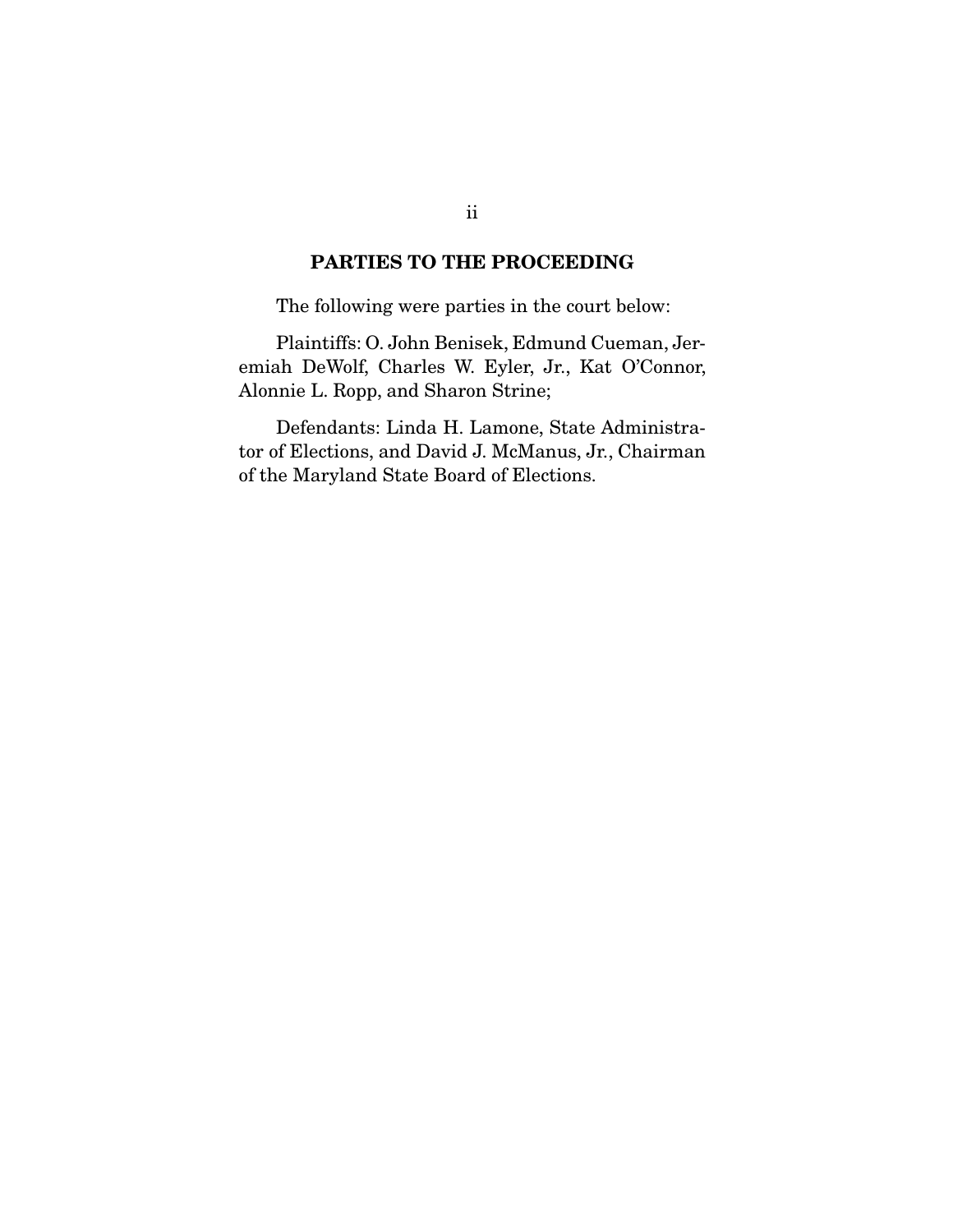# TABLE OF CONTENTS

| Page                                                                                                                                                            |                |
|-----------------------------------------------------------------------------------------------------------------------------------------------------------------|----------------|
|                                                                                                                                                                 | i              |
| PARTIES TO THE PROCEEDING                                                                                                                                       | ii             |
|                                                                                                                                                                 | $\mathbf v$    |
| JURISDICTIONAL STATEMENT                                                                                                                                        | $\mathbf{1}$   |
|                                                                                                                                                                 | $\overline{2}$ |
|                                                                                                                                                                 | 3              |
| CONSTITUTIONAL PROVISIONS INVOLVED                                                                                                                              | 3              |
|                                                                                                                                                                 | 3              |
|                                                                                                                                                                 | 16             |
| The Three-Judge District Court Did Not<br>Ι.<br>Set Forth a "Limited and Precise" Test for<br>Adjudicating Partisan-Gerrymandering                              | 16             |
| A. The Three-Judge Court's Standards<br>Would Preclude Districting for Propor-<br>tional Representation, Which This<br>Court Has Long Approved                  | 16             |
| The Three-Judge Court Impermissibly<br>B.<br>Assumes That Preexisting District<br>Configurations Are the Constitutional                                         | 20             |
| C.<br>Neither of the Three-Judge Court's<br>Dueling Standards Provides the Requi-<br>site Guidance to Legislators on How<br>to Redistrict Within Constitutional | 22             |

## iii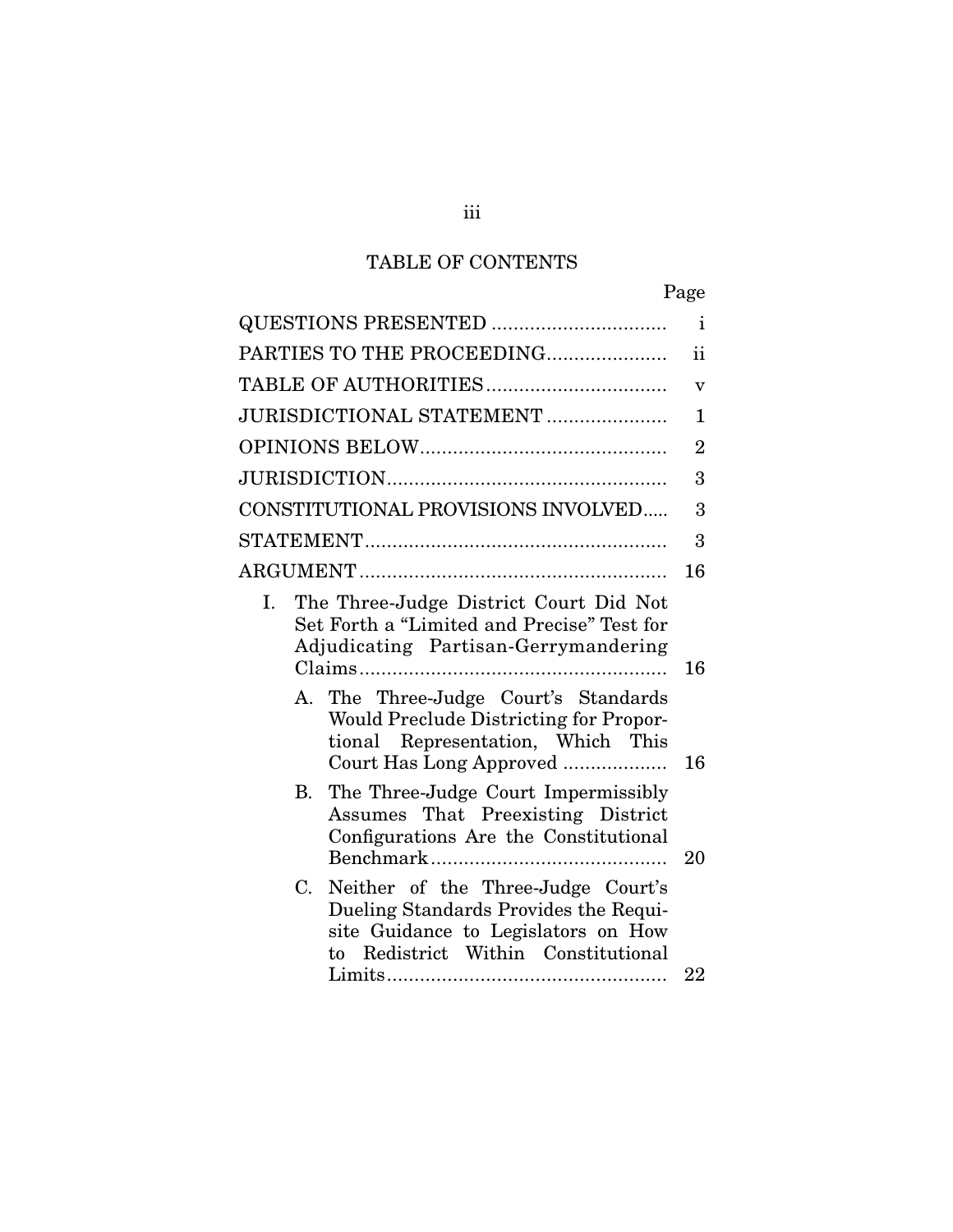# TABLE OF CONTENTS—Continued

Page

| II. The Three-Judge Court Erred by Departing<br>from the Summary Judgment Standard<br>When It Resolved Disputes of Material<br>Fact and Made Credibility Findings  27 |    |
|-----------------------------------------------------------------------------------------------------------------------------------------------------------------------|----|
| III. Plaintiffs' Unreasonable Delay in Earlier<br>Phases of this Case Precludes Injunctive                                                                            | 35 |
|                                                                                                                                                                       |    |

## APPENDIX

| United States District Court for the District of<br>Maryland, Memorandum Opinion, November           |  |
|------------------------------------------------------------------------------------------------------|--|
| United States District Court for the District of                                                     |  |
| United States District Court of the District of<br>Maryland Three-Judge Court, Memorandum,           |  |
| United States District Court for the District of<br>Maryland, Opinion, August 24, 2016172a           |  |
| United States District Court for the District of<br>Maryland, Notice of Appeal, November 15,<br>226a |  |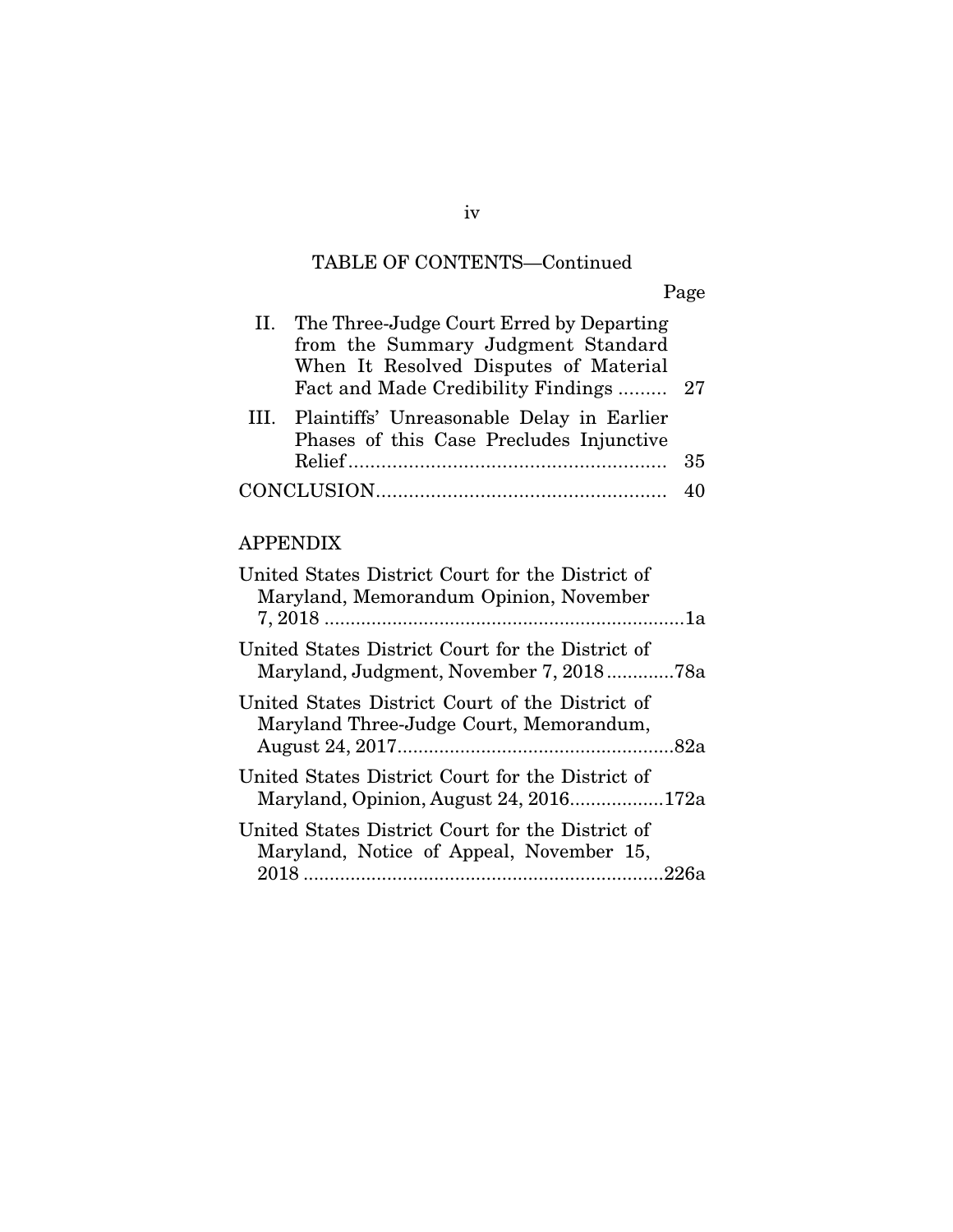# TABLE OF AUTHORITIES

Page

| ASE<br>$\mathbf{r}$ |
|---------------------|
|---------------------|

| Anderson v. Liberty Lobby, Inc., 477 U.S. 242                                           |
|-----------------------------------------------------------------------------------------|
| Anne Arundel County Republican Cent. Comm.<br>v. State Admin. Bd. of Election Laws, 781 |
| Armstrong v. Exceptional Child Ctr., Inc., 135                                          |
|                                                                                         |
| Benisek v. Lamone, 138 S. Ct. 1942 (2018)  passim                                       |
| Bogan v. Scott-Harris, 523 U.S. 44 (1998)25                                             |
| Broadcast Music, Inc. v. Xanthas, Inc., 855 F.2d                                        |
| Bryan v. United States, 524 U.S. 184 (1998) 26                                          |
| Chandler v. Harris, 529 U.S. 1084 (2000) 36                                             |
| Chapman v. Meier, 420 U.S. 1 (1975)22                                                   |
| Chen v. City of Houston, 206 F.3d 502 (5th Cir.                                         |
| eBay Inc. v. MercExchange, L.L.C., 547 U.S. 388                                         |
| Fletcher v. Lamone, 831 F. Supp. 2d 887 (D. Md.                                         |
| Fouts v. Harris, 88 F. Supp. 2d 1351 (S.D. Fla.                                         |
| Gaffney v. Cummings, 412 U.S. 735 (1973)17, 19                                          |

v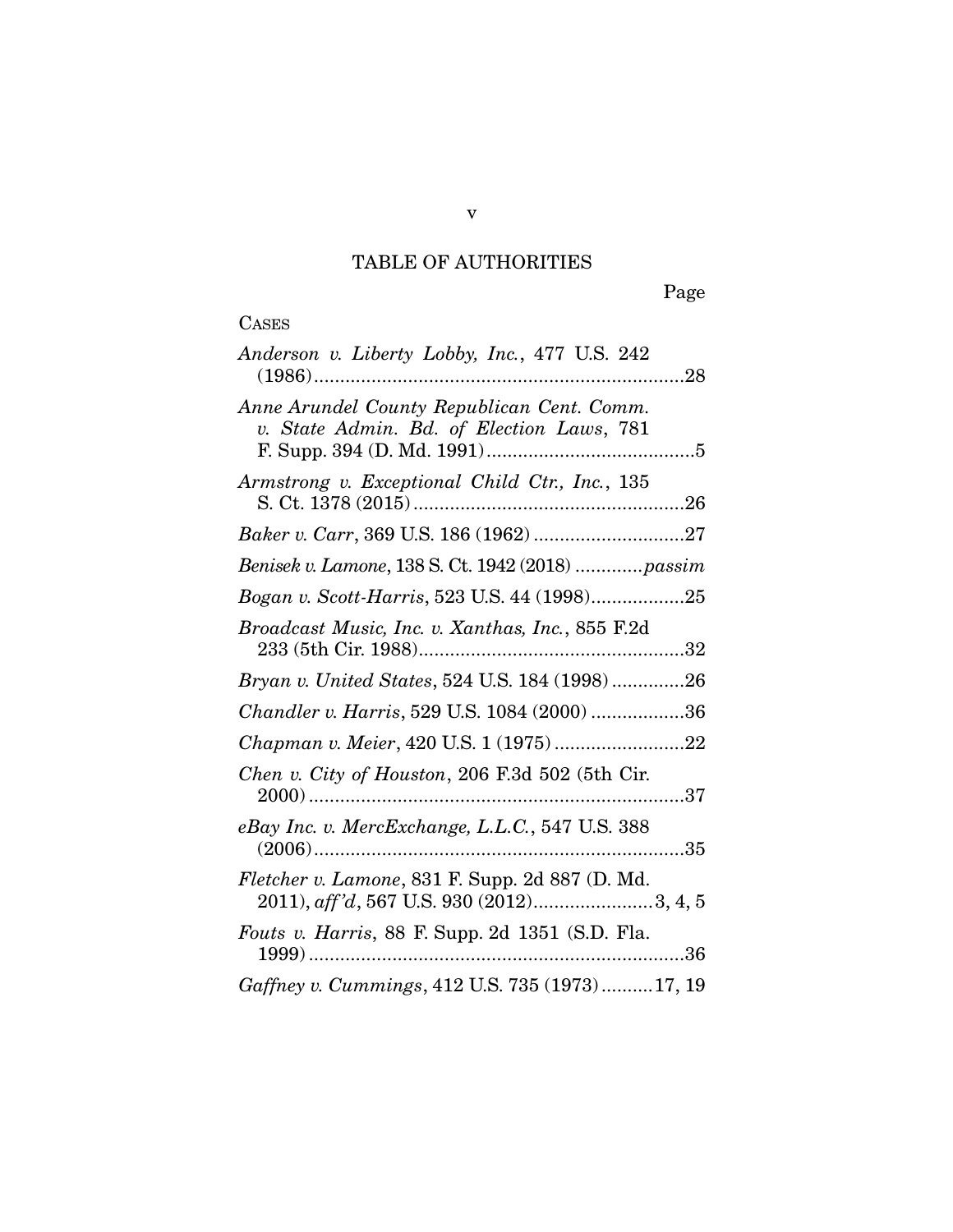# TABLE OF AUTHORITIES—Continued

| Page                                                                                          |
|-----------------------------------------------------------------------------------------------|
| Gill v. Whitford, 138 S. Ct. 1916 (2018) passim                                               |
| Growe v. Emison, 507 U.S. 25 (1993)22                                                         |
|                                                                                               |
| Hunt v. Cromartie, 526 U.S. 541 (1999)  28, 29, 33, 34                                        |
| League of United Latin Am. Citizens v. Perry,                                                 |
| Maryland Citizens for Representative Gen. As-<br>sembly v. Governor of Md., 429 F.2d 606 (4th |
| Maryland Highways Contractors Ass'n, Inc. v.<br>Maryland, 933 F.2d 1246 (4th Cir. 1991) 30    |
|                                                                                               |
| Monsanto Co. v. Geertson Seed Farms, 561 U.S.                                                 |
| Moss v. Harris County Constable Precinct One,                                                 |
| NLRB v. Fruit Packers, 377 U.S. 58 (1964) 26                                                  |
| Planned Parenthood of Kan. & Mid-Mo. v. Moser,                                                |
| Reynolds v. Sims, 377 U.S. 533 (1964)35                                                       |
| Sanders v. Dooly County, Ga., 245 F.3d 1289                                                   |
| Schwegmann Brothers v. Calvert Distillers                                                     |
| Shapiro v. McManus, 136 S. Ct. 450 (2015)9, 17                                                |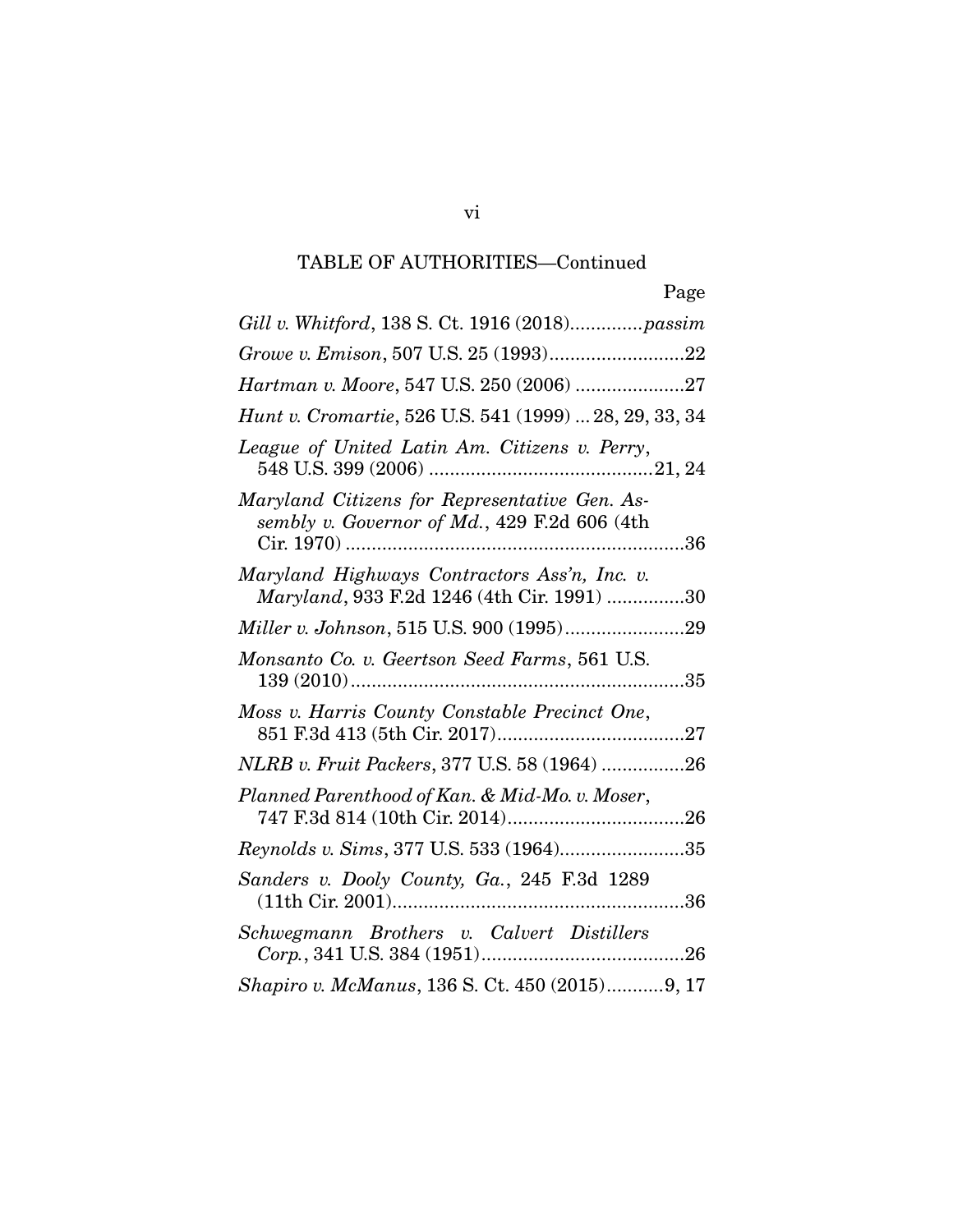# TABLE OF AUTHORITIES—Continued

vii

| Skolnick v. Illinois State Electoral Bd., 307<br>F. Supp. 691 (N.D. Ill. 1969)36, 37 |
|--------------------------------------------------------------------------------------|
| United States v. O'Brien, 391 U.S. 367 (1968)25                                      |
| Vazquez v. Lopez-Rosario, 134 F.3d 28 (1st Cir.                                      |
| Vieth v. Jubelirer, 541 U.S. 267 (2004)  16, 23, 24                                  |
| Village of Arlington Heights v. Metropolitan                                         |
| Hous. Dev. Corp., 429 U.S. 252 (1977)26                                              |
| White v. Daniel, 909 F.2d 99 (4th Cir. 1990)36, 37                                   |

## CONSTITUTIONAL PROVISIONS

## STATUTES AND RULES

| Md. Code Ann., Elec. Law §§ 8-701-8-709 (2017 |  |
|-----------------------------------------------|--|
|                                               |  |

## OTHER AUTHORITIES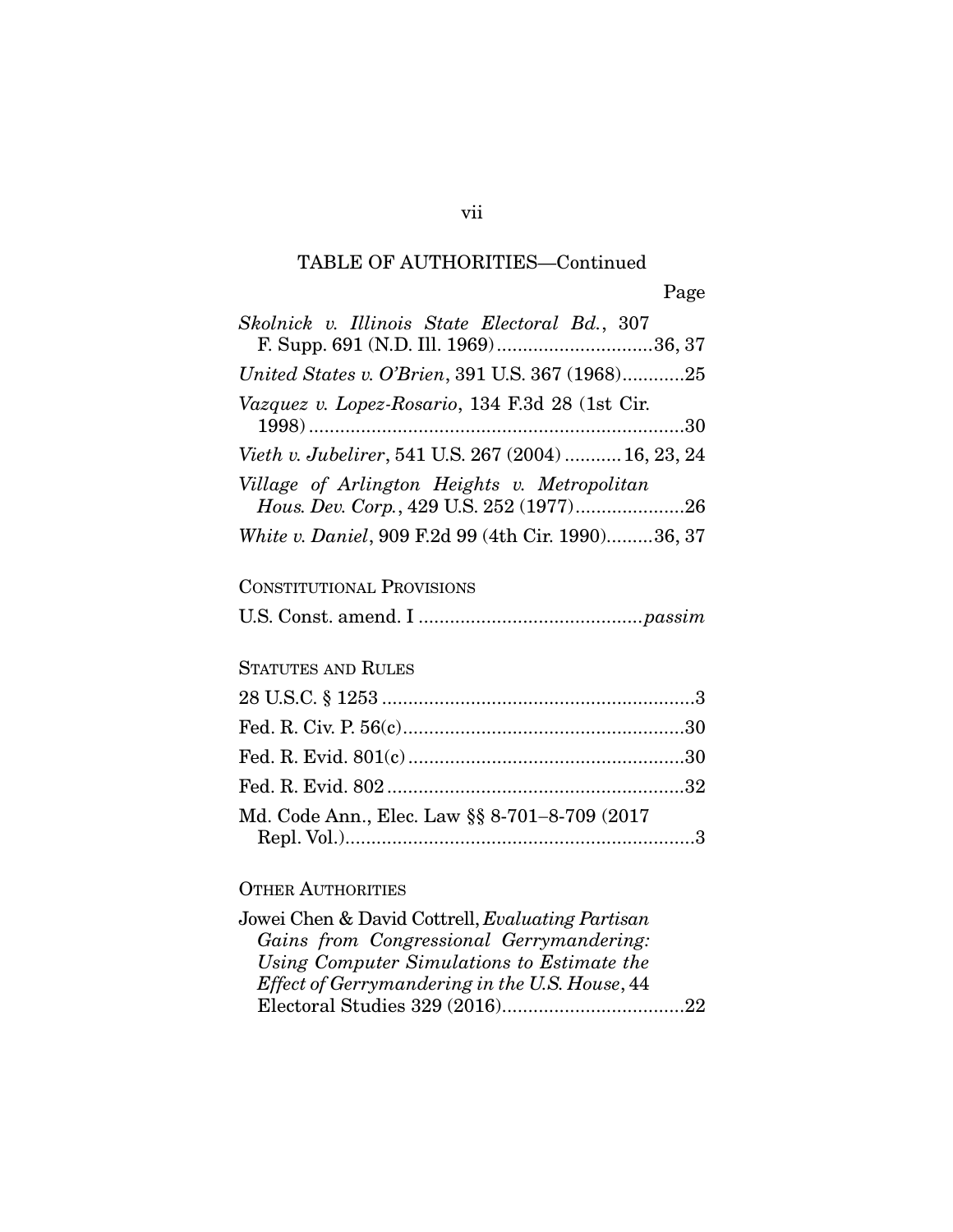#### JURISDICTIONAL STATEMENT

 In this case, a fractured three-judge district court adopted unprecedented and unworkable theories of First Amendment retaliation in striking down Maryland's 2011 congressional districting plan on the basis of partisan gerrymandering. Not only do the court's three separate opinions suffer from significant errors, the court's injunction imposes "traditional criteria for redistricting" not found in the Constitution nor any statute, and places unprecedented restrictions on what information legislators may consider in redrawing district lines. Given the multiple and substantially contradictory opinions and theories generated by the three-judge district court, this Court's plenary review is needed to supply Maryland's officials and legislators with essential guidance on what they are permitted to consider in crafting a congressional districting plan.

 Last term, on appeal in this same case, this Court undertook plenary review of the three-judge court's denial of plaintiffs' request for preliminary injunctive relief. The lower court had denied relief because it could not conclude that plaintiffs were likely to succeed on the merits and because then-pending *Gill v. Whitford*, 138 S. Ct. 1916 (2018), might "set forth a 'framework' by which plaintiffs' claims could be decided[.]" *Benisek v. Lamone*, 138 S. Ct. 1942, 1945 (2018). This Court affirmed the order denying preliminary relief on grounds that included plaintiffs' "years-long delay" in pursuing injunctive relief, their failure to plead their First Amendment claim until 2016, and the reasonableness of withholding relief "to wait for this Court's ruling in *Gill* before further adjudicating plaintiffs'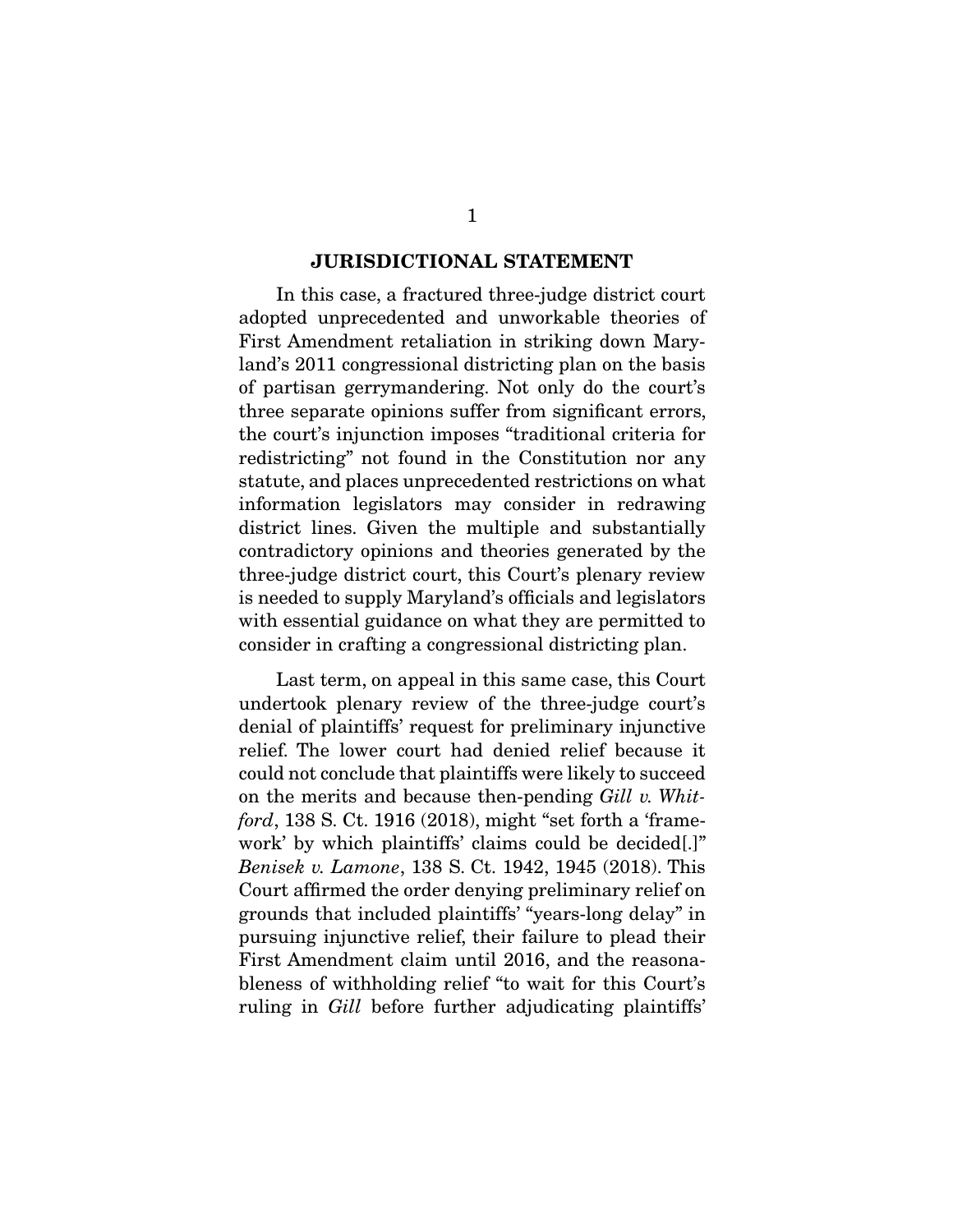claims" and thereby avoid "a needlessly 'chaotic and disruptive effect upon the electoral process.'" *Id.* at 1944, 1945 (citation omitted). As it turned out, however, this Court's decision in *Gill* did not articulate the correct standard to apply in evaluating a partisangerrymandering claim.

 On remand from this Court, the three-judge court decided already-pending cross-motions for summary judgment. By that time, this Court had been asked to review a partisan-gerrymandering decision of a North Carolina three-judge court, which had recognized and adjudicated four distinct varieties of a partisangerrymandering claim. *Rucho v. Common Cause*, No. 18-422. Nevertheless, the court below forged ahead, granted summary judgment to plaintiffs, and entered a permanent injunction against Maryland's 2011 plan. The court produced two incompatible majority opinions, and a third opinion concurring in both. In the process, the court recognized a new, additional type of injury for the retaliation claim it had earlier recognized: denial of First Amendment associational rights.

#### OPINIONS BELOW

--------------------------------- ---------------------------------

 The district court's summary judgment opinions are available in the Westlaw database at 2018 WL 5816831. App. 1a-77a. Previous opinions are reported at 266 F. Supp. 3d 799 (D. Md. 2017), and 203 F. Supp. 3d 579 (D. Md. 2016). App. 82a-171a, 172a-225a.

--------------------------------- ---------------------------------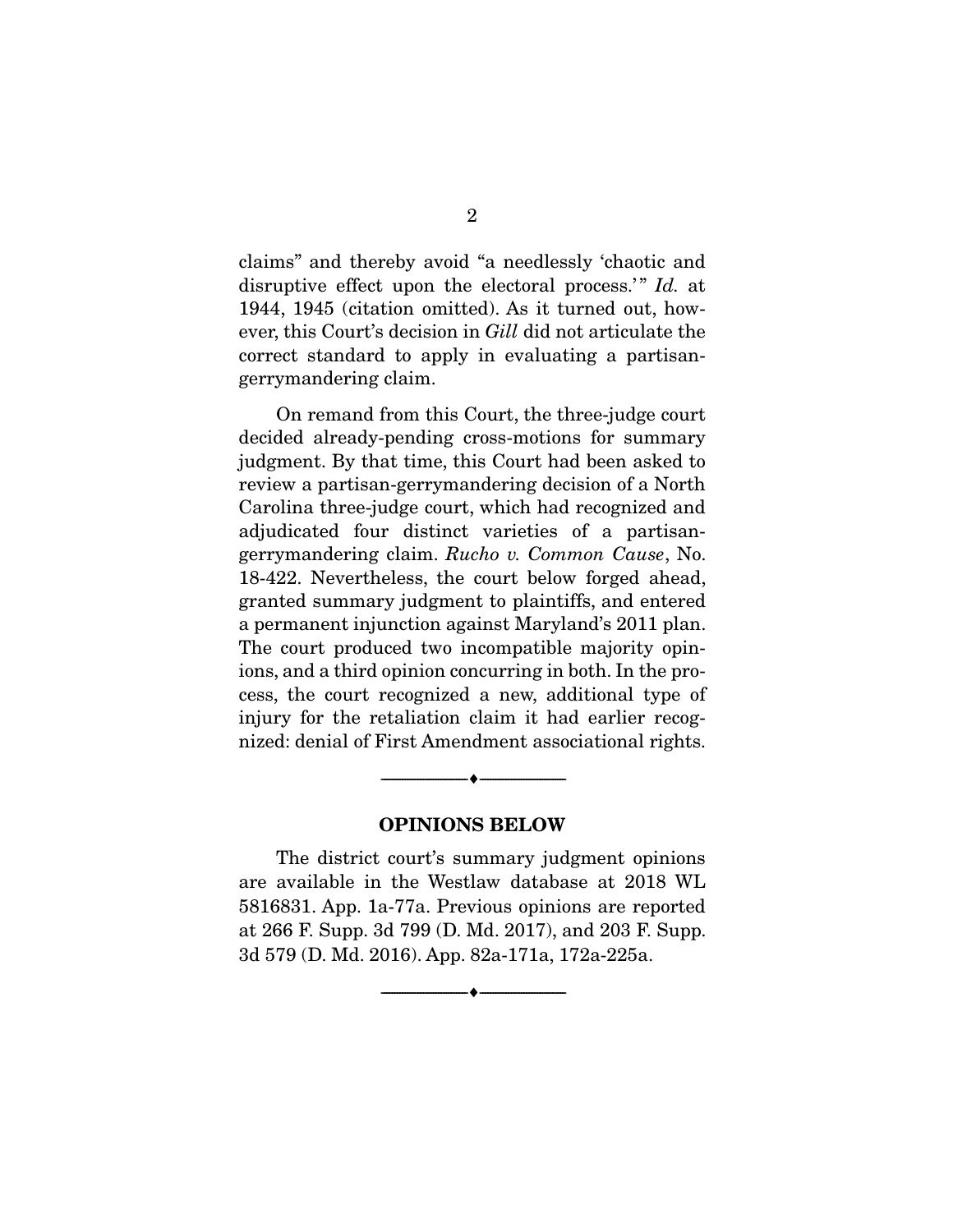#### JURISDICTION

 The district court issued its decision on November 7, 2018. Appellants filed their notice of appeal on November 15, 2018. This Court has jurisdiction under 28 U.S.C. § 1253.

--------------------------------- ---------------------------------

#### CONSTITUTIONAL PROVISIONS INVOLVED

 The First Amendment to the United States Constitution provides that "Congress shall make no law respecting an establishment of religion, or prohibiting the free exercise thereof; or abridging the freedom of speech, or of the press; or the right of the people peaceably to assemble, and to petition the Government for a redress of grievances."

### STATEMENT

--------------------------------- ---------------------------------

 1. This case is the last of several challenging Maryland's 2011 congressional districting plan, enacted in light of the 2010 decennial census. 2011 Md. Laws Spec. Sess. ch. 1, codified as Md. Code Ann., Elec. Law  $\S$  8-701-8-709 (2017 Repl. Vol.). In June 2012, in an earlier case, this Court summarily affirmed a threejudge court's decision rejecting both racialgerrymandering and partisan-gerrymandering claims. *Fletcher v. Lamone*, 831 F. Supp. 2d 887 (D. Md. 2011), *aff 'd*, 567 U.S. 930 (2012). Although the 2011 plan made "it more likely rather than less likely that a Democrat . . . is able to prevail in the general election," Dkt.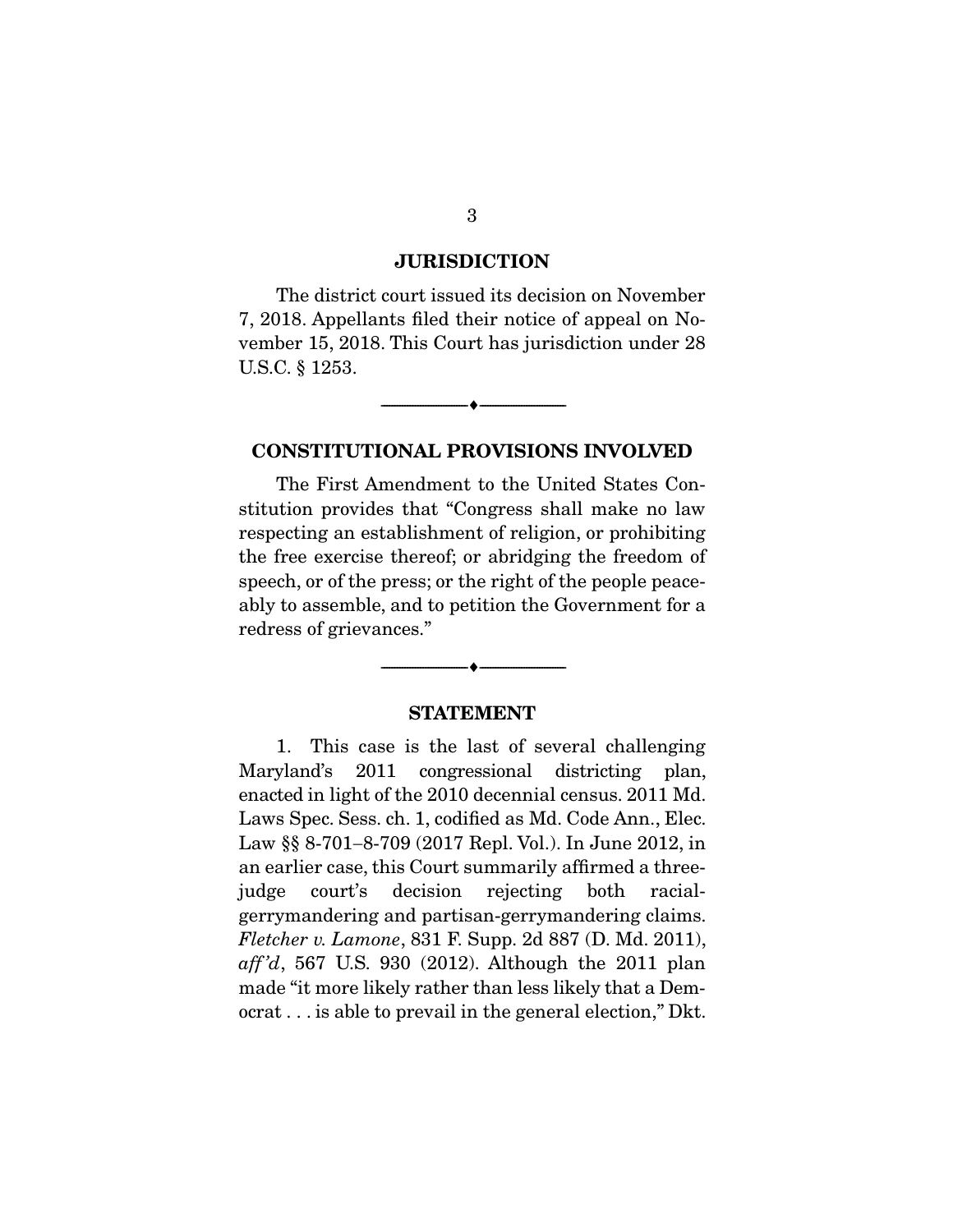186-2, 43:7-10, in *Fletcher*, the three-judge court rejected a claim that "the redistricting map was drawn in order to reduce the number of Republican-held congressional seats from two to one by adding Democratic voters to the Sixth District." *Id.* at 903.

 Now, more than six years after *Fletcher*, a separate three-judge district court has reached the opposite conclusion and found that state officials "specifically intended to flip control of the Sixth District from Republicans to Democrats and then acted on that intent." App. 51a. In reaching that conclusion, the district court rejected evidence that the redrawn map met nonpartisan legislative goals and priorities, responded to concerns expressed by Sixth District voters and candidates, and returned that district to a more traditional configuration. Rejecting that evidence as "post-hoc rationalization," App. 55a, the district court found more believable plaintiffs' preferred narrative that Democrats designed the map with "a narrow focus" to "ensure the election" of an additional Democratic representative in the State's congressional delegation. App. 48a. That intent, the court believed, established that plaintiff Republican voters in the Sixth District had met their burden of proving a First Amendment retaliation claim of harm to their representational and associational interests. App. 56a, 64a.

 2. It is undisputed that Maryland's 2011 congressional districting plan was the culmination of a months-long process of drafting work by State legislative staffers, followed by public hearings. Dkt. 104 ¶¶ 18-23, 26; Dkt. 186-2, 53:12-54:7. The final map met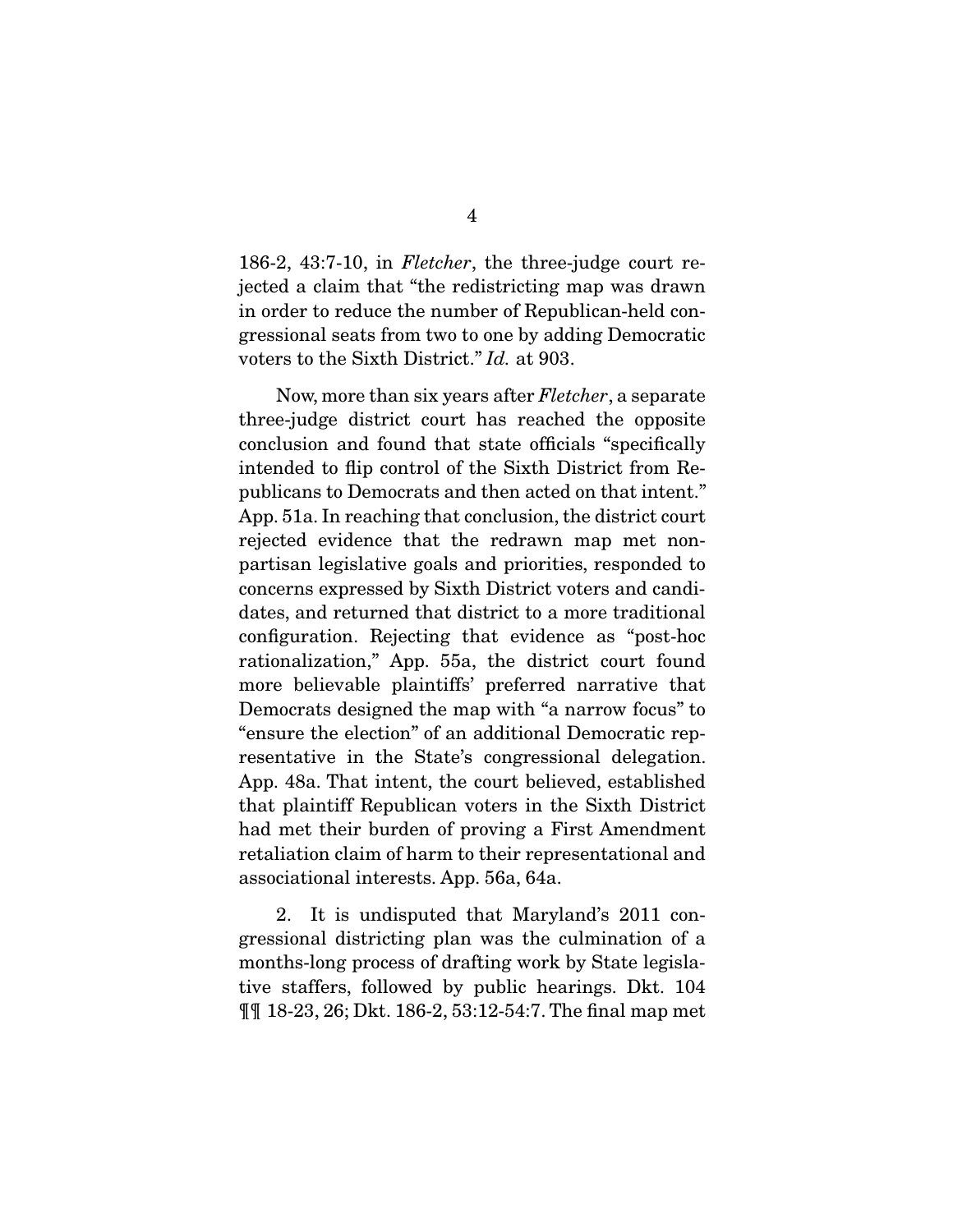significant state legislative goals related to the First, Fourth, Seventh, and Eighth Districts.

 a. First, the 2011 plan eliminated a geographic anomaly, first introduced in Maryland's 1991 congressional districting plan and continued in the 2002 plan. That is, beginning in 1991, Maryland's First District had contained portions of both the eastern and western shores of the Chesapeake Bay, separated by no less than four miles of water and connected only by the Chesapeake Bay Bridge. This configuration protected an incumbent Republican representative, who had sought "'a district she believed she could win [in] the next election.' " *Anne Arundel County Republican Cent. Comm. v. State Admin. Bd. of Election Laws*, 781 F. Supp. 394, 408 (D. Md. 1991), *aff 'd*, 504 U.S. 938 (1992) (Niemeyer, J., dissenting). The 2011 plan eliminated the Bay Bridge crossing by extending the northern portion of the First District westward into precincts formerly contained within the Sixth District.

 Second, the 2011 plan accommodated the request of the Maryland Legislative Black Caucus to reduce from three to two the number of districts having territory in Prince George's County. *Fletcher*, 831 F. Supp. 2d at 902. This required shifts in population in the Fourth and Eighth Districts, as well as the Sixth District, which borders the Eighth.

 Third, the 2011 plan retained as majorityminority districts both of Maryland's Section 2 Voting Rights Act districts (the Seventh and Fourth Districts),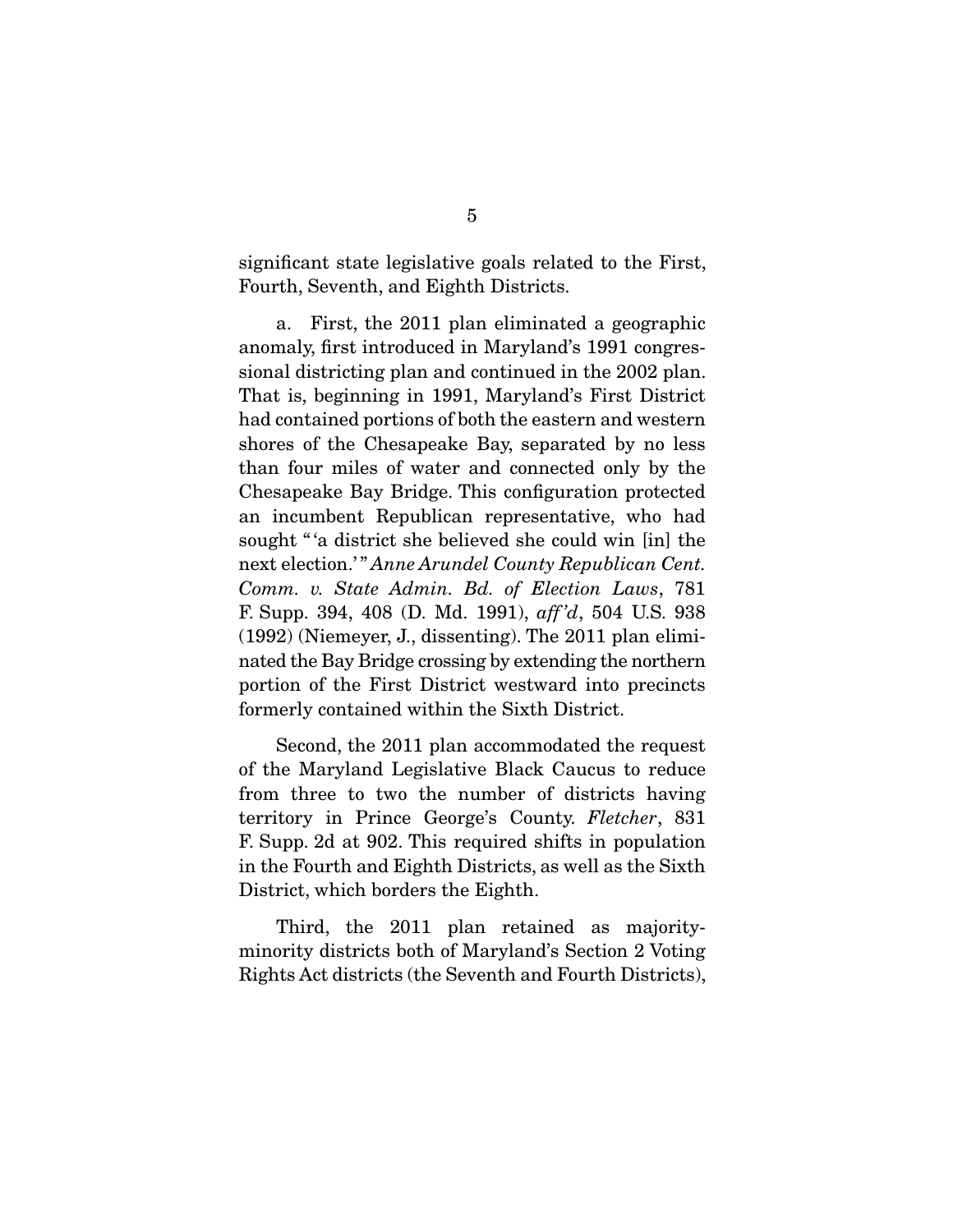which necessitated shifts elsewhere to accommodate population changes in those districts.

 Fourth, the map developed through this process connected Frederick and Montgomery Counties via I-270 and made the I-270 corridor a major feature of the Sixth District. Dkt. 186-11 ¶ 9.

 Finally, in addition to meeting these significant legislative goals, Governor O'Malley expressed that "part of [his] intent was to create a map that, all things being legal and equal, would, nonetheless, be more likely to elect more Democrats rather than less. Dkt. 186-2, 47:2-5.

 b. The final map also responded to concerns expressed during public hearings. Sixth District voters had "advocated for replacing the part of the Sixth District stretching east into Baltimore and Harford Counties, and perhaps even some or all of Carroll County, with territory from Montgomery County." App. 19a. The residents explained that these changes were needed to "mak[e] it viable for someone to reach the voters, and in terms of better representing the population." App. 20a*.* A former plaintiff in this action, Stephen Shapiro, described the associational harms caused by the then-existing map and lamented the "decreased turnout and interest" in the general election caused by packing in the Eighth District, which yielded results he characterized as "usually a foregone conclusion." Dkt. 186-3, 66. Other Sixth District Democrats felt "shut out of the process" because "their politics weren't represented at all at the national level." *Id.* at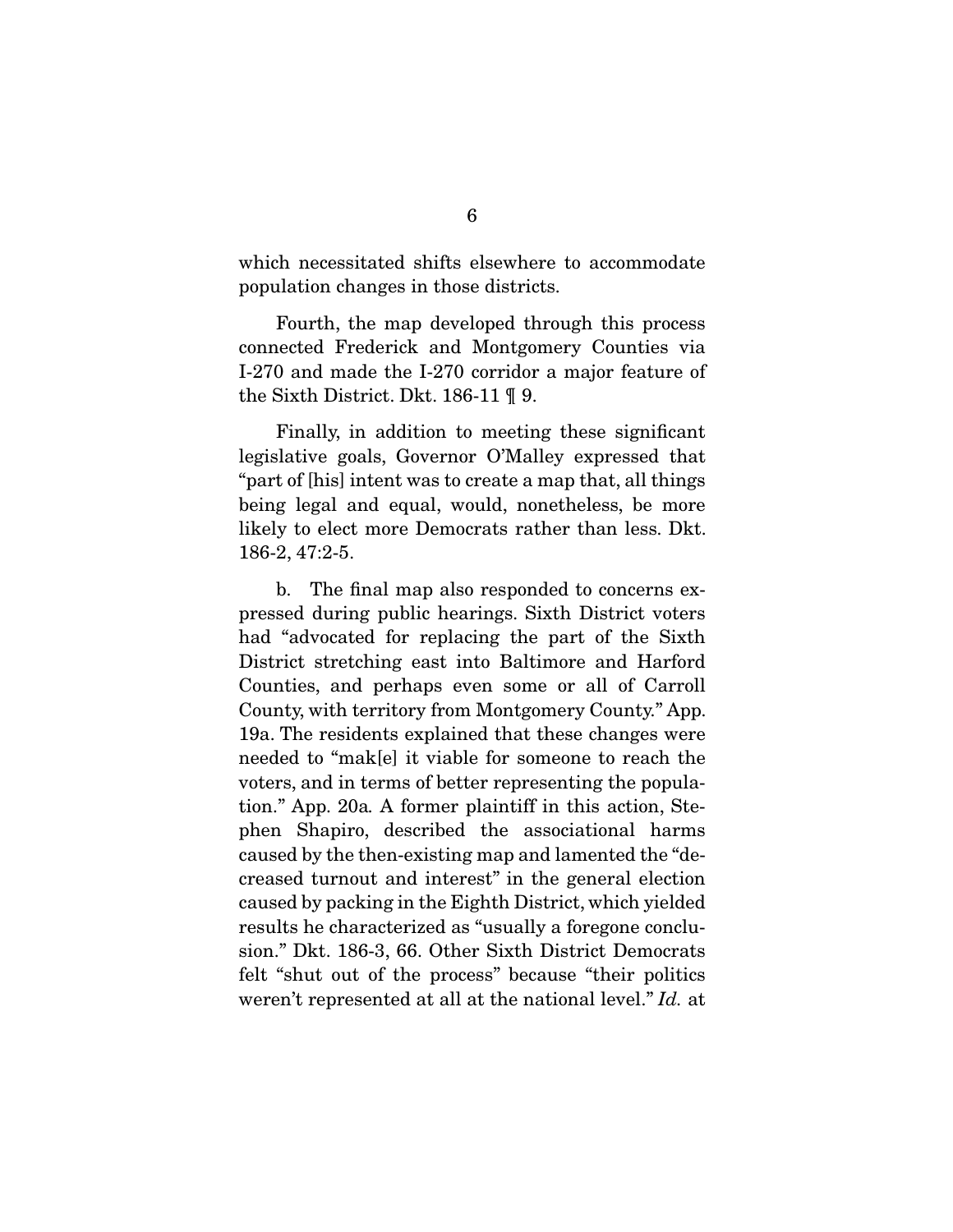27. One Democratic candidate explained that the thenexisting map made it difficult to campaign because the former Sixth District encompassed a huge swath of geographic territory centered on two different metropolitan areas. *Id.* at 21-24; *see id.* at 12, 16-17.

 3. The congressional redistricting statute was enacted in substantially the same form as proposed, and it was then petitioned to statewide referendum, with a sizable majority of voters approving the legislation in the November 2012 election. App. 22a-23a. The plan won voters' support in areas throughout the State, with majorities favoring the plan in 22 of Maryland's 24 counties, including three of the five counties that, prior to the 2011 redistricting, were located wholly or partly within Maryland's Sixth District.<sup>1</sup> Dkt. 104 ¶ 39.

 4. The subsequent elections reflected a more invigorated electorate, with the new Sixth District's voters favoring Republicans in some races and Democrats in others. *See* Dkt. 186-19, 11. In the counties included in the former Sixth District, Republican voter registration increased year-over-year from 2010 to 2016, Dkt. 186-50, and turnout among Republicans increased between the 2008 and 2012 presidential elections, Dkt. 186-51. Although turnout in the 2014 gubernatorial primary was down statewide, from

<sup>1</sup> *See* http://www.elections.state.md.us/elections/2012/results/ general/gen\_detail\_qresults\_2012\_4\_0005S-.html (last visited Dec. 1, 2018).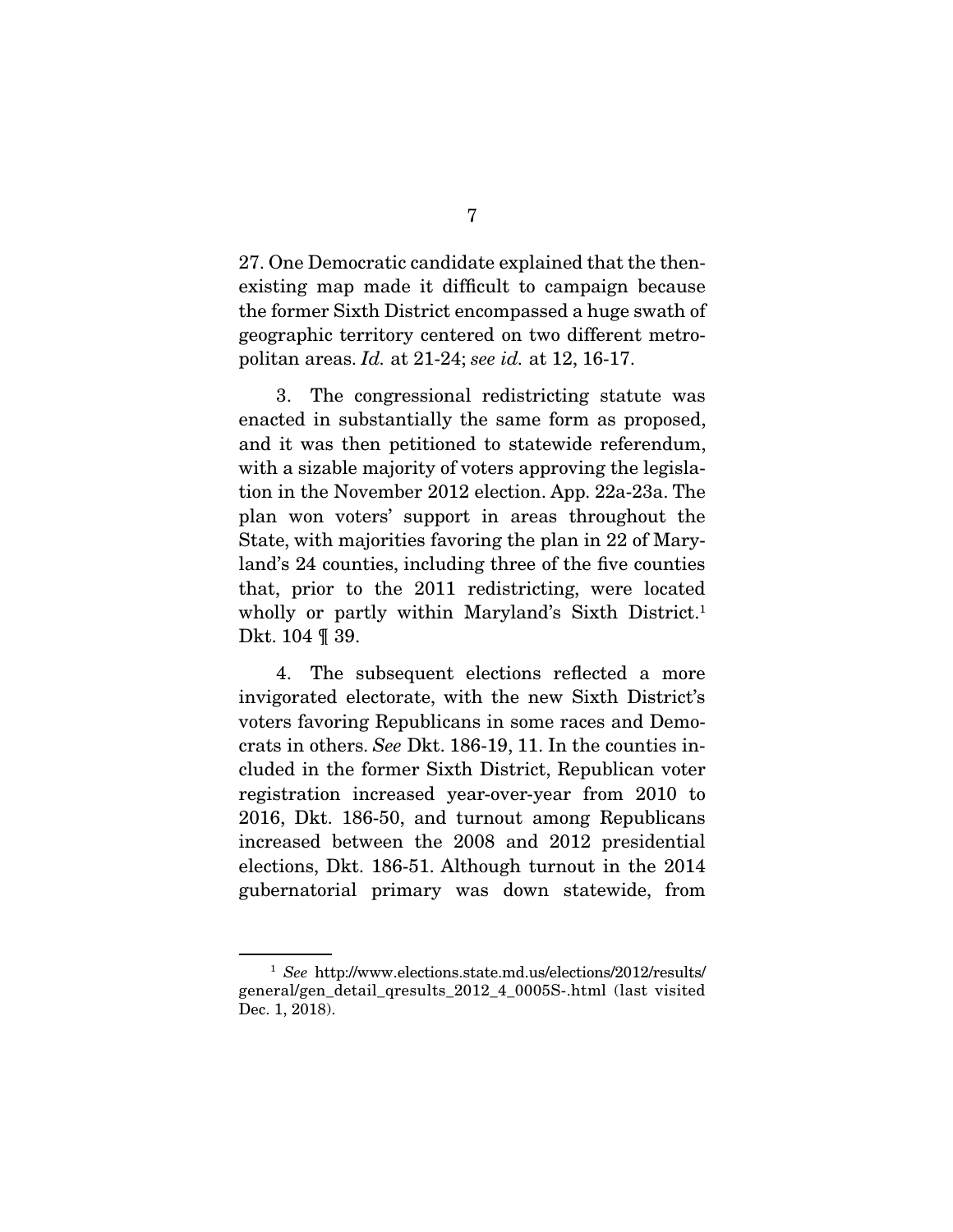$25.35\%$  in  $2010$  to  $21.81\%$  in  $2014$ , Republican turnout in Garrett, Allegany, and Washington Counties outpaced Democratic turnout in the 2014 gubernatorial primary. *Id.* And, notwithstanding small variations in contributions to local Republican central committees, contributions to then-incumbent Republican Congressman Roscoe Bartlett's campaign committee in 2012 were more than *twenty-five times* those received in 2010.3

 Post-redistricting, plaintiffs maintained or increased their own associational activities. All the plaintiffs voted regularly after the 2011 redistricting. Dkt. 186-20, 11:19-12:10; Dkt. 186-43, 10:21-11:1; Dkt. 186-44, 13:15-17; Dkt. 186-25, 14:17-15:16; Dkt. 186-24, 11:6-12; Dkt. 186-45, 18:12-18; Dkt. 186-36, 12:10-17. When Plaintiff DeWolf became aware of the referendum effort, he was inspired to take an active role in politics for the first time and subsequently became a member of the Washington County Republican Central Committee and the Washington County Republican Club. Dkt. 186-43, at 13:15-14:14; 24:2-5. Plaintiffs Ropp and Strine were also active in local Republican

<sup>2</sup> *Compare* https://elections.maryland.gov/elections/2010/ turnout/primary/2010\_Primary\_Statewide.html *with* https:// elections.maryland.gov/elections/2014/turnout/primary/GP14\_ turnout\_statewide\_by\_party.xls.

<sup>3</sup> *Compare* http://docquery.fec.gov/cgi-bin/forms/C00255190/ 835478/ (Post-General 2010, reporting \$46,091.96 in total contributions for reporting period and election cycle-to-date) *with*  http://docquery.fec.gov/cgi-bin/forms/C00255190/838435/ (Post-General 2012, reporting \$1,185,434.87 in same).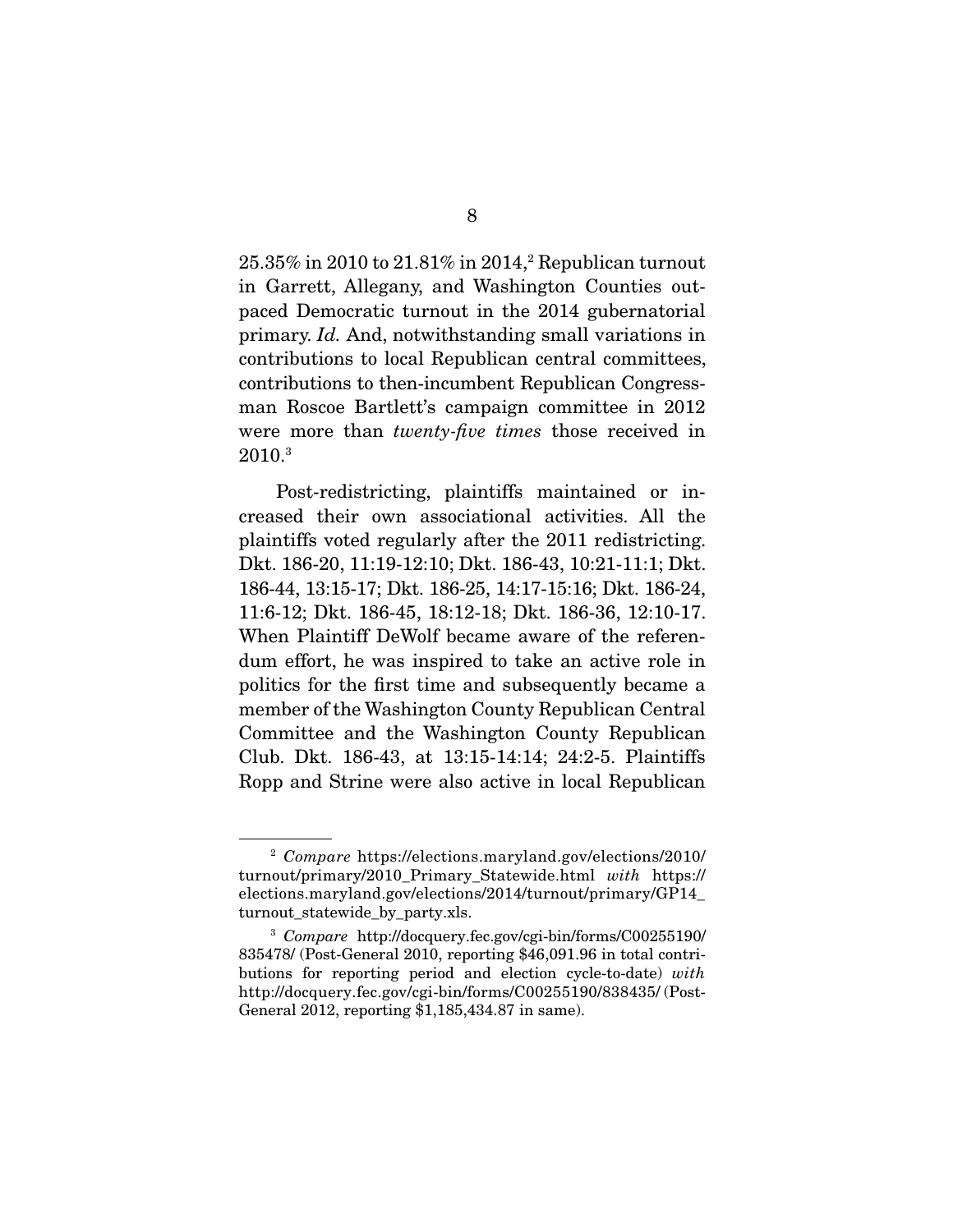political campaigns both before and after the redistricting. App. 26a-27a.

 5.a. The plaintiffs filed this action in November 2013. On December 8, 2015, this Court issued its decision reversing dismissal of the first amended complaint and remanding, *Shapiro v. McManus*, 136 S. Ct. 450 (2015).

 b. In March 2016, plaintiffs filed a second amended complaint, asserting for the first time their First Amendment retaliation claim alleging unlawful vote dilution. App. 84a. They asserted that the drafters of the 2011 plan "purposefully and successfully flipped [the District] from Republican to Democratic control" by "moving the [D]istrict's lines by reason of citizens' voting records and known party affiliations," thereby "diluting the votes of Republican voters and preventing them from electing their preferred representatives in Congress." App. 181a. (brackets in original).

 The district court denied defendants' motion to dismiss the second amended complaint in August 2016. App. 172a-225a. The majority held that a judicially manageable standard existed to adjudicate the plaintiffs' vote-dilution (or "representational-rights") claim. Under that standard, plaintiffs must show that (1) "those responsible for the map redrew the lines of " a plaintiff 's district "with the *specific intent* to impose a burden on him and similarly situated citizens because of how they voted or the political party with which they were affiliated";  $(2)$  "the challenged map diluted the votes of the targeted citizens to such a degree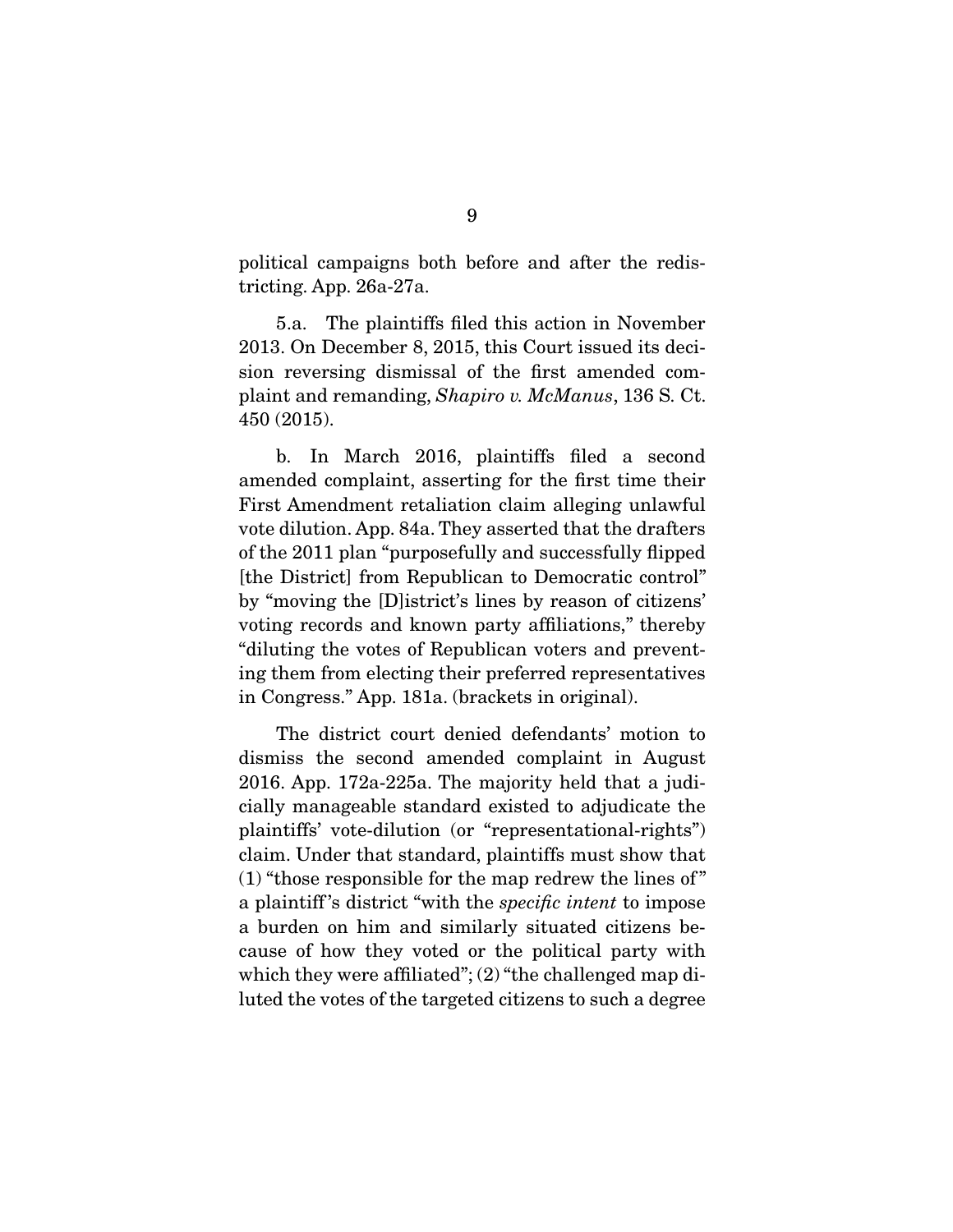that it resulted in a tangible and concrete adverse effect"; and (3) "absent the mapmakers' intent to burden a particular group of voters by reason of their views, the concrete adverse impact would not have occurred." App. 199a. That decision did not address any claim premised on an injury to plaintiffs' associational rights.

 Nine months after the court's decision, on May 31, 2017, the plaintiffs filed a motion for preliminary injunction and to advance and consolidate the trial on the merits, or in the alternative, for summary judgment. Dkt. 177. After oral argument, the district court denied the request for preliminary injunction, declined to dispose of the parties' fully briefed cross-motions for summary judgment, and entered a "stay pending further guidance" from this Court's disposition of *Gill v. Whitford*, No. 16-1161. App. 83a & n.1.

 In denying preliminary injunctive relief, the court held that the plaintiffs "have not demonstrated that they are entitled to the extraordinary (and, in this case, extraordinarily consequential) remedy of preliminary injunctive relief" because they had "not made an adequate preliminary showing that they will *likely*  prevail" on the merits of their First Amendment claim. App. 83a. The court deemed plaintiffs unlikely to succeed in carrying their burden of proving it was the alleged "gerrymander (versus a host of forces present in every election) that flipped the Sixth District, and, more importantly, that will continue to control the electoral outcomes in that district." App. 100a.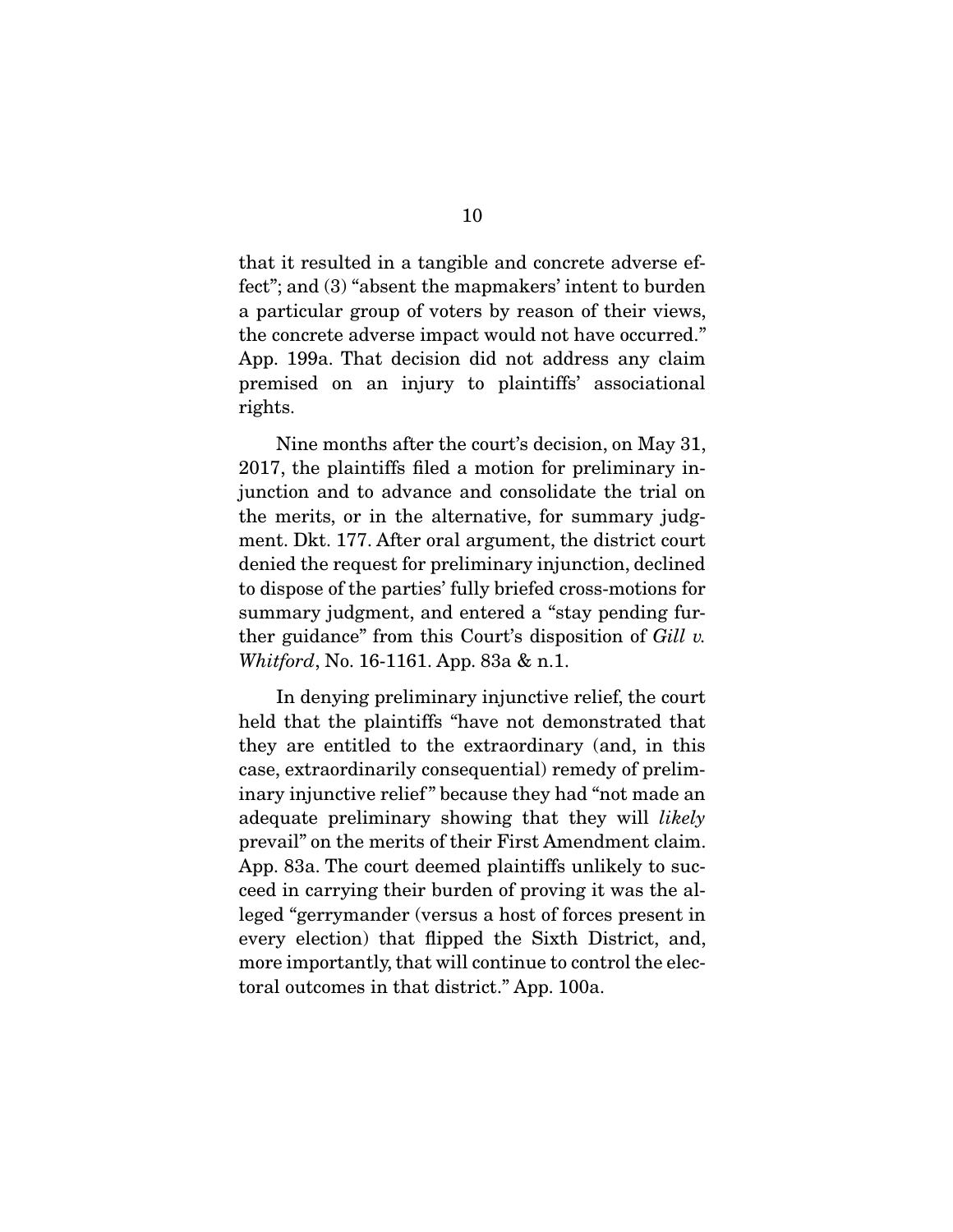On August 25, 2017, the plaintiffs appealed the denial of the preliminary injunction. Dkt. 205. After hearing argument, this Court issued its June 18, 2018 *per curiam* opinion noting its jurisdiction and affirming the district court's denial of the preliminary injunction. *Benisek*, 138 S. Ct. 1942. This Court concluded that, even assuming that plaintiffs were able to show a likelihood of success on the merits, their delay in seeking injunctive relief and the public's interest in orderly elections supported the district court's denial of injunctive relief and stay of proceedings pending this Court's decision in *Gill*. *Id.* at 1944-45.4

 6.a. On remand, the parties requested leave to brief the district court on how this Court's *Benisek* and *Gill* rulings affected the pending summary judgment motions. The plaintiffs also informed the district court that no further discovery would be necessary. Dkt. 209, 1. Plaintiffs' supplemental briefing continued to press their vote-dilution claim, on which the district court had previously focused. Dkt. 210, 7-19. But plaintiffs also asserted a new claim premised on injury to their associational rights, for which the evidentiary record was less developed. *Id.* at 19-22.

 Attempting to buttress their new associationalrights claim, plaintiffs submitted turnout data retrieved from the Maryland State Board of Elections'

<sup>4</sup> On that same day, this Court also issued its ruling in *Gill*, 138 S. Ct. 1916, vacating and remanding to allow plaintiffs to demonstrate "concrete and particularized injuries" to establish standing to assert their partisan-gerrymandering claims. *Id.* at 1934.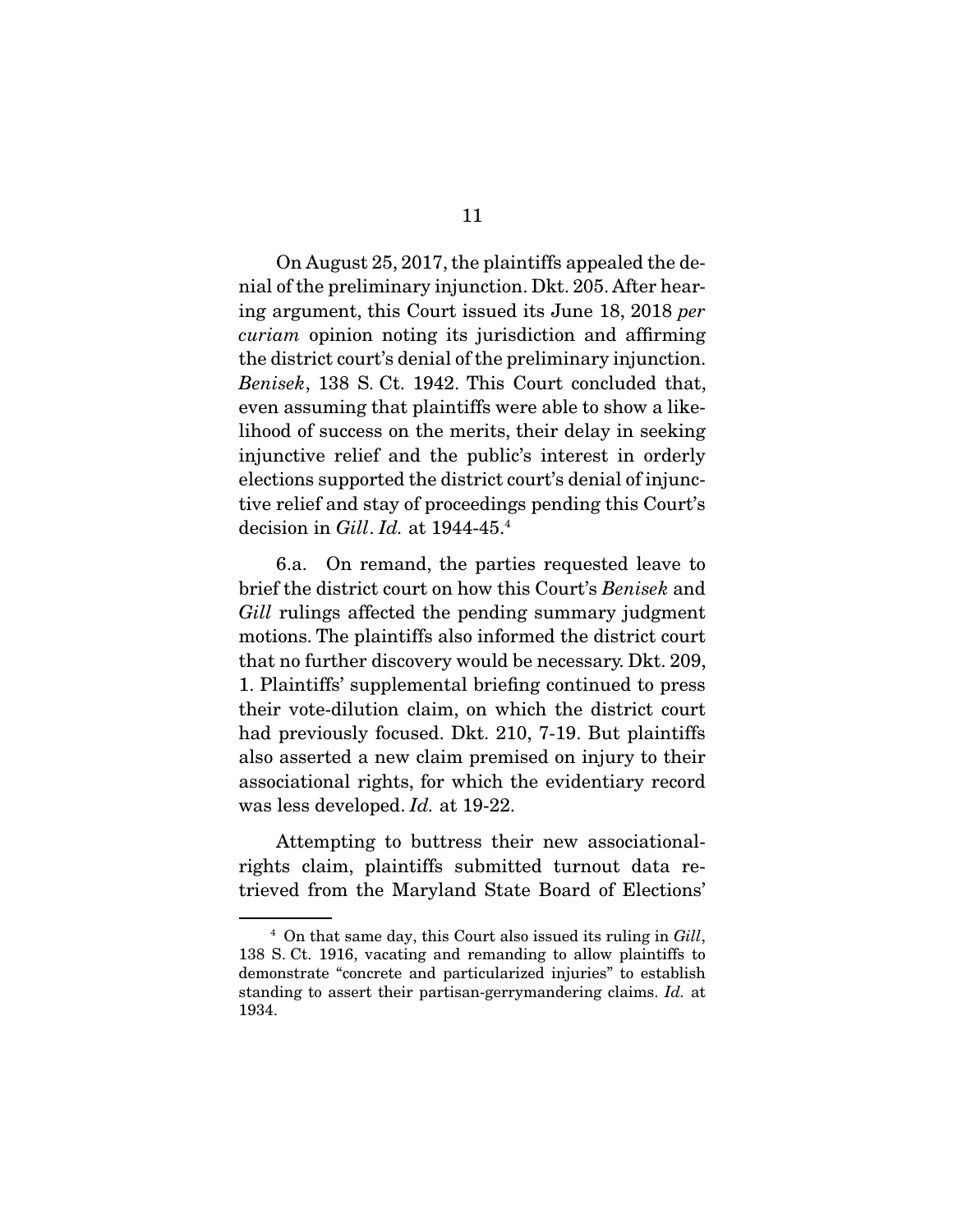website, together with lay opinion testimony from one of their attorneys purporting to analyze that data to show declines in Republican turnout in comparable elections before and after the implementation of the 2011 map. Dkt. 210-3; Dkt. 210, at 16-17. Plaintiffs also submitted campaign-finance reports retrieved from the Maryland State Board of Elections, which they claimed showed declines in contributions to local Republican Party committees in relevant areas before and after the implementation of the 2011 map. Dkt. 210-3, at 7-8; Dkt. 210, at 17-18. Defendants moved to exclude this evidence because the data was hearsay, outside the affiant's personal knowledge, not part of the discovery record, and not otherwise subject to judicial notice, and because the attorney's lay analysis of election-return data constituted inadmissible lay opinion testimony. Dkt. 215, at 1. The district court denied the motion to strike without commenting on the validity of the evidentiary objections, on the grounds that a bench trial obviates the need for strict adherence to evidentiary rules, and the panel could "simply strike the evidence later," if appropriate. Dkt. 219, 2.

 b. The three-judge court awarded summary judgment to the plaintiffs on November 7, 2018. *See*  App. 1a-77a; 78a-81a. Judge Niemeyer's opinion concluded that the plaintiffs were entitled to summary judgment on both of their First Amendment retaliation theories of vote dilution and impairment of associational rights. App. 4a. Judge Bredar's opinion concluded that the plaintiffs were entitled to summary judgment on their associational rights theory alone,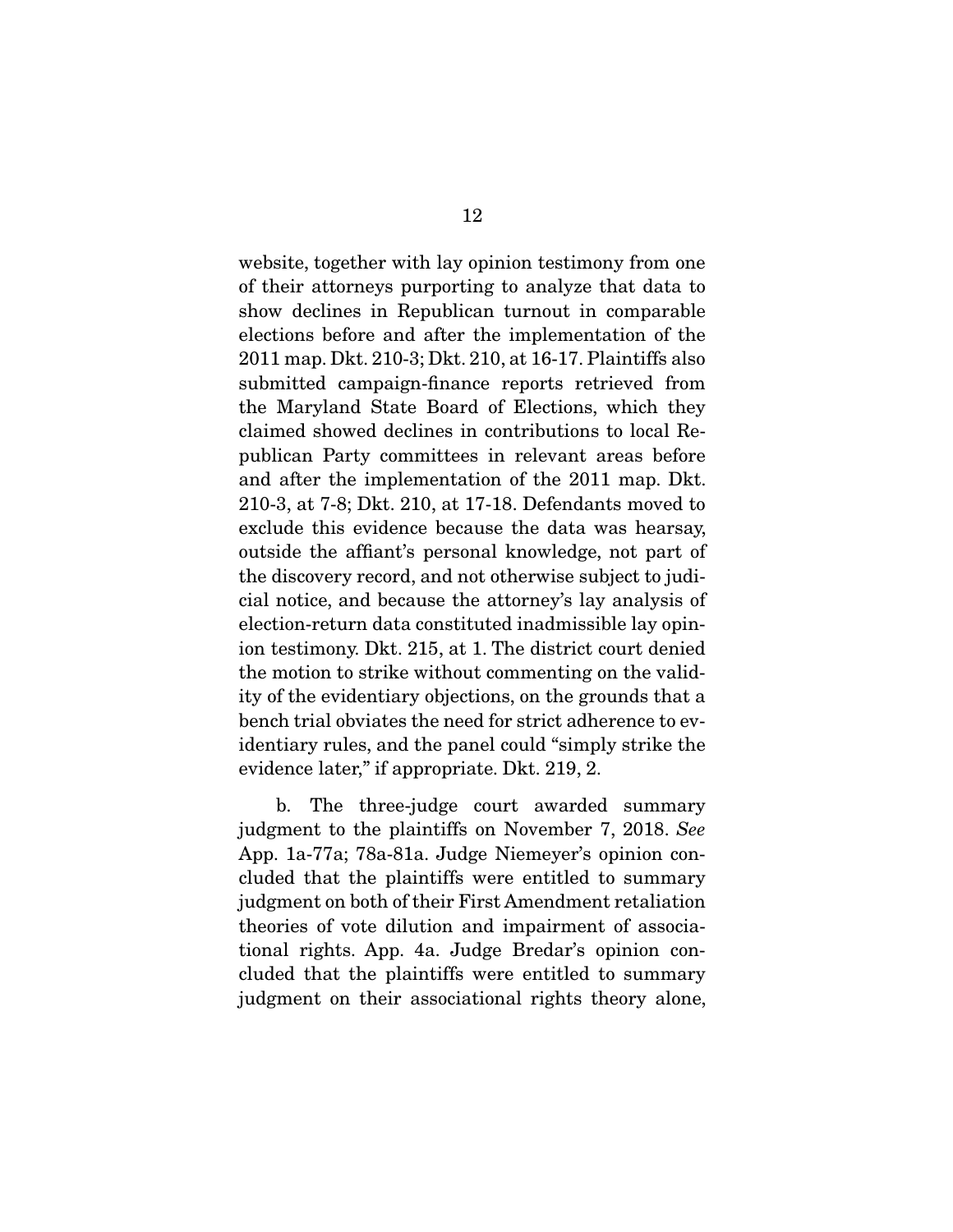App. 71a-76a; Judge Bredar criticized Judge Niemeyer's opinion for its causation analysis pertaining to both of plaintiffs' theories, App. 69a-70a.

 With regard to the representational-rights claim, Judge Niemeyer applied the standard the district court developed at the motion-to-dismiss stage and concluded that plaintiffs had established each element of their claim. App. 48a. As to intent, he found that Maryland Democratic officials worked with "precise purpose" to "flip the Sixth District from safely Republican to likely Democratic." App. 48a, 49a.

 Addressing injury, Judge Niemeyer concluded that the redrawn Sixth District "did, in fact, meaningfully burden [plaintiffs'] representational rights," App. 52a, even if the district had become more electorally competitive, because "Republican voters in the new Sixth District were, in *relative* terms, much less likely to elect their preferred candidate than before the 2011 redistricting." App. 53a. He added that, although not essential to the conclusion, "the fact that the Democratic candidate was elected in the three elections following the 2011 redistricting provides additional evidence" of injury. *Id.*

 Finally, as to causation, Judge Niemeyer found that only retaliatory intent explained the Sixth District's boundaries. App. 54a-56a. In so ruling, he rejected as "utter[ly] implausib[le]," the State's evidence of alternative motivations, described above, for the redrawing of the district, including the western extension of the First District into territory previously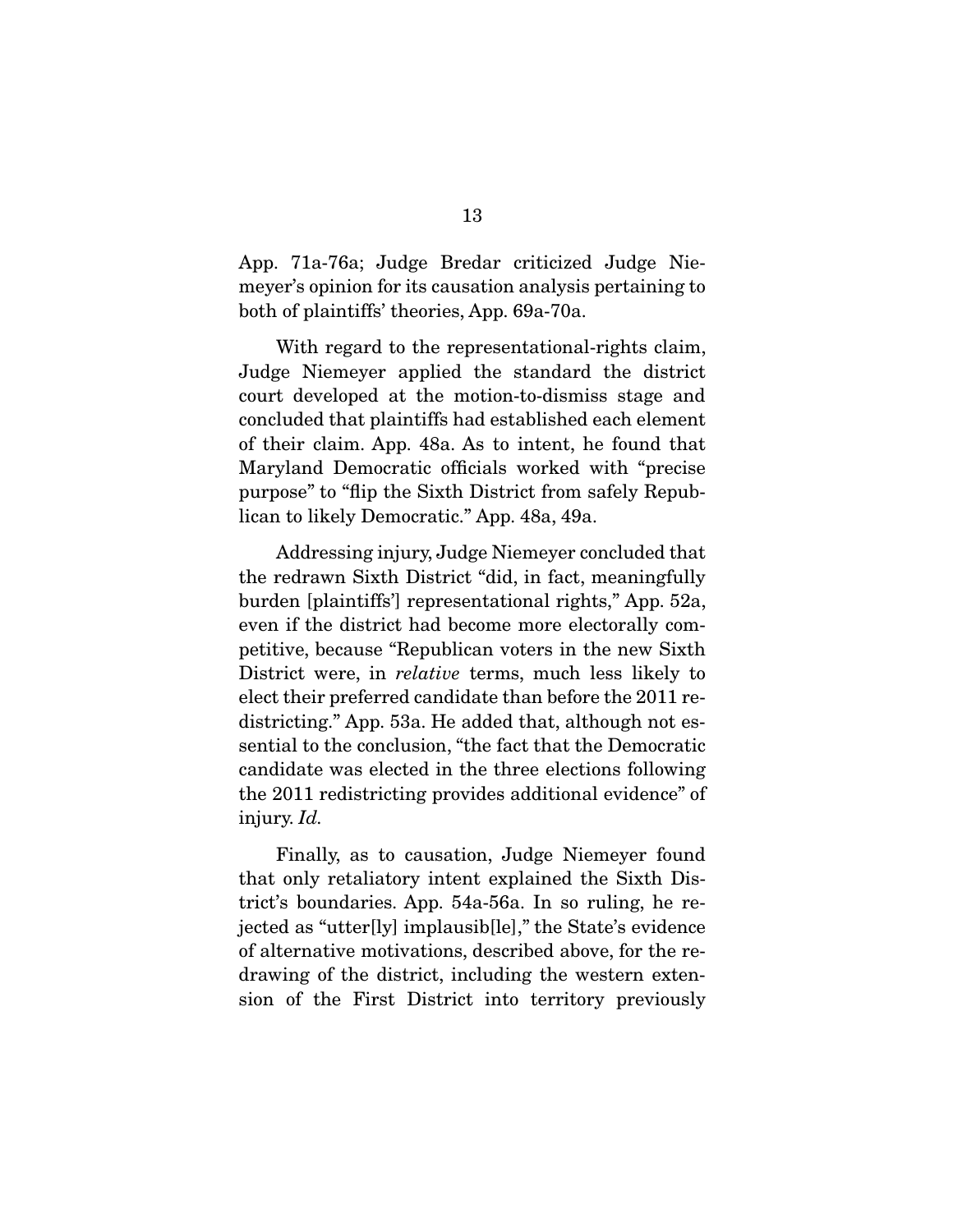occupied by the Sixth District "to prevent the new First District from crossing the Chesapeake Bay," and "grouping residents along the Interstate 270 corridor," who previously resided in separate districts, into the Sixth District. App. 55a. He deemed the State's evidence of alternative motivation irrelevant in light of "the undisputed fact" that "the redistricting operation was guided by the expressed plan to protect existing Democratic seats and flip the Sixth District from Republican to Democratic Control." *Id.*

 Addressing the associational-rights claim, Judge Niemeyer articulated a standard similar to the one the district court established for evaluating plaintiffs' representational-rights claim, except that "in lieu of the harm involving a burden on representational rights, [plaintiffs] must prove a harm involving a burden on their associational rights," namely, "that the challenged map burdened [their] ability to associate in furtherance of their political beliefs and aims." App. 59a. Plaintiffs satisfied that burden, he explained, because several indicators of "voter engagement in support of the Republican Party" in the Sixth District "dropped significantly." App. 62a. These indicators included voter turnout data and fundraising data—including data that was the subject of the State's motion to strike in advance of the summary judgment hearing, *see* Dkt. 215-1; App. 28a, 63a (citing fundraising data submitted with supplemental briefing); App. 74a-75a (concurring opinion of Judge Bredar citing the same).

 Turning to remedy, Judge Niemeyer concluded that plaintiffs had satisfied the requirements for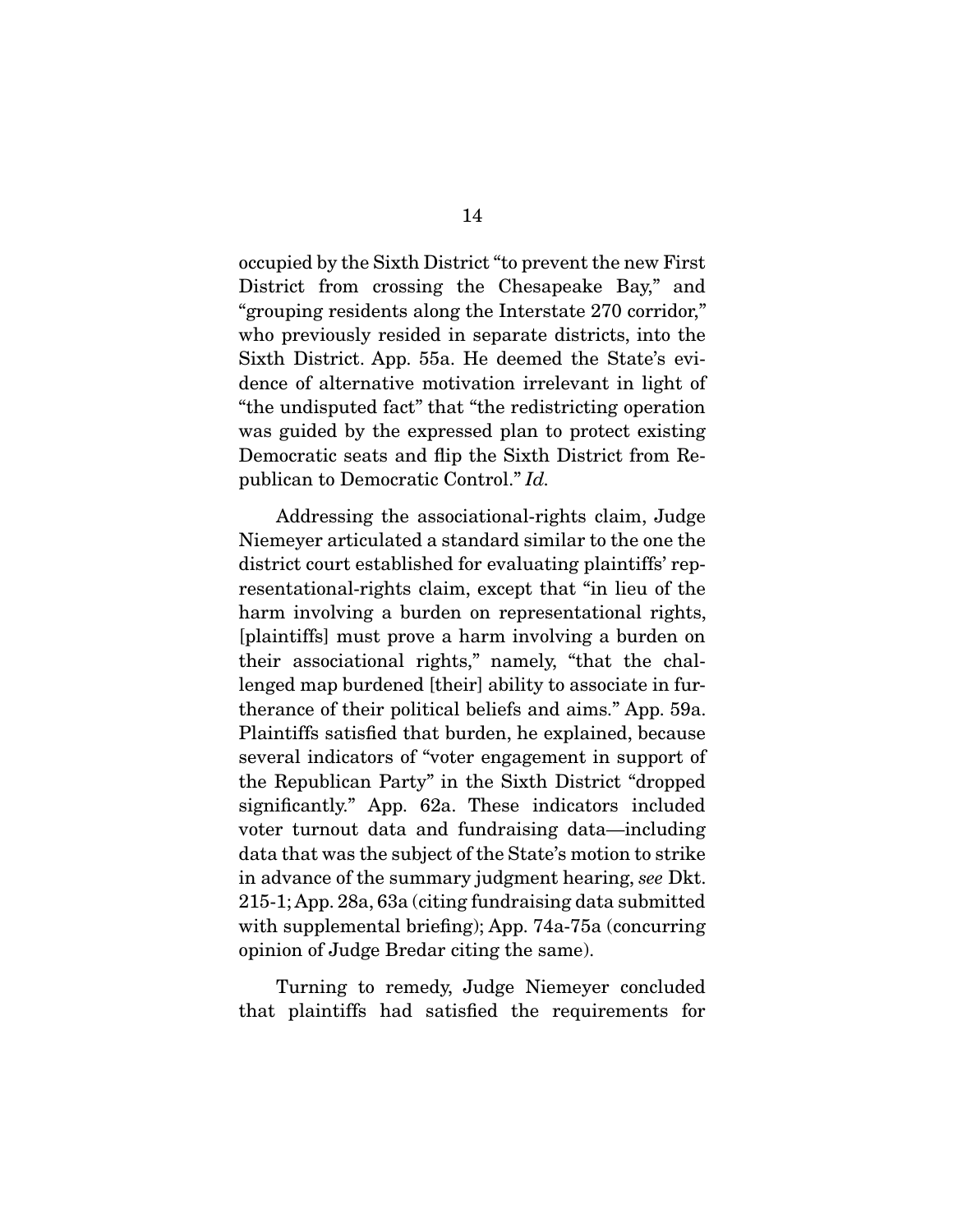injunctive relief. App. 64a-65a. He opined that plaintiffs' delay in pursuing relief need not be considered in determining whether to enter a permanent injunction, and, contrary to this Court's conclusion, *Benisek*, 138 U.S. at 1944, found that the case's "protraction cannot be attributed to the plaintiffs[.]" App. 66a. According to Judge Niemeyer, an election in 2020 with the current map—even if only for one election cycle—would irreparably harm plaintiffs, whereas ordering a new map for the 2020 election would not unduly disrupt the election process, despite the inevitable need to redraw that map yet again to reflect results of the 2020 census. App. 65a-67a.

 In awarding judgment to plaintiffs, the district court enjoined the State from conducting any further elections under the 2011 map, and directed the State to submit for the district court's approval a new congressional districting plan that redraws the boundaries of the Sixth District "applying traditional criteria for redistricting . . . and without considering how citizens are registered to vote or have voted in the past or to what political party they belong." App. 78a-79a. If the State fails to submit a map, or if the district court declines to approve the map, a court-appointed commission will assume the responsibility of drawing and submitting a map to the three-judge court for approval. App. 79a-80a.

 c. On November 15, 2018, the defendants filed a notice of appeal, App. 226a, and filed a consent motion to stay the district court's judgment during the pendency of the appeal, Dkt. 226. On November 16, 2018,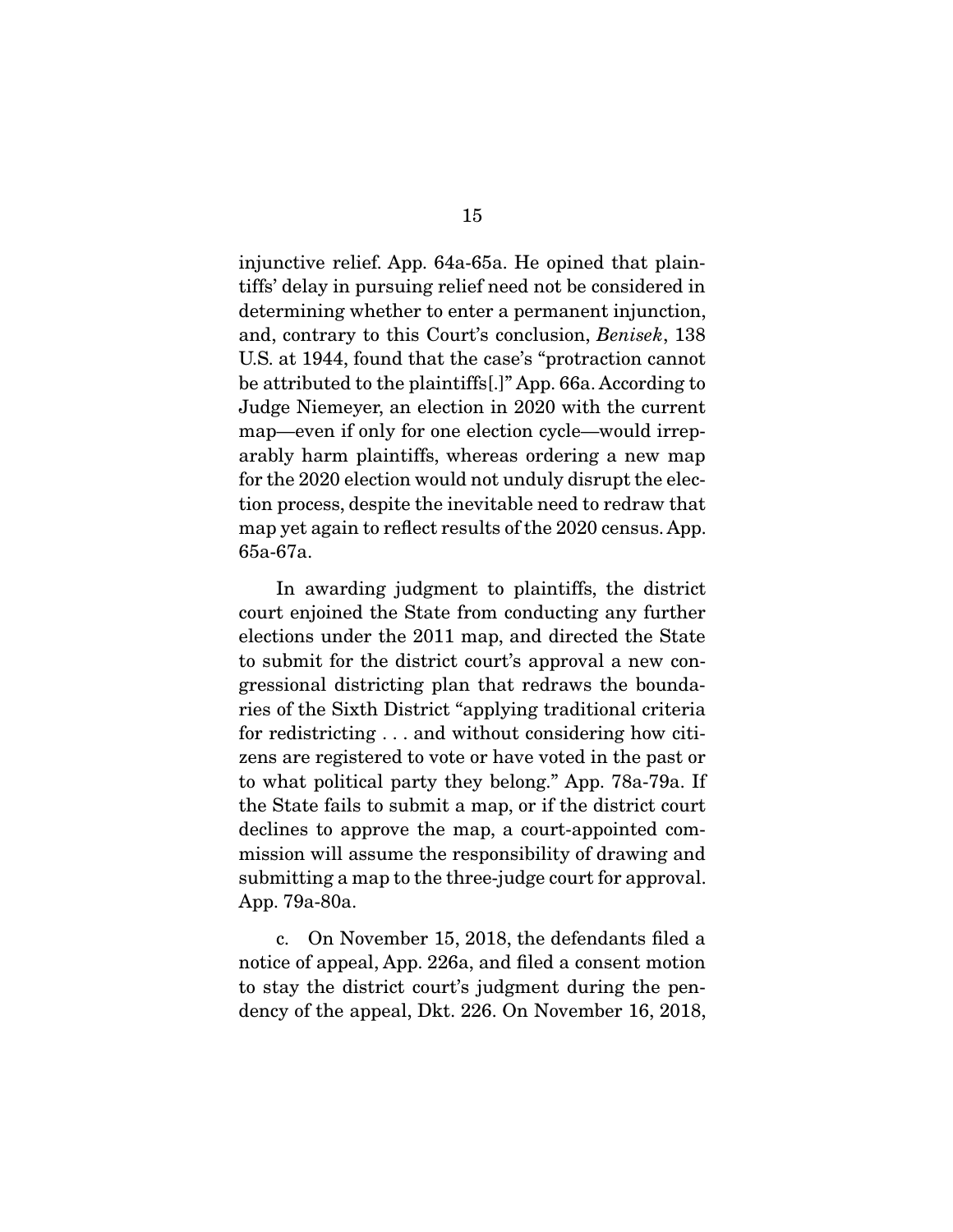the district court granted in part the stay motion, and stayed the proceedings until the earlier of this Court's disposition of the appeal or July 1, 2019. Dkt. 230.

### ARGUMENT

--------------------------------- ---------------------------------

I. The Three-Judge District Court Did Not Set Forth a "Limited and Precise" Test for Adjudicating Partisan-Gerrymandering Claims.

 The First Amendment retaliation formula adopted here has one principal disqualifying flaw: it does not resolve the "central problem" for a court attempting to address a claim of partisan gerrymandering. *Vieth v. Jubelirer*, 541 U.S. 267, 296 (2004) (plurality op.). As the plurality emphasized in *Vieth*, and all justices there acknowledged in one way or another, that central problem is determining when the redistricting process, which is "root-and-branch a matter of politics," *id.* at 285, nonetheless "has gone too far," *id*. at 296.

## A. The Three-Judge Court's Standards Would Preclude Districting for Proportional Representation, Which This Court Has Long Approved.

 The standards employed in the three-judge court's two majority opinions do not amount to a "limited and precise test" for adjudicating partisan-gerrymandering claims, primarily because, however one parses their contradictory analyses, they insist on proscribing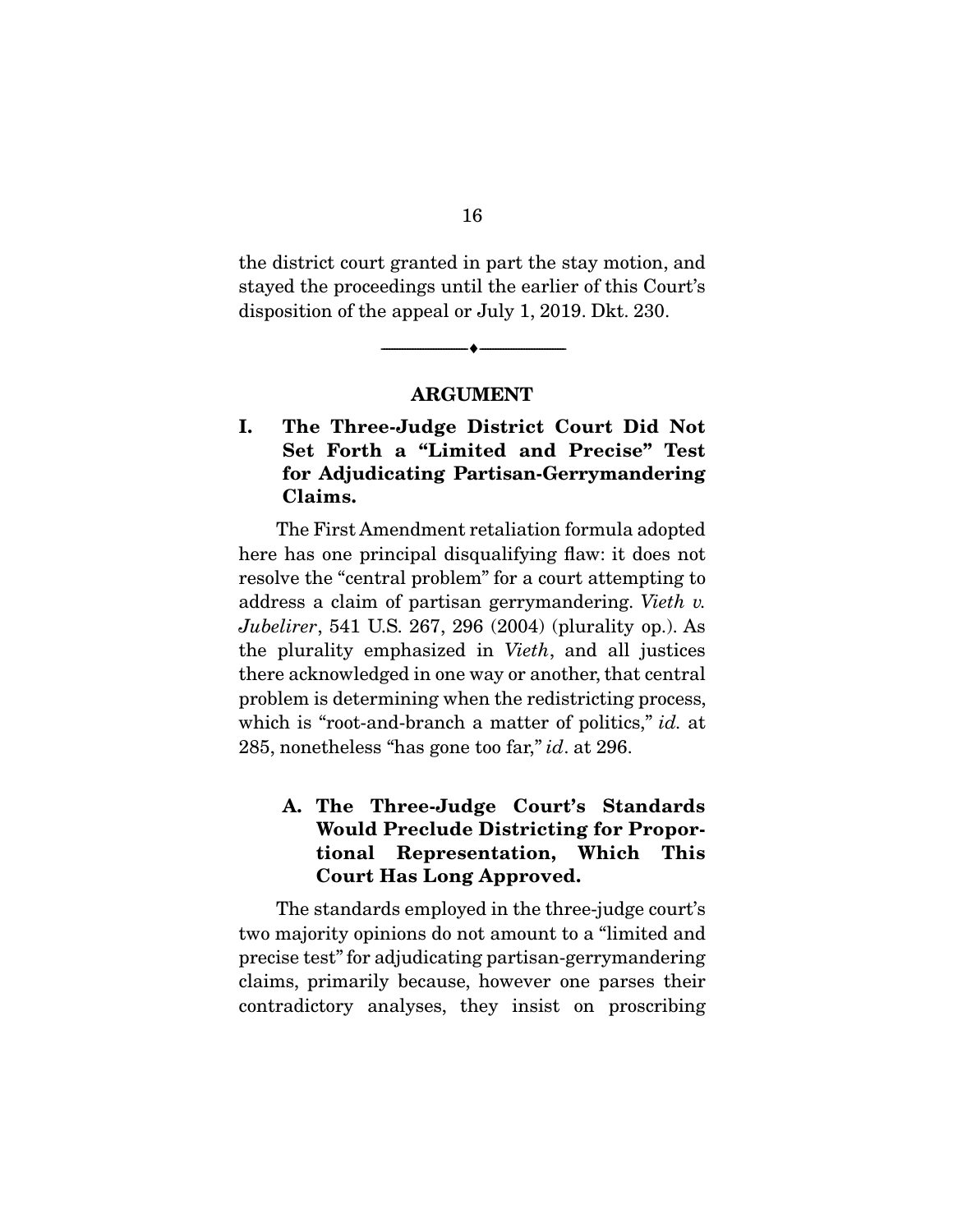activity that this Court has repeatedly held to be permissible.

 In *Gaffney v. Cummings*, 412 U.S. 735, 752 (1973), the Court rejected a challenge to a Connecticut proportional districting plan that drew "virtually every" line with "conscious intent to create a districting plan that would achieve a rough approximation of the statewide political strengths of the Democratic and Republican Parties." In upholding the plan, the Court refused to hold that "any political consideration taken into account in fashioning a reapportionment plan is sufficient to invalidate it." *Id.* at 752; *see Gill*, 138 S. Ct. at 1927. But the three-judge court's standard would condemn the maps that this Court upheld in *Gaffney*, which were drawn with express reference to voters' political affiliations so as to achieve "a rough approximation of the statewide political strengths of the Democratic and Republican Parties." 412 U.S. at 752.

 With regard to representational injury, Judge Niemeyer's opinion likened political vote-dilution to the numerical dilution caused by an overpopulated district and reasoned that citizens "have a right under the First Amendment not to have the value of their vote diminished *because of* the political views they have expressed through their party affiliation and voting history." App. 42a. Accordingly, his opinion reaffirmed the intent, effect, and causation standard he first articulated in *Shapiro*, 203 F. Supp. 3d at 596-97. App. 43a. In articulating this standard, the opinion did not define what constitutes a "tangible and concrete adverse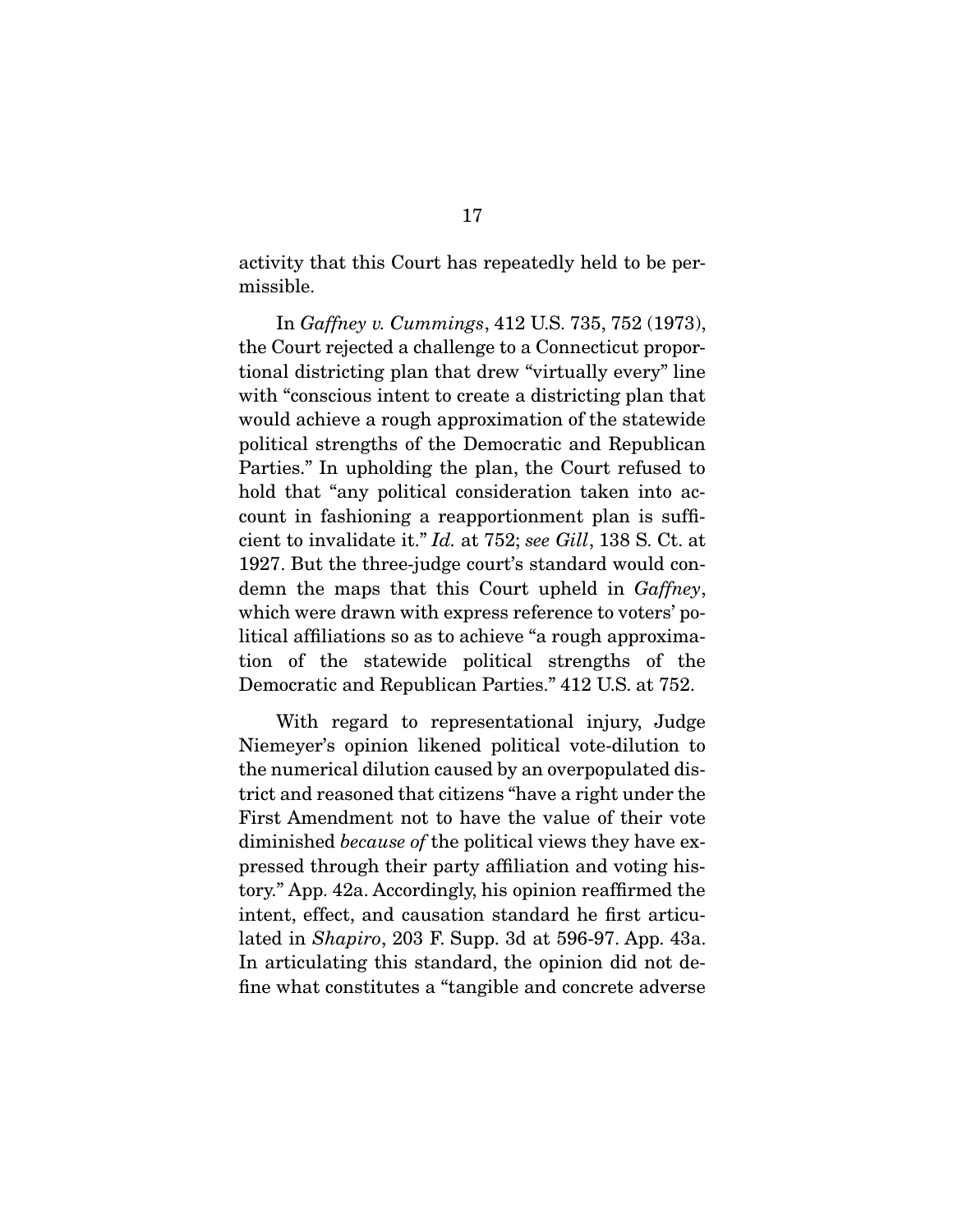effect" in this context. Instead, it merely referenced similarly indeterminate language—"*the plaintiffs must show only that their electoral effectiveness—i.e., their opportunity to elect a candidate of choice—was meaningfully burdened*," App. 52a—before simply announcing that the element was satisfied in this case, App. 53a. This standard allows for no consideration of party affiliation and thus, it is inconsistent with the decision in *Gaffney*, which allowed consideration of party affiliation to achieve proportional representation.

 The three-judge court's associational rights claim suffers from the same defects. In addition to the same "intent" and "causation" elements required for a votedilution claim, the associational-rights standard looks to whether "the challenged map burdened the targeted citizens' ability to associate in furtherance of their political beliefs and aims." App. 59a, 72a. Specifically, the court concluded<sup>5</sup> that the "atmosphere of general confusion and apathy" that resulted from the redistricting caused (unmeasured and unspecified) decreases in "fundraising, attracting volunteers, campaigning, and generating interest in voting." App. 63a.

 But any redistricting, for any reason, risks generating an "atmosphere of general confusion and apathy," *id.*, among those residents who are reassigned to different districts and must therefore shift their associational activities, at least with regard to congressional campaigns, to the new geographic alignment. Thus,

<sup>&</sup>lt;sup>5</sup> As discussed below in part II, these conclusions were based on improper resolution of factual and evidentiary disputes.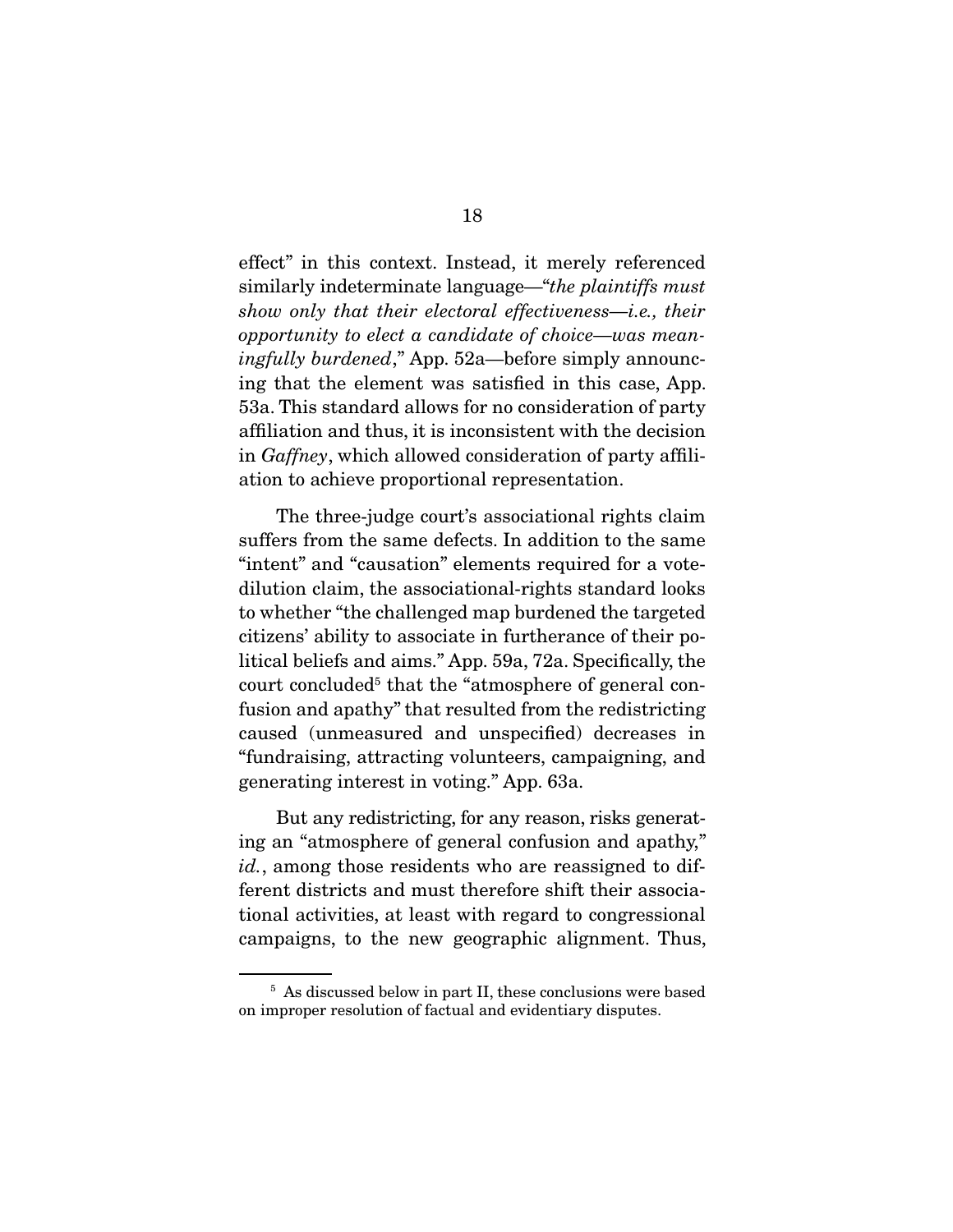evaluating associational harm rather than representational harm does not free the court of the significant line-drawing problems posed by the vote-dilution injury, because any redistricting impacts some individuals' associational rights. This problem of line-drawing cannot be averted merely by resorting to the threejudge court's element of partisan intent, which contains no means of distinguishing between permissible and impermissible political considerations.

 Finally, as if to underscore the standard's incongruity with this Court's precedent, the three-judge court directed the State "to adopt promptly a new congressional districting plan that addresses the constitutional violations found here with respect to the Sixth District for use in the 2020 elections," App. 67a, and *expressly prohibited* the State from "considering how citizens are registered to vote or have voted in the past or to what political party they belong" in doing so, App. 79a. The State is thus precluded from, for example, adopting a map that seeks to approximate the strengths of Democrats and Republicans statewide (as this Court permitted in *Gaffney*). The three-judge court's opinions and injunction fail to set forth workable standards for adjudicating partisan-gerrymandering claims, because they foreclose considerations that this Court has long held to be permissible.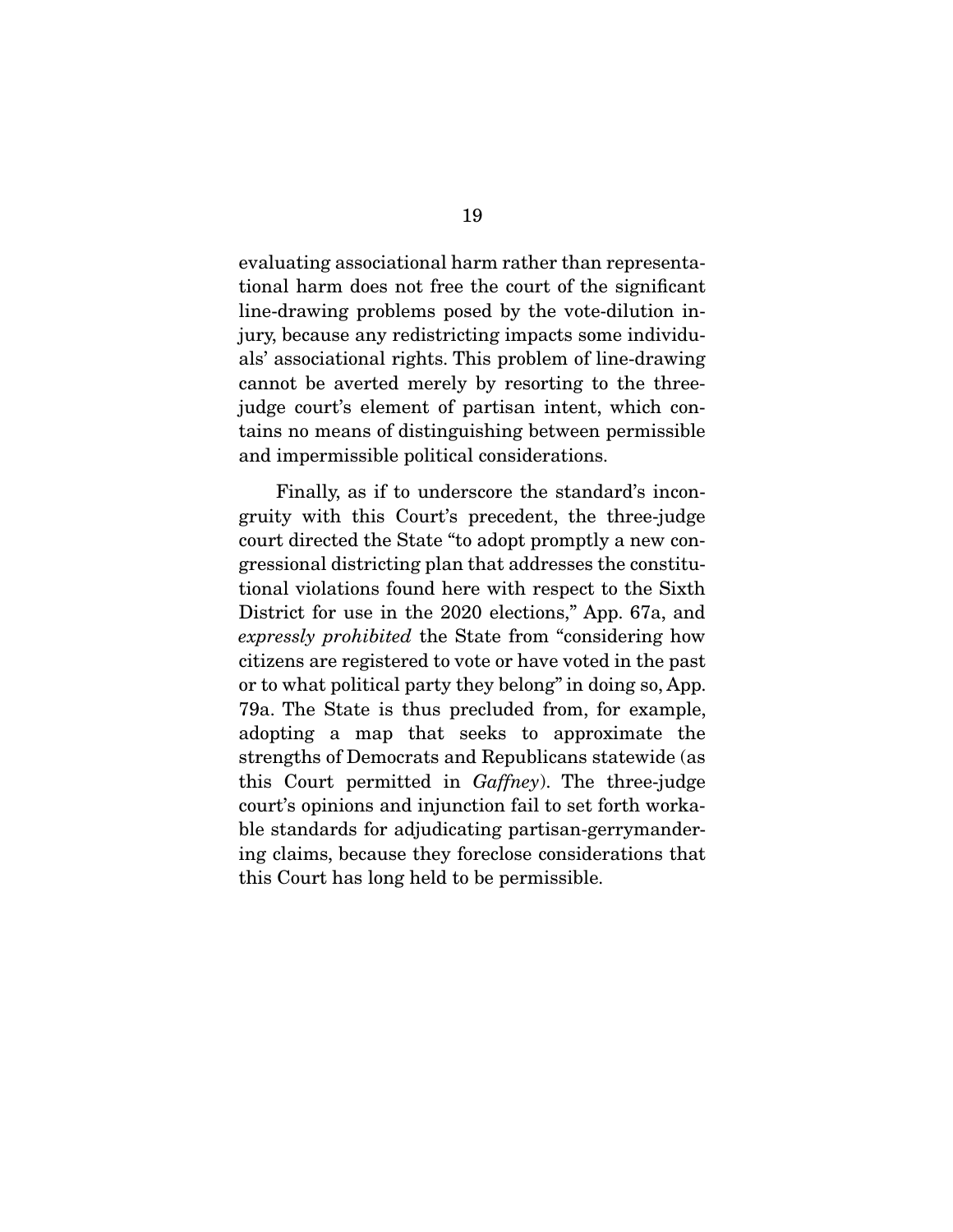## B. The Three-Judge Court Impermissibly Assumes That Preexisting District Configurations Are the Constitutional Benchmark.

 The intent and effects elements adopted by the three-judge court can be evaluated only with reference to the prior map. The three-judge court has stated that legislators may not intend "to flip" a challenged district "from safely Republican to likely Democratic." App. 49a. Judge Niemeyer's opinion reduces the concept to a zero-sum game: "It is impossible to flip a seat to the Democrats without flipping it away from the Republicans." App. 50a-51a. It is no less impossible to evaluate whether something was or was not intended to be "flipped" without reference to the previous redistricting plan. Similarly, with respect to votedilution injury, a plaintiff cannot show that she was "placed at a concrete electoral disadvantage," App. 52a, without consideration of the electoral advantages enjoyed under the prior map. So, too, does the associational harm require comparison to associational activity under the prior map to determine whether the new map "burdened the targeted citizens' ability to associate in furtherance of their political beliefs and aims." App. 59a; App. 75a (party members harmed if "severed from their preferred associates" in the prior district); *see* App. 61a-63a (comparing pre- versus postredistricting data).

 In all these respects, the three-judge court's opinions test the constitutionality of a redistricting plan by comparing the current districting plan to the status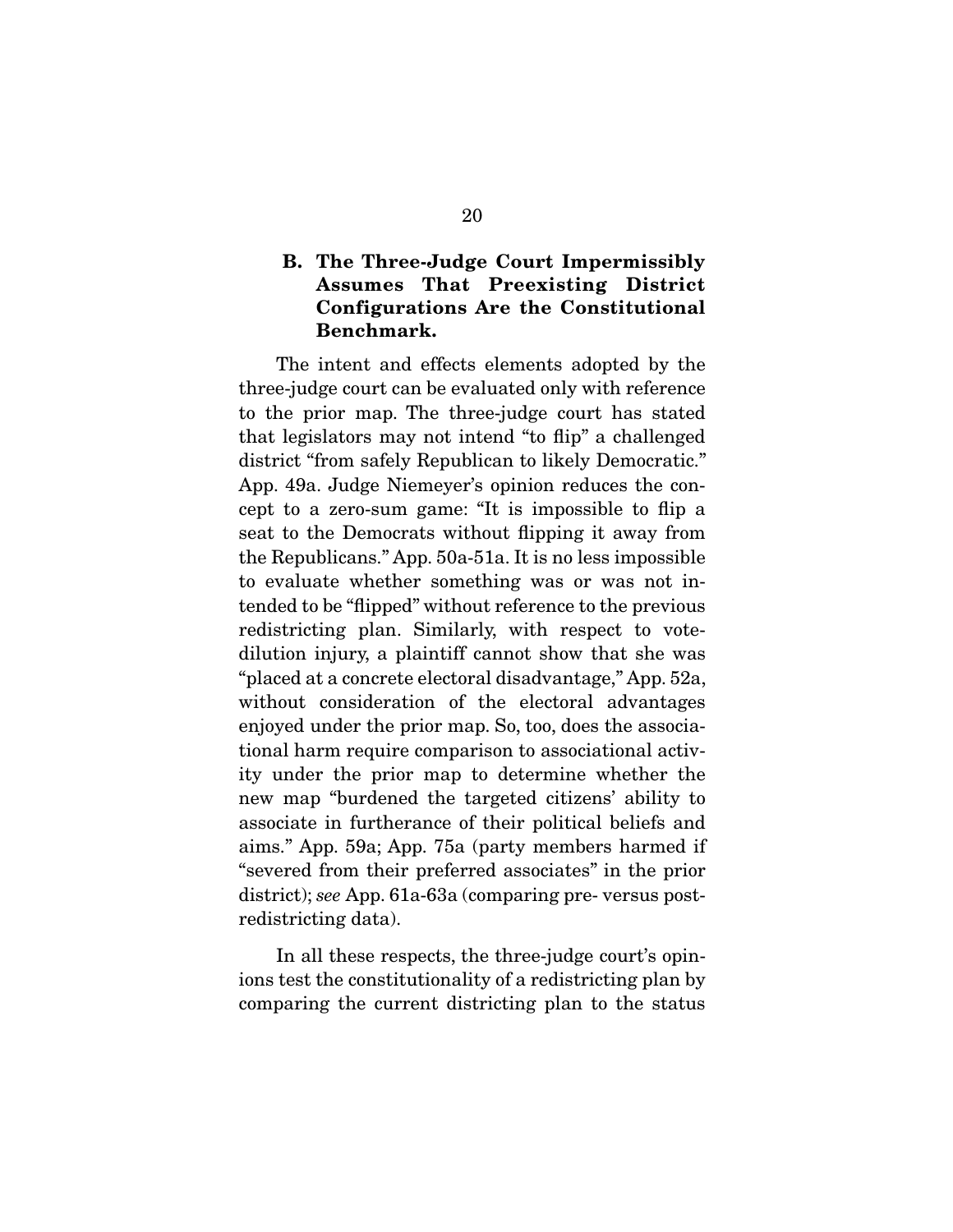quo ante. But there is no *constitutional* reason to believe a prior district "has any special claim to fairness," particularly where the old district "was formed for partisan reasons." *League of United Latin Am. Citizens v. Perry* ("*LULAC*"), 548 U.S. 399, 446-47 (2006) (Kennedy, J.). On the contrary, any standard that invests the prior district with the power to invalidate subsequent legislative acts altering its borders will almost inevitably yield absurd results. Among them are the impairment of a legislature's ability to remedy a past partisan gerrymander. Under the three-judge court's test, claims from those voters whose districts did not change, and are therefore still affected by the prior gerrymander, would be barred, because they could not show that their vote was diluted or their associational opportunities diminished compared to the prior districting map. But claims from voters who were newly in a political minority as the result of legislation *curing*  a prior partisan gerrymander would be actionable because claimants would be able to demonstrate that the legislature could and did "flip" the makeup of their district intentionally. *See* App. 50a.

 If that is so, the State would be unable to "avoid liability," because its interest in remedying past gerrymandering would be, in the three-judge court's estimation, not a "compelling government interest." App. 43a. Legislatures would then be *constitutionally precluded* from attempting to cure past political gerrymanders, and remedy for those past ills would be available, if at all, only from the courts. Such a result directly conflicts with "what has been said on many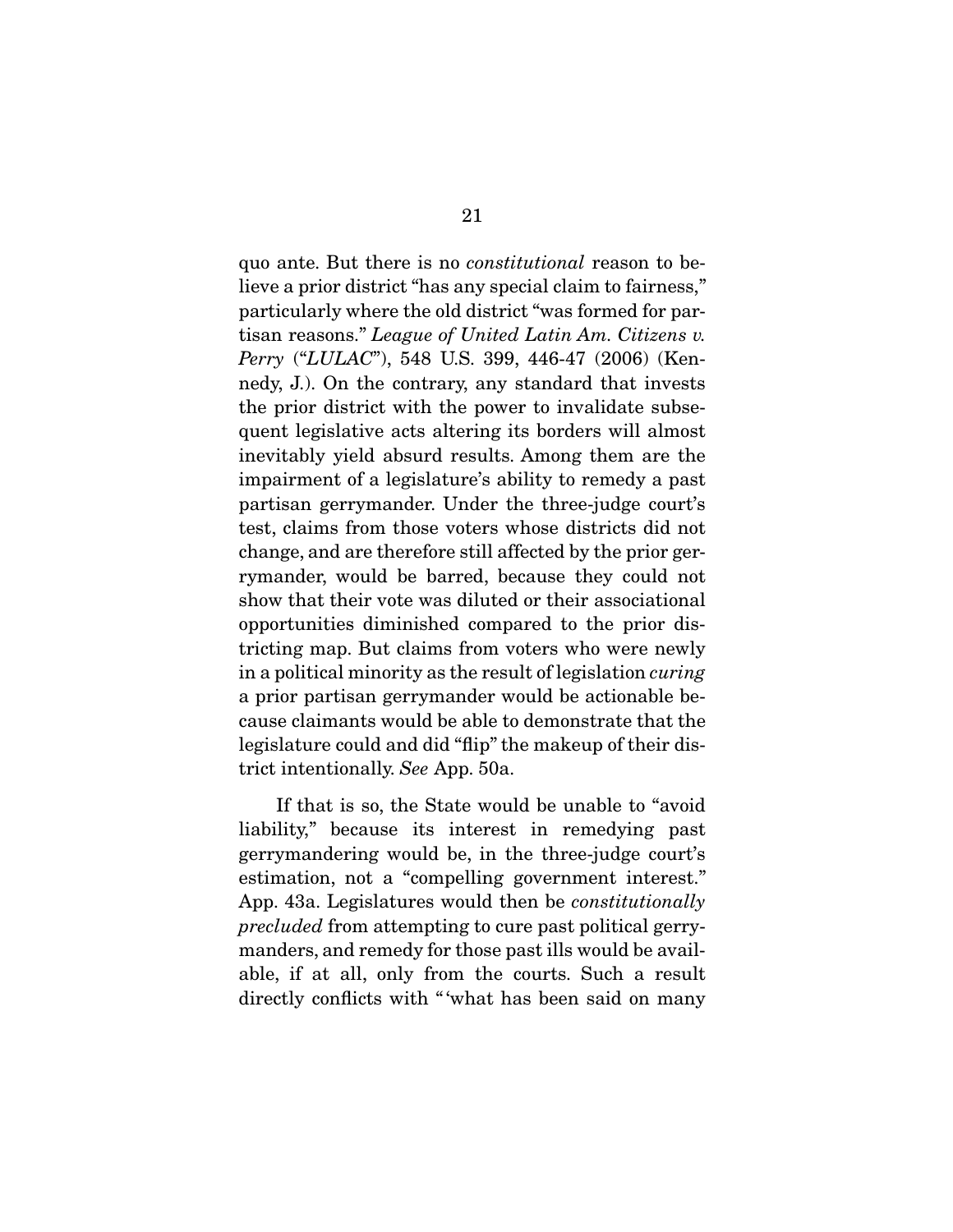occasions: reapportionment is primarily the duty and responsibility of the State through its legislature or other body, rather than of a federal court.'" *Growe v. Emison*, 507 U.S. 25, 34 (1993) (quoting *Chapman v. Meier*, 420 U.S. 1, 27 (1975)).

 If the goal of recognizing a partisan-gerrymandering claim is to remedy excessive or unfair partisanship, then prior districts are more likely part of the problem rather than the solution. Enshrining pre-existing maps as the constitutional touchstone for future redistricting may perpetuate the nationwide political dominance of one party. *See* Jowei Chen & David Cottrell, *Evaluating Partisan Gains from Congressional Gerrymandering: Using Computer Simulations to Estimate the Effect of Gerrymandering in the U.S. House*, 44 Electoral Studies 329, 336, 337 fig. 4 (2016) (discussing the two major parties' relative control over states' redistricting processes).

 The three-judge court's premise, that the constitutionality of a redistricting plan under consideration depends entirely on the configuration of the prior map, will not provide a judicially manageable test for determining partisan gerrymanders.

## C. Neither of the Three-Judge Court's Dueling Standards Provides the Requisite Guidance to Legislators on How to Redistrict Within Constitutional Limits.

 In adopting a standard based in First Amendment retaliation with no definition of what would constitute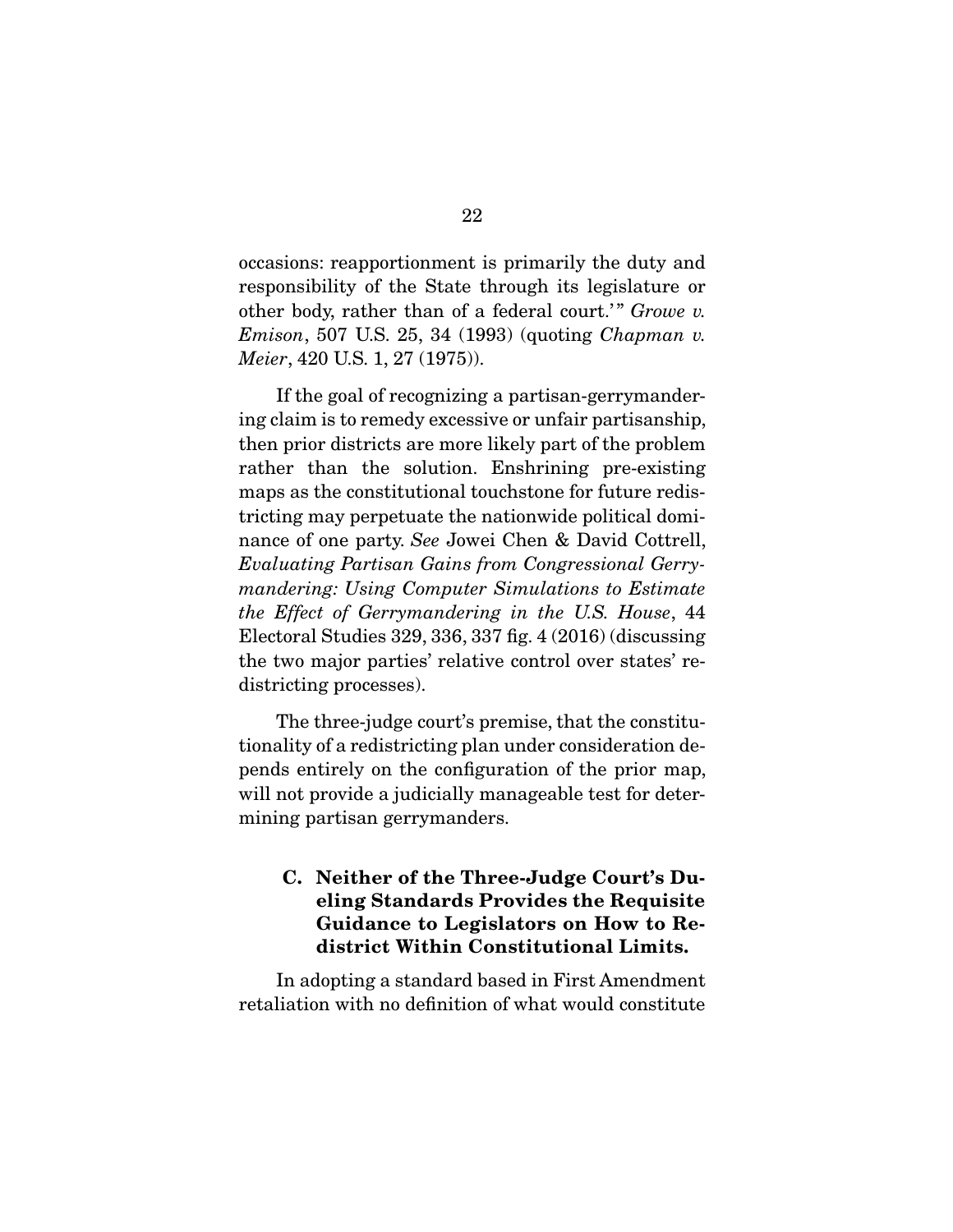impermissible effects, the three-judge court fell short of establishing a "limited and precise rationale" for adjudicating partisan-gerrymandering claims. *Vieth*, 541 U.S. at 306 (Kennedy, J., concurring). Judge Niemeyer's opinion identified two types of potential injury:  $(1)$  a "meaningful<sup>[]</sup> burden" on the plaintiffs' "representational rights," which the court also described as "a concrete electoral disadvantage," App. 52a; and (2) a "burden[ on] the targeted citizens' ability to associate in furtherance of their political beliefs and aims," App. 59a. The opinion further explained that there no longer need be any showing "that the linedrawing altered the outcome of an election," App. 52a, and thus abandoned a requirement imposed in both of the three-judge court's prior decisions, App. 108a-109a, 202a. As for the newly identified associational harm, the court relied only on (1) a drop in turnout in a single primary election in which the statewide turnout was also depressed, and in which Democratic turnout was lower than Republican turnout, App. 62a; (2) hearsay statements that non-plaintiffs experienced "a lack of enthusiasm," App. 62a; and (3) a singular statement from a singular plaintiff that he felt " 'disoriented' by and 'disconnected' from his new congressional district," App. 63a; *see* App. 74a-75a.

 Judge Bredar's separate majority opinion does not illuminate. He asserts that adopting a test based in associational harm "poses no line-drawing problem," App. 71a, but requires only a showing that the District "deprives the disfavored group of voters of its 'natural political strength," App. 73a (quoting *Gill*, 138 S. Ct.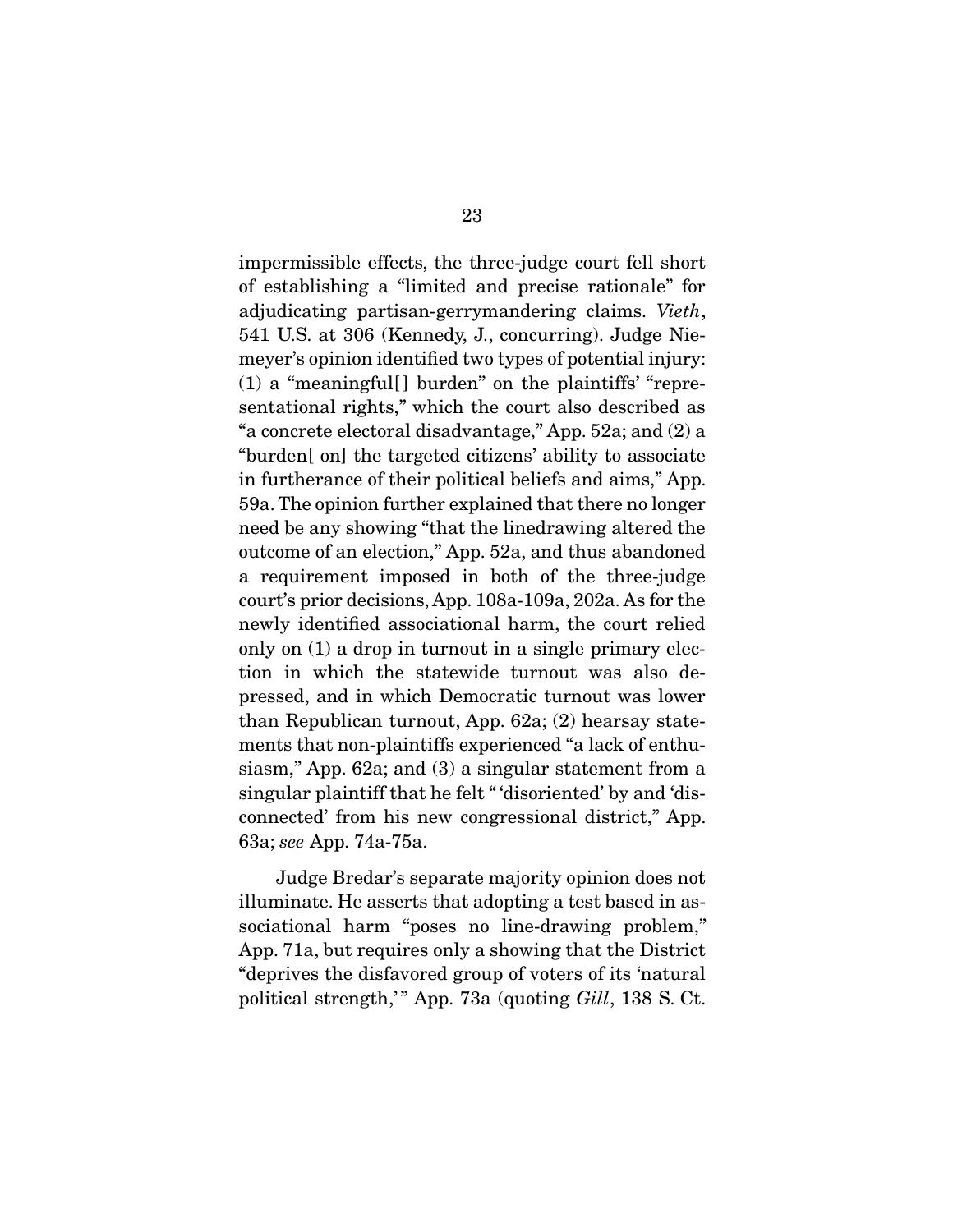at 1938 (Kagan, J., concurring). Just as Judge Niemeyer's vote-dilution injury lacks any method to measure how much is too much, Judge Bredar provides no method for determining the "natural political strength" of any political association that would aid courts in determining whether that strength has been diminished, particularly where the decade preceding redistricting has seen considerable shifts in migration, commuting patterns, or demographics within a district. Both alternative paths provided below attempt to identify "a burden," but neither defines that burden "as measured by a reliable standard," something "a successful claim attempting to identify unconstitutional acts of partisan gerrymandering must do." *LULAC*, 548 U.S. at 418 (Kennedy, J.).

 For legislators interested in avoiding "an electionimpeding lawsuit contending that partisan advantage was the predominant motivation," *Vieth*, 541 U.S. at 286 (plurality op.), a standard for measuring burden is indispensable. This need is acute because the identified burdens will be present, in some amount, in every redistricting. As explained more thoroughly in Brief for Appellees at 28-30, *Benisek*, 138 S. Ct. 1942 (No. 17- 333), defining "vote dilution" as an injury without specifying any means to evaluate the quantity or impact of the asserted dilution does not present a judicially manageable standard. Moreover, here, the court's standard provides no practical limit on potential claims—a political group could bring suit alleging a "concrete electoral disadvantage," even if they consistently win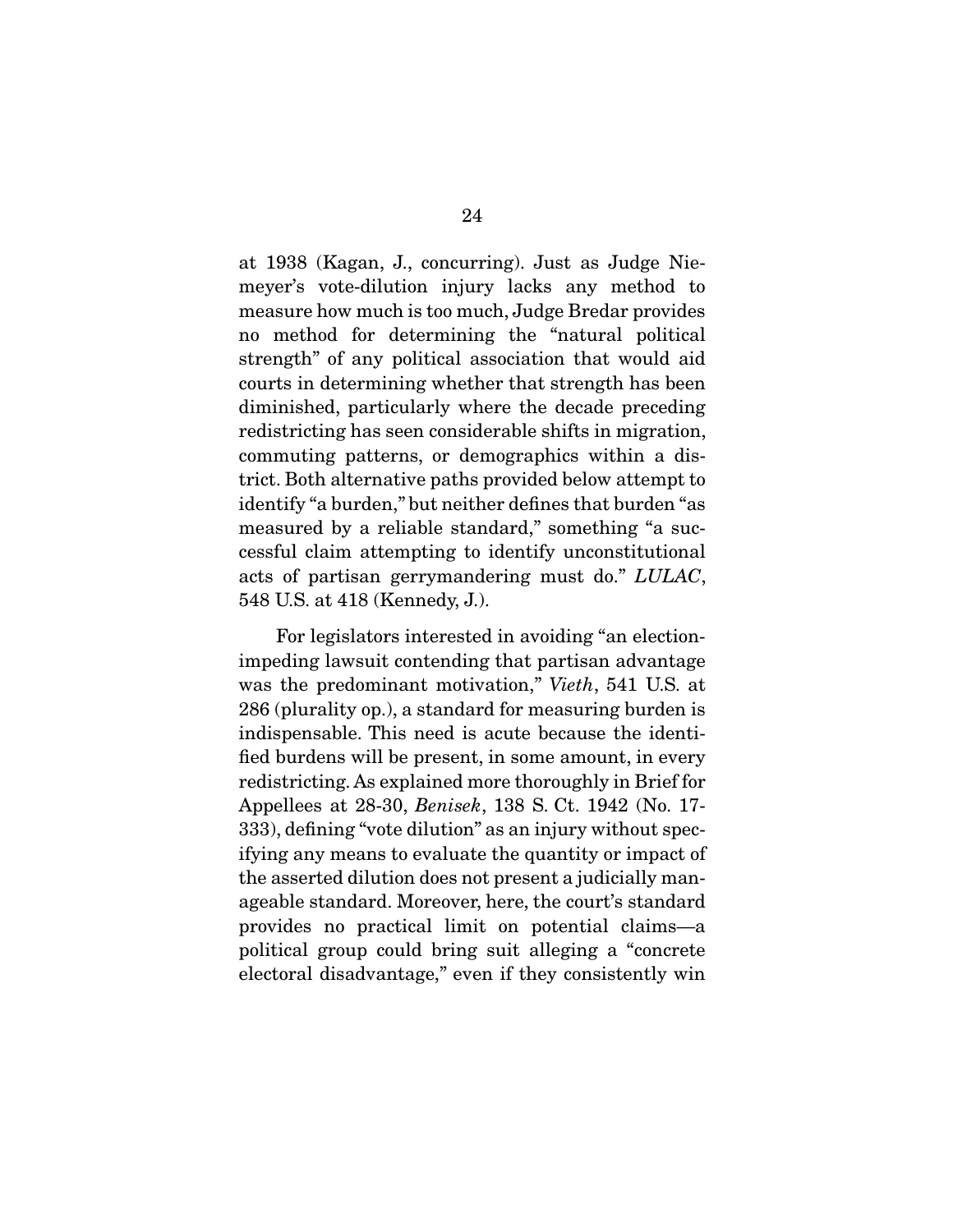elections but must expend additional effort in order to do so.

 The identified associational harms particular to the facts of this case are similarly unlimited. It will not be hard, after any redistricting, to identify a few members of any political party or association who find themselves newly in a congressional district different from that of their neighbors. Anyone whose residence is reassigned to a new district could feel "disoriented" by redistricting, and disenchantment with the political process is common enough to be found on either side of a district line. The court required no evidence that associations suffered an adverse impact to their membership, or evidence showing exactly how their members' activities were curtailed or limited. To the contrary, ample evidence shows that the newly competitive Sixth District increased participation in political associations and activities among the plaintiffs and in the general electorate. *E.g.*, *supra*, 7-9. If the evidence in this case meets the test for associational harm, then those harms will be present in each redistricting.

 A legislature will face difficulty in demonstrating it has *not* acted with the intent the three-judge court prohibited. This Court has long recognized that direct inquiries into legislative "motives or purposes are a hazardous matter." *United States v. O'Brien*, 391 U.S. 367, 383 (1968). Broad and frequent inquiries into legislative motive " 'undermine[ ] the 'public good' by interfering with the rights of the people to representation in the democratic process.' " *Bogan v. Scott-Harris*, 523 U.S. 44, 52 (1998) (citation omitted). A search for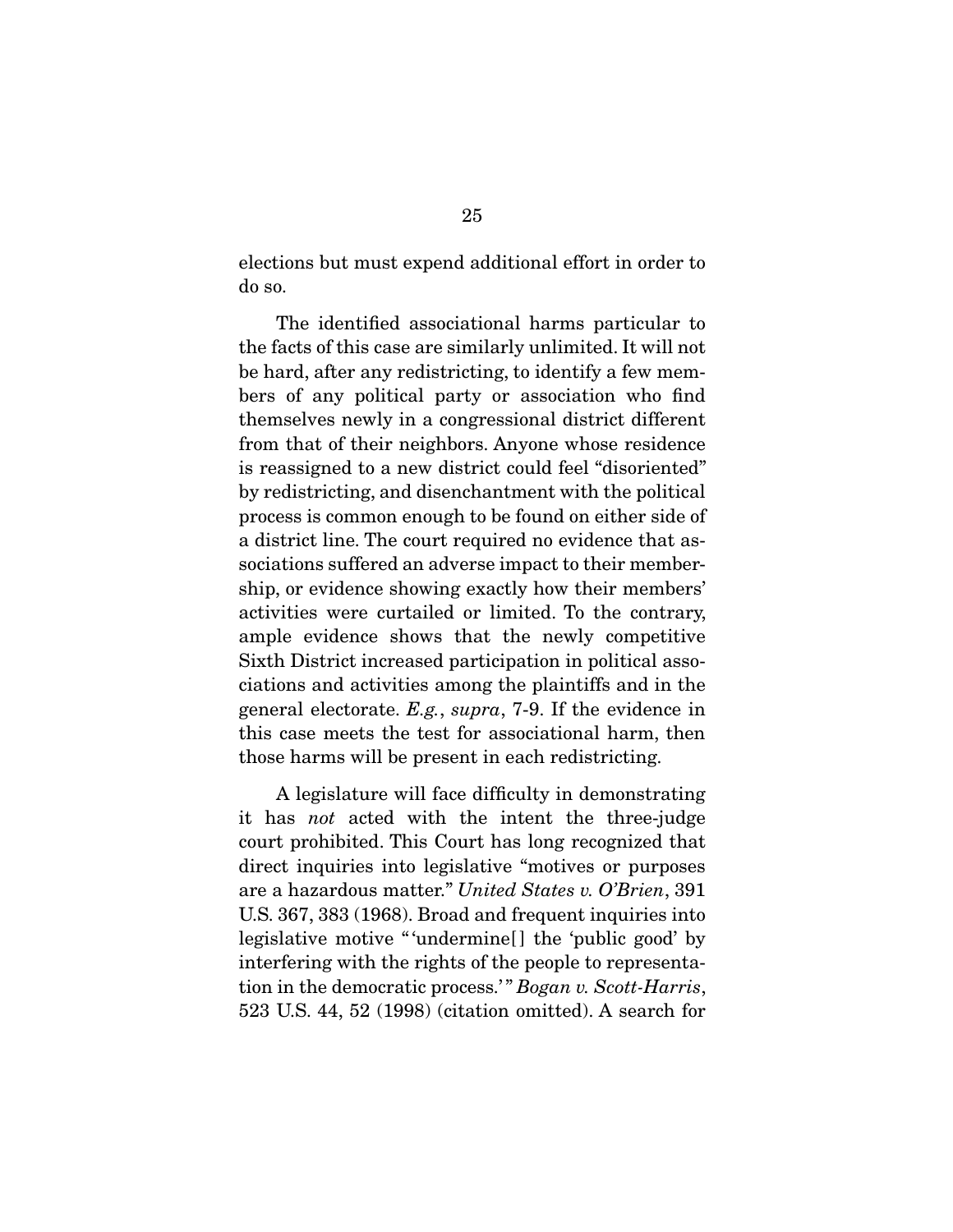*retaliatory* intent is especially fraught because it raises "the prospect of every loser in a political battle claiming that enactment of legislation it opposed was motivated by hostility toward the loser's speech." *Planned Parenthood of Kan. & Mid-Mo. v. Moser*, 747 F.3d 814, 842 (10th Cir. 2014), *abrogated in part on other grounds by Armstrong v. Exceptional Child Ctr., Inc.*, 135 S. Ct. 1378, 1383 (2015). The three-judge court's standard endorsed a wide-ranging inquiry into legislative intent, relying on such varied sources as statements from legislators who did not hold leadership positions and were not involved in the map drafting, App. 20a-24a; legislators who opposed the proposed plan,6 App. 24a; deposition testimony of a former Governor, App. 49a-50a; deposition testimony of a consultant who prepared a map *rejected* by Maryland decisionmakers, App. 48a; and Congressional aides' inadmissible e-mails that had no obvious relation to the Sixth District, App. 22a. These evidentiary sources are more problematic than even the legislative testimony admissible in an "extraordinary instance[ ]." *Village of Arlington Heights v. Metropolitan Hous. Dev. Corp.*, 429 U.S. 252, 268 (1977).

 The three-judge court describes their requisite intent standard as "retaliatory." Their expansive definition, which would encompass any intent to take an

<sup>6</sup> *See Bryan v. United States*, 524 U.S. 184, 196 (1998) (" 'The fears and doubts of the opposition are no authoritative guide to the construction of legislation.' . . . 'In their zeal to defeat a bill, they understandably tend to overstate its reach.'" (quoting *Schwegmann Brothers v. Calvert Distillers Corp.*, 341 U.S. 384, 394 (1951); *NLRB v. Fruit Packers*, 377 U.S. 58, 66 (1964))).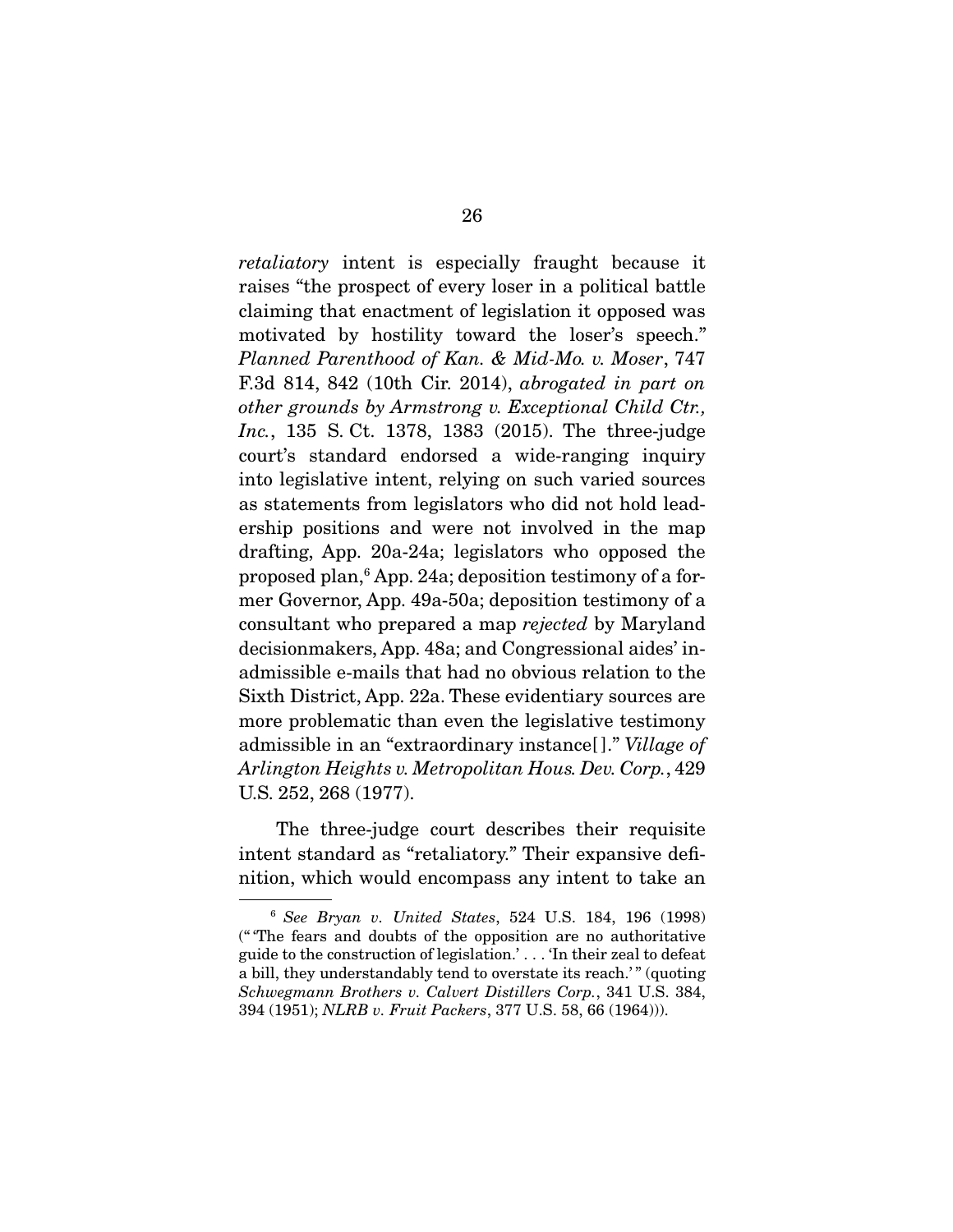action "based on the persons' political affiliation and voting" if such an action "burden[s] their representational rights," does not derive from "well developed and familiar" First Amendment retaliation standards. *Baker v. Carr*, 369 U.S. 186, 226 (1962). Under those standards, a government official must act with "vengeful" intent to punish or fail to reward an individual "for speaking out." *Hartman v. Moore*, 547 U.S. 250, 256 (2006). But here, no government official examined individually the expressive activity of any plaintiffs or any association to which they belong. *See*, *e.g.*, *Moss v. Harris County Constable Precinct One*, 851 F.3d 413, 421 (5th Cir. 2017) (no retaliation claim where government had no knowledge of the individual's expressive conduct). Moreover, there is no government official to whose intent the map may be attributed. Instead, the 2011 Congressional map was approved directly by the people of Maryland, including majorities in three majority-Republican counties within the Sixth Congressional District.7

## II. The Three-Judge Court Erred by Departing from the Summary Judgment Standard When It Resolved Disputes of Material Fact and Made Credibility Findings.

 In addition to the theoretical flaws in the threejudge court's adopted standards, reversal is necessary because the court committed a more extreme version

<sup>7</sup> *See* https://elections.maryland.gov/elections/2012/results/ general/gen\_detail\_qresults\_2012\_4\_0005S-.html (last visited Dec. 1, 2018).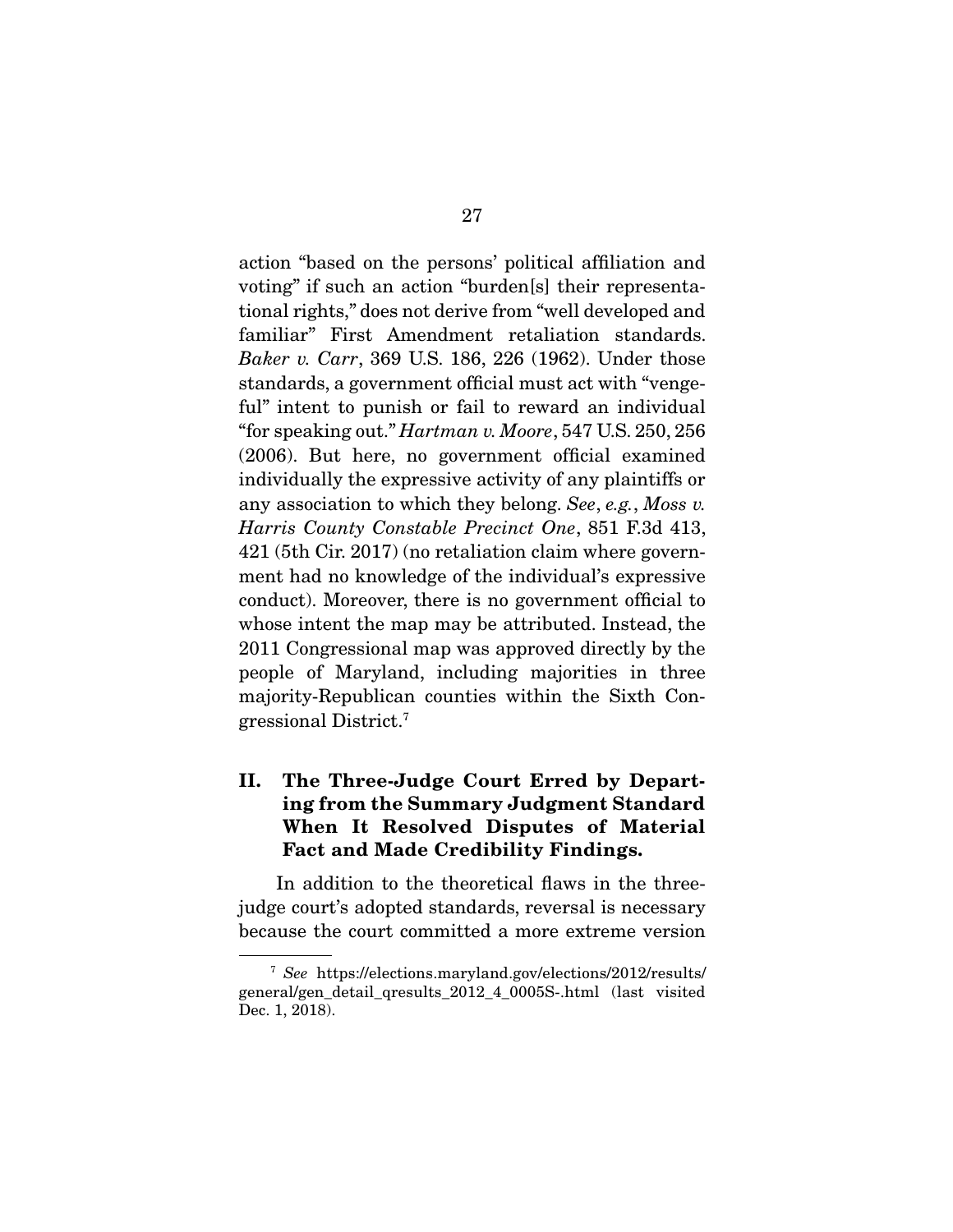of the error for which this Court reversed a three-judge court's entry of summary judgment in *Hunt v. Cromartie*, 526 U.S. 541, 548-54 (1999). That is, the court below resolved issues of "disputed fact," "credited appellees' asserted inferences over those advanced and supported by appellants or did not give appellants the inference they were due," and otherwise engaged in " '[c]redibility determinations' " and " 'the weighing of the evidence," which are functions for the trier-of-fact and "not suited for summary disposition." *Id.* at 552, 554 (quoting *Anderson v. Liberty Lobby, Inc.*, 477 U.S. 242, 255 (1986)). But unlike *Hunt*, where the court resolved disputed facts as to only one element of a racial-gerrymandering claim, *i.e.*, the legislature's "impermissible racial motivation," 526 U.S. at 552, the three-judge court here resolved disputed facts pertaining to multiple elements of plaintiffs' claims, and did so by crediting and relying on evidence that is the subject of still-unresolved hearsay and other timely objections to admissibility. The court selectively highlighted facts and drew inferences in plaintiffs' favor, in the face of contradictory evidence favorable to the State, which the court either discounted or chose not to mention.

 Most fundamentally, like the court reversed in *Hunt*, the court below failed to adhere to the requirement that "in ruling on a motion for summary judgment, the nonmoving party's evidence 'is to be believed, and all justifiable inferences are to be drawn in [that party's] favor.' " *Id.* at 552 (quoting *Anderson*, 477 at 255). As *Hunt* suggests, this has added significance in a redistricting challenge, because of " 'the sensitive nature of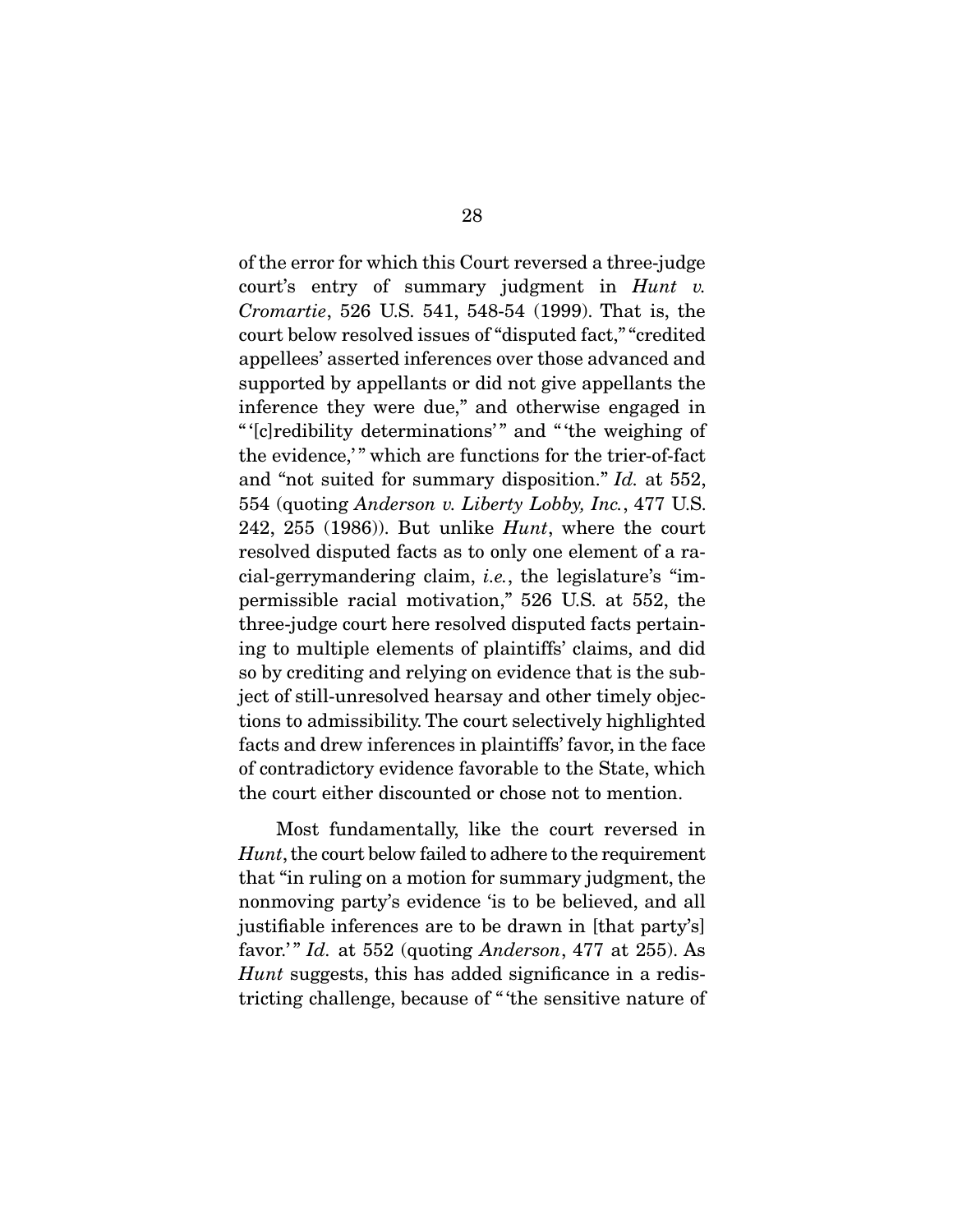redistricting," "the presumption of good faith that must be accorded legislative enactments," and "the intrusive potential of judicial intervention into the legislative realm'"—considerations that tend to "tip the balance in favor of " the need for a trial before "making findings of fact" adverse to defendants. 526 U.S. at 553 (quoting *Miller v. Johnson*, 515 U.S. 900, 916-17 (1995)). Indeed, "summary judgment is rarely granted in a plaintiff's favor" in "racial gerrymandering claims," *id.* at 553 n.9; precedent suggests no reason summary judgment should be more lightly granted to plaintiffs bringing partisan-gerrymandering claims. Thus, even if plaintiffs' evidence "might *allow* the District Court to find" in their favor after a trial, summary judgment is "inappropriate when the evidence is susceptible of different interpretations or inferences by the trier of fact." *Id.* at 552-53 (emphasis in original). Rather than heed these concerns and accord defendants the requisite belief and benefit of inferences, the decision below both implicitly and expressly manifests *disbelief* of the defendants' evidence. *See*, *e.g.*, App. 50a (stating that "[t]he State's argument . . . rings hollow"). This error infects the three-judge court's conclusions as to all elements of plaintiffs' claims, including injury, intent, and causation.

 For example, in addressing injury, the decision disregards defendants' showing, based on plaintiffs' own deposition testimony, that plaintiffs themselves had not suffered chilling or associational injury, but had, instead, become more politically active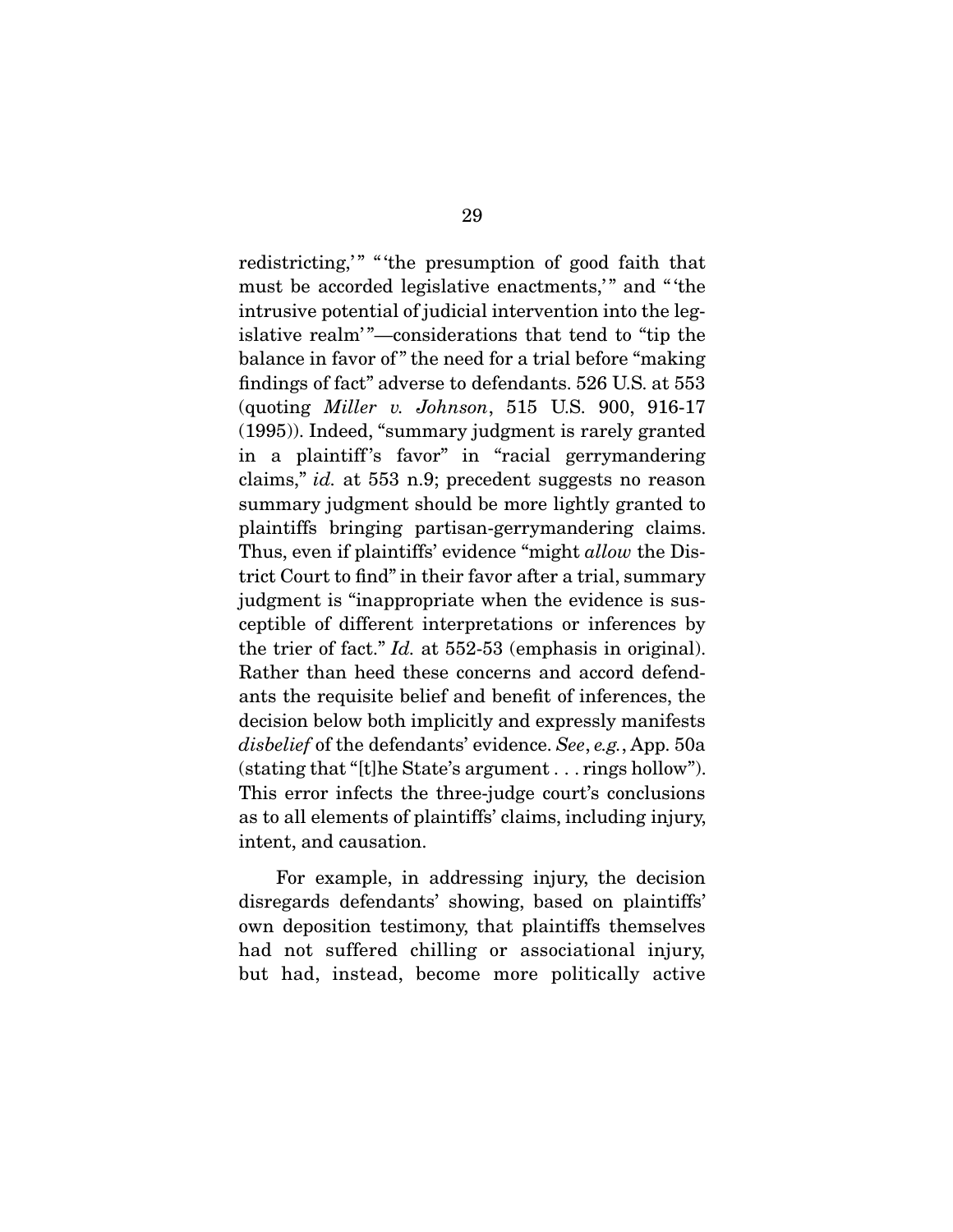post-redistricting. *See* Statement *supra* at 8-9. As the record also showed, the only evidence purporting to indicate chilling of political activity constituted inadmissible hearsay: plaintiffs' descriptions of what some unidentified persons said or felt about voting.<sup>8</sup> Dkt. 201, 16. Those descriptions convey statements by unidentified out-of-court declarants, offered for "the truth of the matter asserted," and thus are hearsay, Fed. R. Evid. 801(c), "inadmissible at trial" and "cannot be considered on a motion for summary judgment," *Maryland Highways Contractors Ass'n, Inc. v. Maryland*, 933 F.2d 1246, 1251 (4th Cir. 1991); *accord Vazquez v. Lopez-Rosario*, 134 F.3d 28, 33 (1st Cir. 1998); *see* Fed. R. Civ. P.  $56(c)(1)(B)$ , (2), (4). Rather than disregard these hearsay statements, or even venture to address defendants' hearsay objection, the summary judgment opinions of Judges Niemeyer and Bredar credit and rely upon, as proof of "harm to [plaintiffs'] associational rights," App. 61a, plaintiffs' repetition of "unattributed statements," which "cannot be admissible." *Vazquez*, 134 F.3d at 34. *See* App. 26a (" 'we met somebody who said, it's not worth voting anymore'" (quoting Strine Dep. 61)); App*.* 62a (same); App*.* 63a ("she frequently met potential Republican voters who 'didn't want to participate that time because it seemed too confusing'") (quoting Ropp. Dep. 37-38)); App*.* 27a (same); App*.* 74a (crediting same hearsay statements). The court employed the

<sup>8</sup> The only non-hearsay evidence plaintiffs presented on this subject was deposition testimony of plaintiff Ned Cueman, who described himself as "disoriented" or "disconnected," Dkt. 177-1, 24, but conceded that post-redistricting he continued his political engagement by voting regularly, Dkt. 186-25, 14:17-15:16.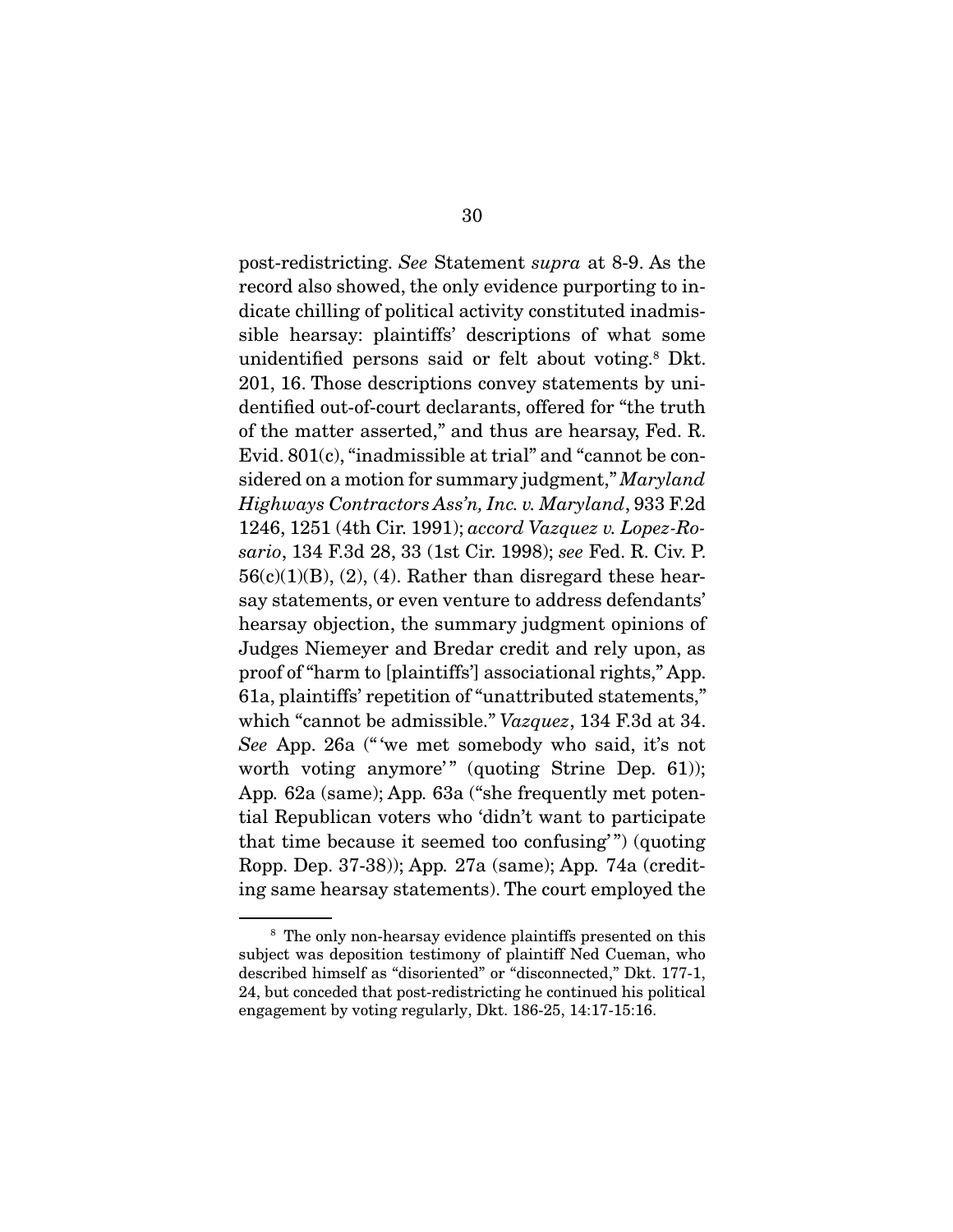statements for "the truth of the matter asserted." *See*  App. 62a (crediting these statements by unidentified declarants as "clear evidence" of "lack of enthusiasm, indifference to voting, a sense of disenfranchisement, a sense of disconnection, and confusion after the 2011 redistricting by voters"). The court never addressed defendants' hearsay objections to these statements nor identified any applicable exception to the hearsay rule. Instead, the court most inaccurately characterized these hearsay statements as among "undisputed facts of record." App. 61a.

 Similarly, to demonstrate that Republican political participation in the Sixth District remained comparatively undeterred after the 2011 redistricting, defendants presented evidence showing increases in the district's Republican voter registration and Republican voter turnout in general elections. *See* Dkt. 186- 50; 186-51. Instead of acknowledging this evidence, the court below made two choices that distort the record to defendants' detriment: (1) by looking only at Sixth District Republican voters' low turnout in the 2014 primary, App. 28a, without comparing it to available public record evidence that Democratic turnout was even lower in that same primary,<sup>9</sup> and  $(2)$  by crediting hearsay information on campaign contributions, *id.*, which plaintiffs presented for the first time through an affidavit of counsel submitted with supplemental

<sup>9</sup> *Compare* https://elections.maryland.gov/elections/2010/ turnout/primary/2010\_Primary\_Statewide.html *with* https:// elections.maryland.gov/elections/2014/turnout/primary/GP14\_ turnout statewide by party.xls.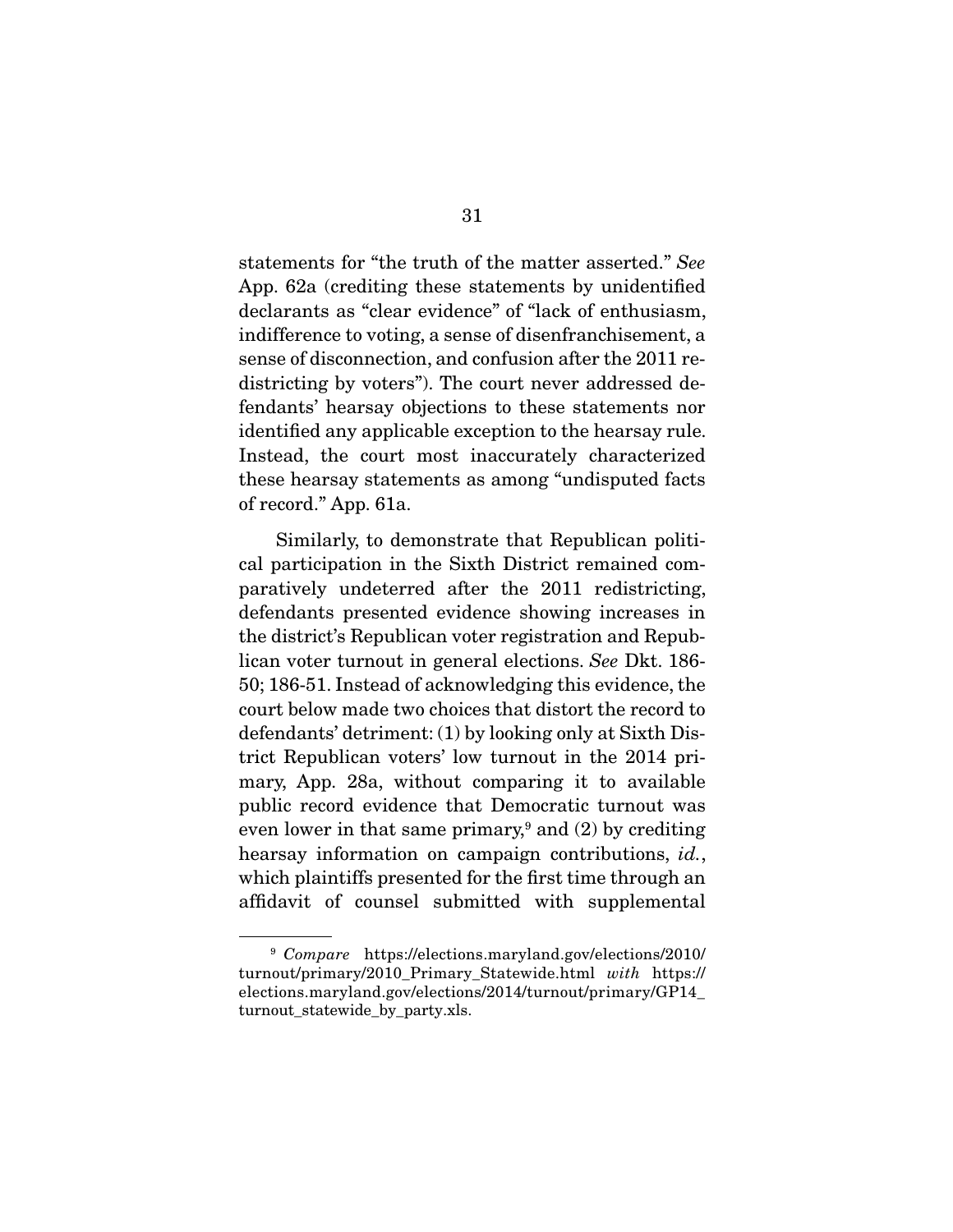briefing filed more than 13 months after the close of discovery, approximately a year after cross-motions for summary judgment were briefed, and two weeks after plaintiffs declined the court's invitation to reopen discovery.

 Far from being undisputed, the referenced campaignfinance information was the subject of defendants' motion to exclude on grounds of hearsay, the affiant's lack of personal knowledge, and the information's widely recognized inaccuracy, and because campaignfinance reports are unsuitable for judicial notice. Dkt. 215-1. The court's order denying that motion did not indicate whether the court deemed defendants' evidentiary objections valid. Dkt. 219. Instead, it merely cited cases referring to relaxation of standards governing the court's gatekeeper role for expert testimony in a bench trial (a concept inapplicable to the hearsay objections raised in the motion), before concluding that "the Court can simply strike the evidence later," "[i]f determined to be problematic." *Id.* at 2. None of the court's cited cases suggest any relaxation of the need to exclude hearsay in a bench trial. *See Broadcast Music, Inc. v. Xanthas, Inc.*, 855 F.2d 233, 238 (5th Cir. 1988) (Hearsay "is not" "admissible in a bench trial" under Rule 802 and "neither this rule nor any other rule or statute creates an exception for bench trials."). Moreover, because the campaign-finance evidence was submitted in the final round of briefing permitted by the court, long after the close of discovery, defendants had no opportunity to probe the information's veracity through discovery or submit rebuttal evidence. In any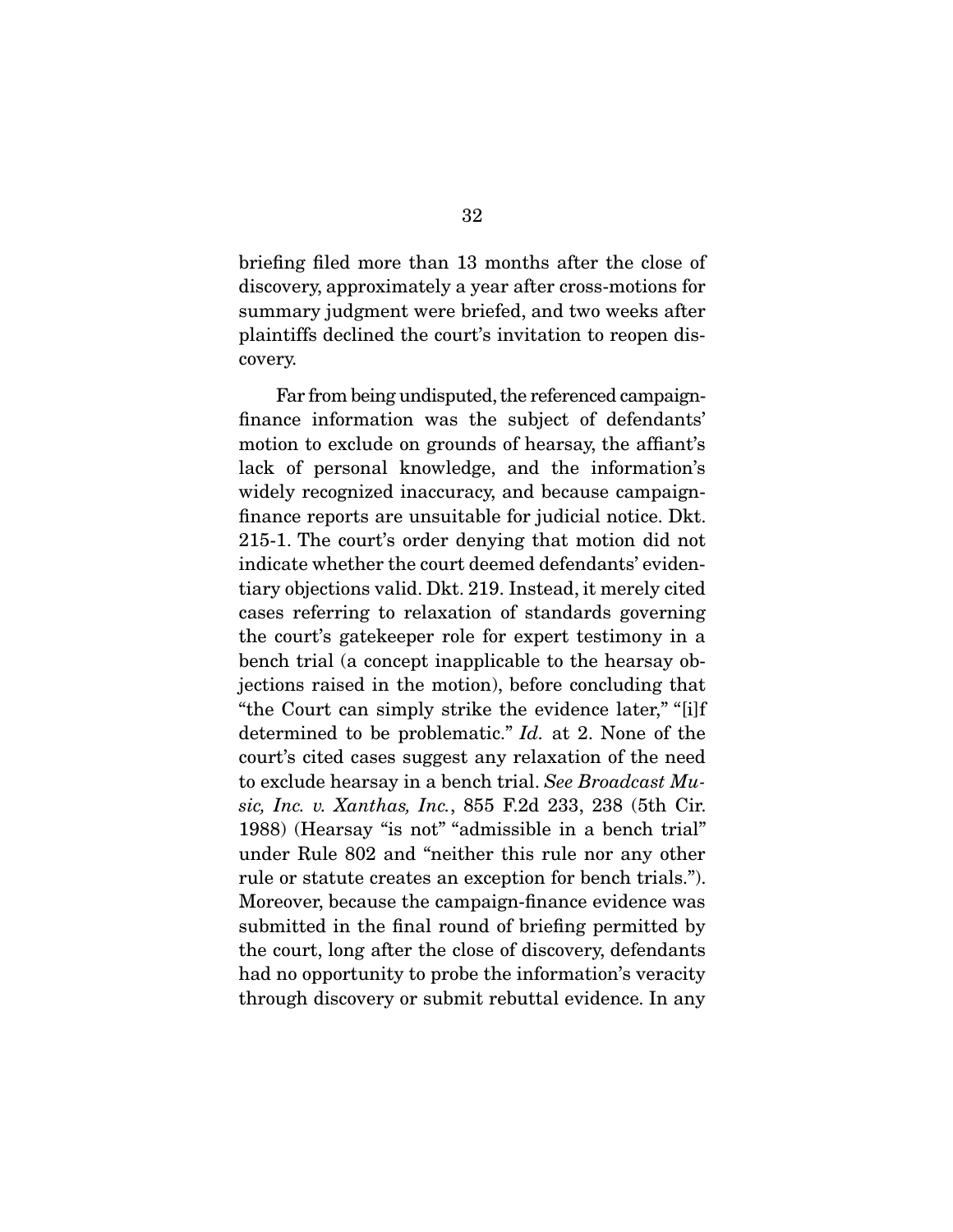case, the selective campaign-finance information cited by plaintiffs' counsel is unrepresentative of overall campaign contributions since redistricting. For example, other campaign-finance reports on file show that contributions to Roscoe Bartlett's campaign committee *increased* by 2,500% between 2010 and the post-redistricting  $2012$  election.<sup>10</sup>

 Similar departures from the summary judgment standard plague the court's intent analysis. For example, the court repeated the error that necessitated reversal in *Hunt* by impermissibly giving greater weight to plaintiffs' evidence of the "legislature's motivation"—"a factual question"—while failing to accept defendants' alternative "motivation explanation as true, as the District Court was required to do in ruling on [plaintiffs'] motion for summary judgment." 526 U.S. at 549, 551. The court embraced plaintiffs' characterization of "the mapmakers' intent," App. 48a, and refused to accept as true, App. 50a-51a, defendants' showing that changes in the Sixth District's boundaries were driven by legitimate legislative decisions, including the rejection of a Chesapeake Bay crossing; deference to Prince George's County residents' desire for their county to have two districts, neither of them shared by Montgomery County; and heeding constituents' public testimony expressing the importance of having a district to serve the I-270 corridor economic region, *e.g.*, Dkt. 186-11 ¶ 9; *see* Dkt. 201, 3-6 (discussing evidence of varied legislative motives). In so doing,

<sup>10</sup> *See* http://docquery.fec.gov/cgi-bin/forms/C00255190/835478/ and http://docquery.fec.gov/cgi-bin/forms/C00255190/838435/.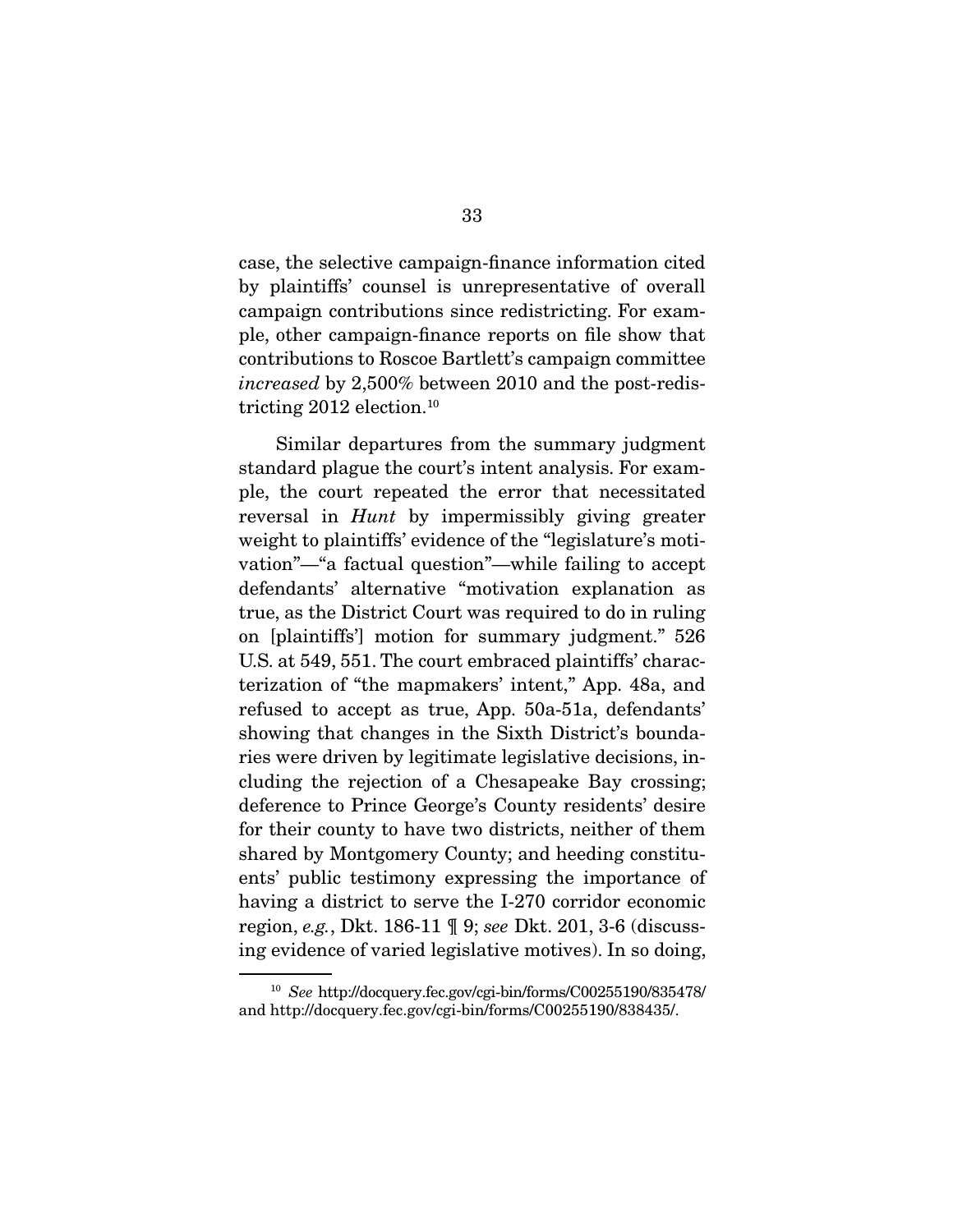the court weighed evidence. *See*, *e.g.*, App. 14a-16a, 48a-49a (relying heavily on deposition testimony of Congressional staffer Eric Hawkins, Dkt. 177-4, while failing to acknowledge material contradictory testimony in the affidavit of State legislative staffer Yaakov Weissmann, Dkt. 186-11, and elsewhere in the record); App. 13a, 55a (selectively crediting and disbelieving the former Governor's deposition testimony). Once again, the court credited inadmissible hearsay to which defendants had objected, Dkt. 201, 5-6, and did so without addressing the hearsay objection, *see* App. 22a (quoting foundationless hearsay email, Dkt. 177- 58).

 Perhaps the decision's most conspicuous failure to acknowledge a genuine dispute of material fact appears in its finding that plaintiffs have satisfied the causation element. App. 54a-56a. This conclusion directly contradicts the court's previous determination, based on the same evidentiary record, that it "is not persuaded" that plaintiffs "have met their burden of proof with respect to causation." App. 100a. If, as it previously acknowledged, "the Court cannot say that it is *likely* that Plaintiffs will prevail on this element only that they *might*," *id.*, then, at a minimum, "the evidence is susceptible of different interpretations or inferences by the trier of fact," and, consequently, "[s]ummary judgment in favor of the party with the burden of persuasion . . . is inappropriate[.]" *Hunt*, 526 U.S. at 553.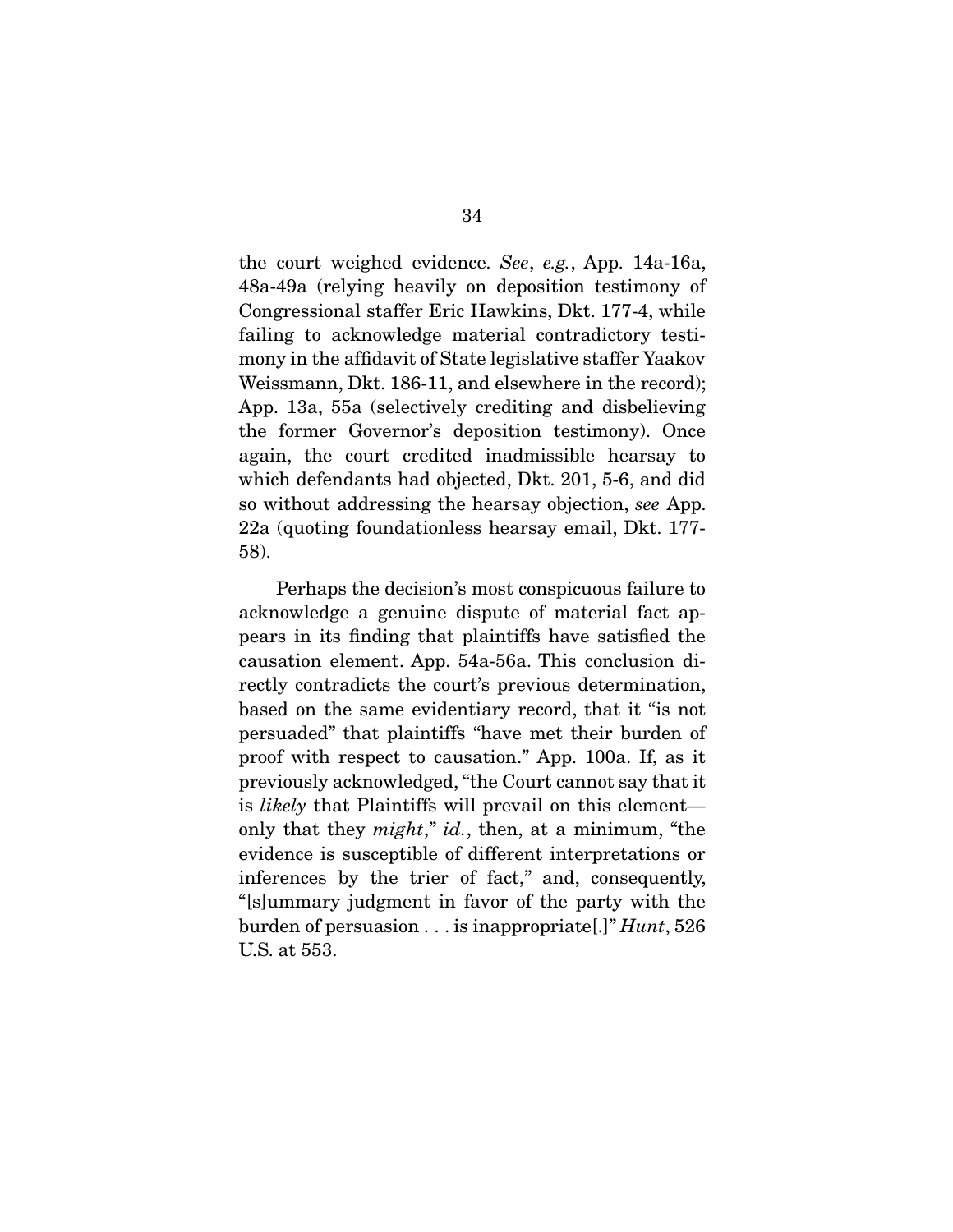## III. Plaintiffs' Unreasonable Delay in Earlier Phases of this Case Precludes Injunctive Relief.

 The Court should also note jurisdiction and reverse because the three-judge court abused its discretion both in (1) erroneously concluding that harm caused by plaintiffs' delay has no bearing on the appropriateness of a permanent injunction, and (2) directly contradicting this Court's finding that "years-long delay" in this case "largely arose from a circumstance within plaintiffs' control." *Benisek*, 138 S. Ct. at 1944. App. 66a. Entry of an injunction is "a matter of equitable discretion," and success on the merits of a claim does not automatically entitle plaintiffs to injunctive relief "as a matter of course." *Benisek*, 138 S. Ct. at 1943. This principle applies equally to requests for preliminary and permanent injunctions. *See Monsanto Co. v. Geertson Seed Farms*, 561 U.S. 139, 165 (2010) ("An injunction is a drastic and extraordinary remedy, which should not be granted as a matter of course."). Like preliminary injunctions, permanent injunctions are governed by "the four-factor test historically employed by courts of equity." *eBay Inc. v. MercExchange, L.L.C.*, 547 U.S. 388, 390 (2006). This Court has long recognized that these principles apply to election law cases, including redistricting cases. *Reynolds v. Sims*, 377 U.S. 533, 585 (1964) ("equitable considerations" may justify withholding ultimate relief in redistricting case, even where plan violates constitution); *accord Benisek*, 138 S. Ct. at 1944 (principle that diligence is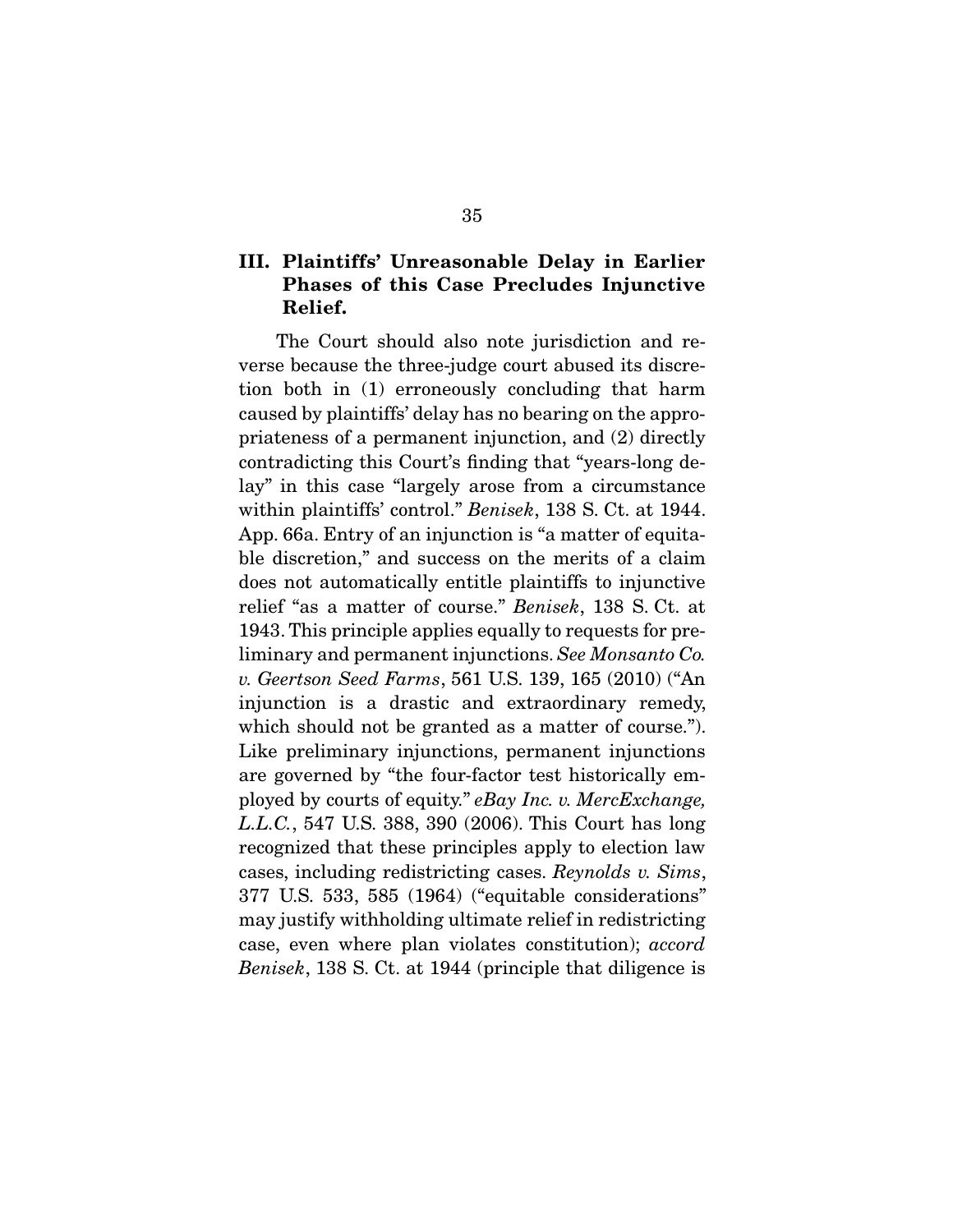a requirement for injunctive relief is "as true in election law cases as elsewhere").

 Contrary to the three-judge court's assumption that it need not consider the effect of plaintiffs' delay on "the ultimate remedy," App. 66a, other courts have applied equitable principles, including laches, in withholding injunctive relief for constitutional violations when, as in this case, the relief would apply "for only the last election in the decade" prior to completion of the next decennial census. *Skolnick v. Illinois State Electoral Bd.*, 307 F. Supp. 691, 695 (N.D. Ill. 1969) (three-judge court); *Maryland Citizens for Representative Gen. Assembly v. Governor of Md.*, 429 F.2d 606, 610 (4th Cir. 1970) (same). In the face of "inexcusable and unreasonable" delay, "a challenge to a reapportionment plan close to the time of a new census, which may require reapportionment, is not favored." *White v. Daniel*, 909 F.2d 99, 103 (4th Cir. 1990); *see Sanders v. Dooly County, Ga.*, 245 F.3d 1289, 1290 (11th Cir. 2001) ("over six years" delay justified denying injunction of districting plan); *Fouts v. Harris*, 88 F. Supp. 2d 1351, 1354 (S.D. Fla. 1999) (three-judge court), *aff 'd sub nom. Chandler v. Harris*, 529 U.S. 1084 (2000).

 Proximity to an upcoming census creates a presumption against ordering a map redrawn, because "two reapportionments within a short period of two years would greatly prejudice the [jurisdiction] and its citizens by creating instability and dislocation in the electoral system," "imposing great financial and logistical burdens," and jeopardizing "fair and accurate representation for the citizens" through the use of stale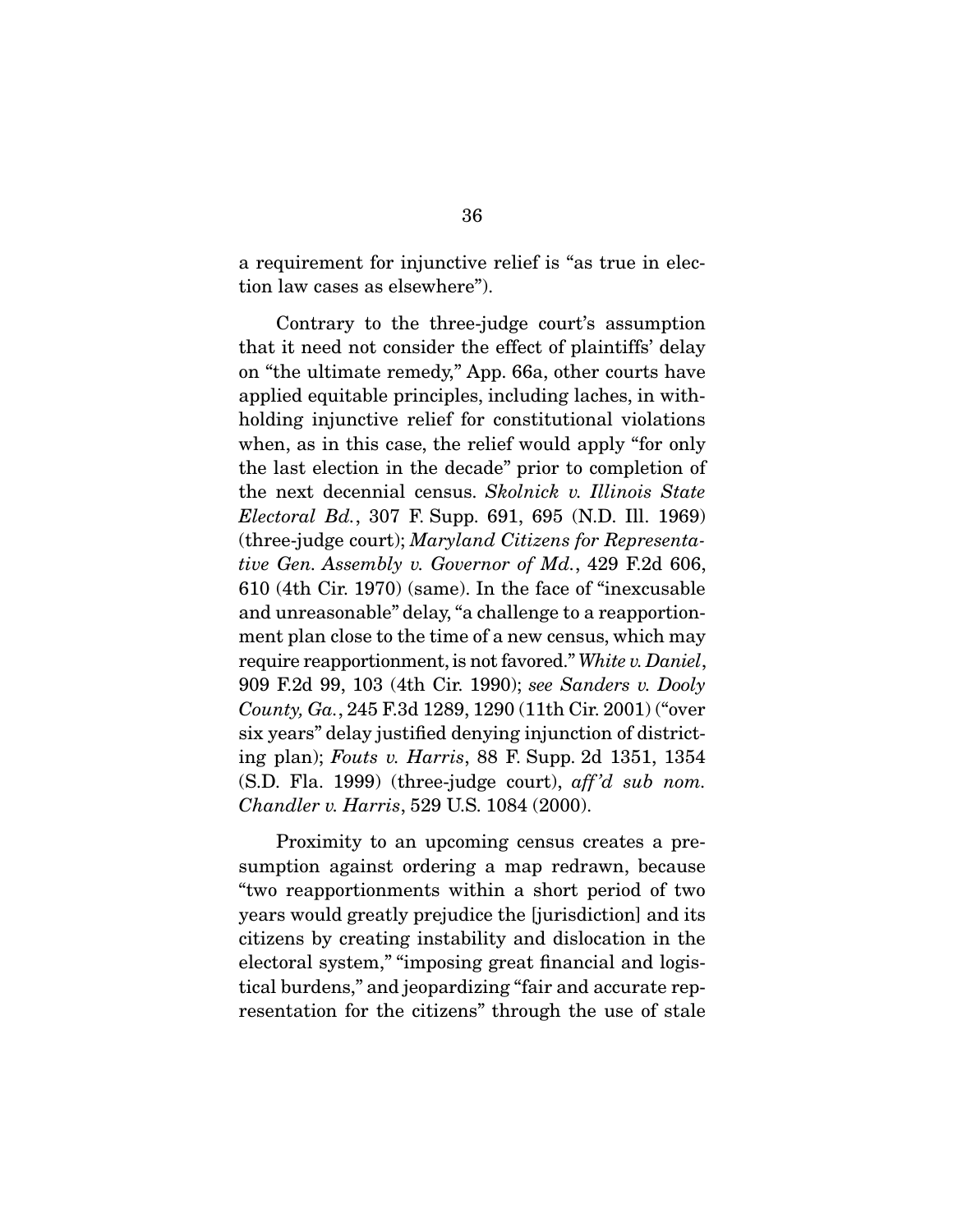census data. *White*, 909 F.2d at 104. Courts have recognized the public interest in avoiding injunctions that would necessitate resort to such data, even after a finding in plaintiffs' favor on a claim as well-established as one-person, one-vote. *Skolnick*, 307 F. Supp. at 695 (three-judge court finding plan unconstitutional for lack of population equality but declining to impose injunction); *see Chen v. City of Houston*, 206 F.3d 502, 521 (5th Cir. 2000) (Even where prior district boundaries were racially motivated, the "passage of six years" "does caution against wholesale alteration" of district lines "based on out-of-date census figures when the process will in any case have to be done in the immediate future" because of a new census.).

 Since the June remand, no circumstance has arisen to alter this Court's evaluation of the balance of equities and weighing of the public interest in light of plaintiffs' dilatoriness. *Benisek*, 138 S. Ct. at 1944. This Court concluded that plaintiffs did not "show reasonable diligence," not only in belatedly requesting a preliminary injunction, but more significantly, in "fail[ing] to plead the claims giving rise to their request for preliminary injunctive relief until 2016." *Id.*

 The findings supporting that conclusion apply equally to plaintiffs' request for permanent injunctive relief. First, "[a]lthough one of the seven plaintiffs . . . filed a complaint in 2013 alleging that Maryland's congressional map was an unconstitutional gerrymander, that initial complaint did not present the retaliation theory asserted here." *Id.* Second, the "newly presented claims" required, beginning in 2016 and at plaintiffs'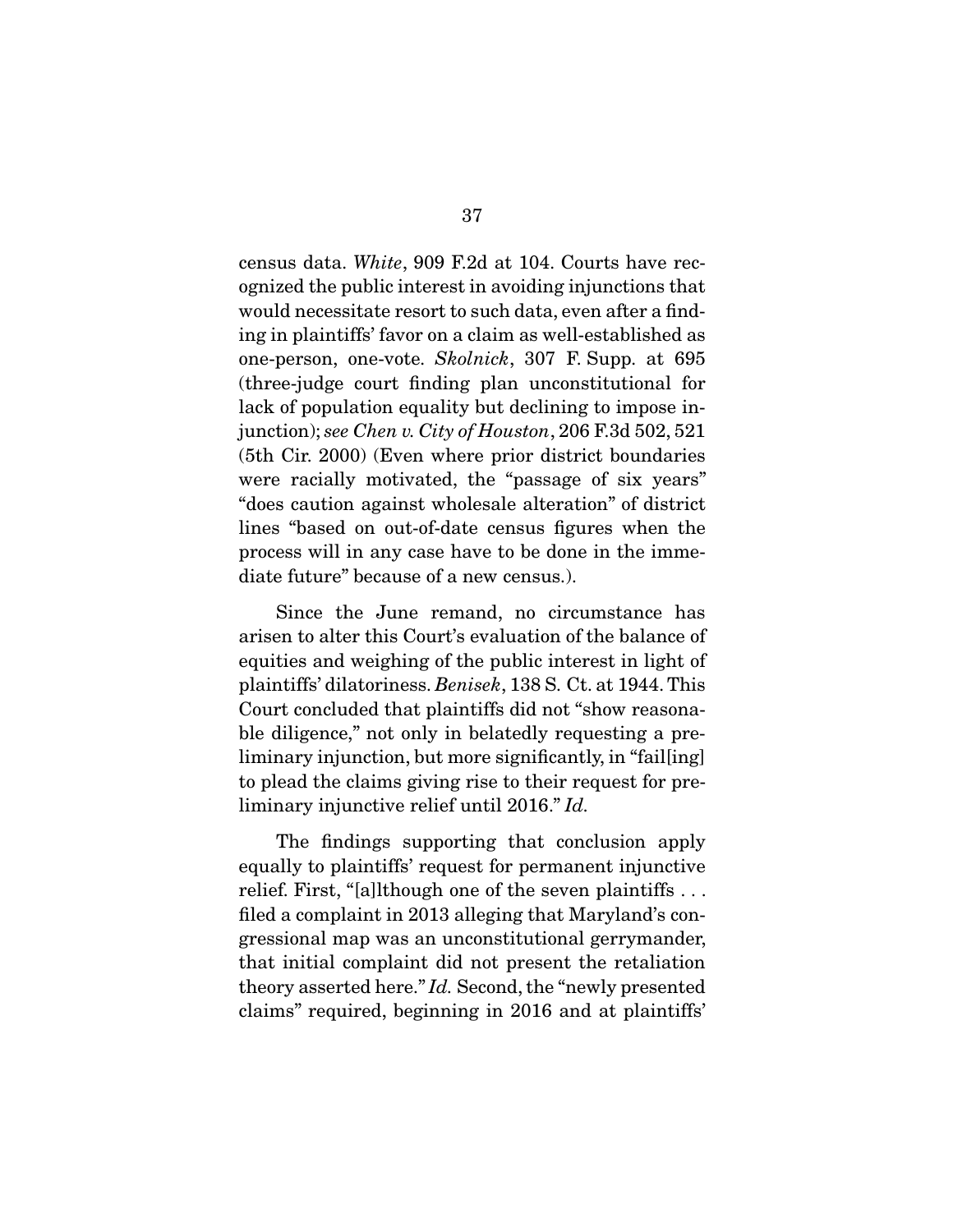own insistence, "discovery into the motives of the officials who produced the 2011 congressional map." *Id.* Third, "plaintiffs' unnecessary, years-long delay in asking for preliminary injunctive relief," *id.*, now has caused additional delay in their pursuit of permanent injunctive relief. Instead of "six years, and three general elections, after the 2011 map was adopted, and over three years since the plaintiffs' first complaint was filed," *id.*, it has been seven years, and four general elections, after the 2011 map was adopted, and nearly five years since the original complaint was filed. The loss of the additional election cycle was the direct consequence of plaintiffs' late-filed request for preliminary injunction, an optional litigation strategy that plaintiffs opted to pursue instead of pressing their claim for permanent injunction.

 The three-judge court sought to justify its entry of injunctive relief, notwithstanding plaintiffs' delay, by declaring that this case's protracted procedural history "cannot be attributed to the plaintiffs, but to process." App. 66a. That finding directly contradicts this Court's assessment that "the delay largely arose from a circumstance within plaintiffs' control: namely, their failure to plead the claims giving rise to their request for preliminary injunctive relief until 2016." *Benisek*, 138 S. Ct. at 1944. The three-judge court's observation that plaintiffs presented a claim for permanent injunction in their 2013 complaint, App. 66a, does not absolve plaintiffs, because that "initial complaint did not present the retaliation theory asserted here," *Benisek*, 138 S. Ct. at 1944. And, though there remained time to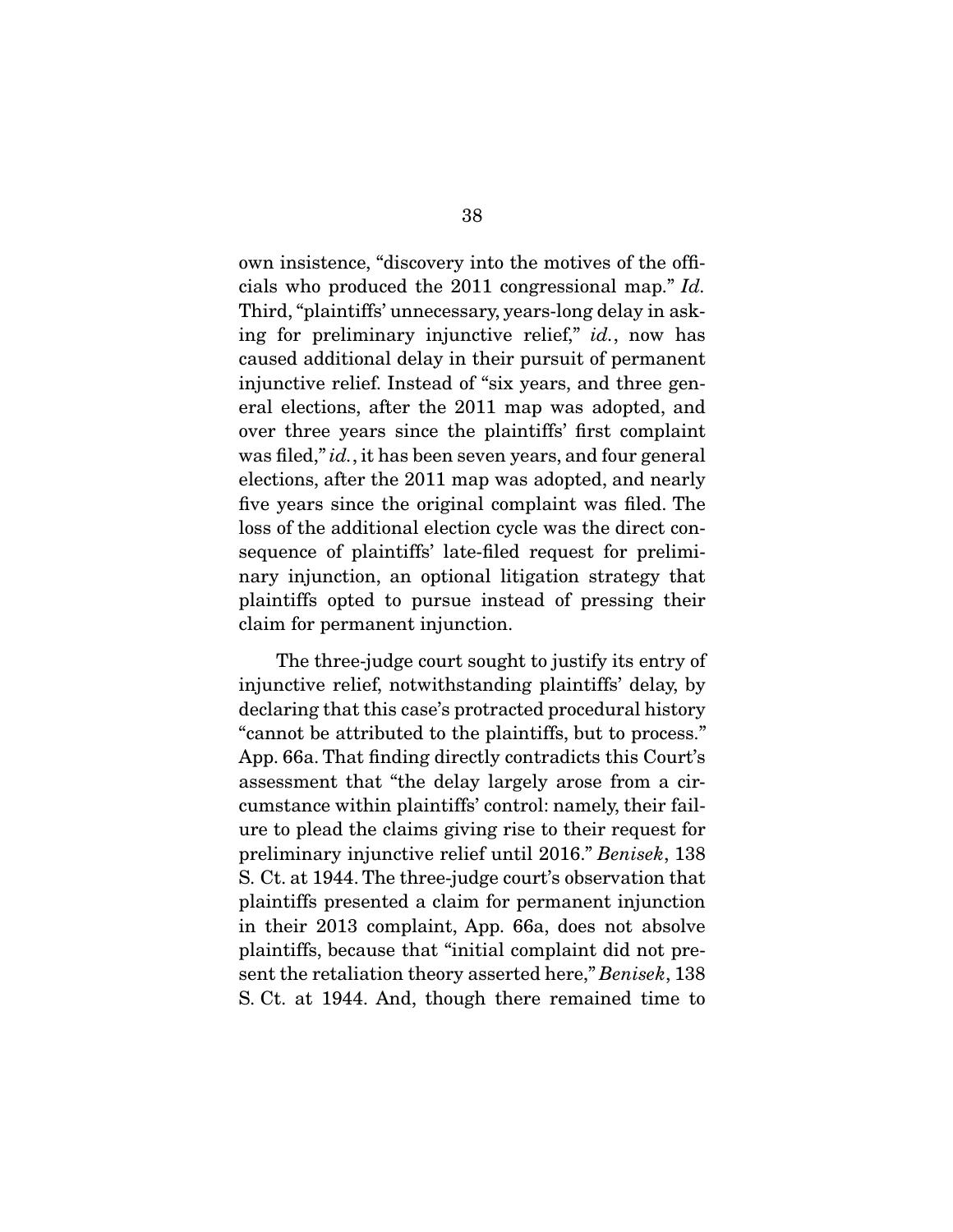implement a new plan for the 2020 election when the three-judge court entered its injunction, the court ignored this Court's caution to consider "the legal uncertainty surrounding any potential remedy" when evaluating the impact to the state election system. *Id.* When the three-judge court entered its judgment, App. 78a, a jurisdictional statement had already been filed by defendants in a North Carolina redistricting case, where a three-judge court recognized four separate theories of a partisan-gerrymandering claim, and defendants seek review on grounds including nonjusticiability and lack of standing, among others. Even as those four different standards were poised for review by this Court, the court below added a fifth, and enjoined the State, while the exact contours of these plaintiffs' novel cause of action remained undefined. Under these circumstances, the injunction ordered was an abuse of discretion.

--------------------------------- ---------------------------------